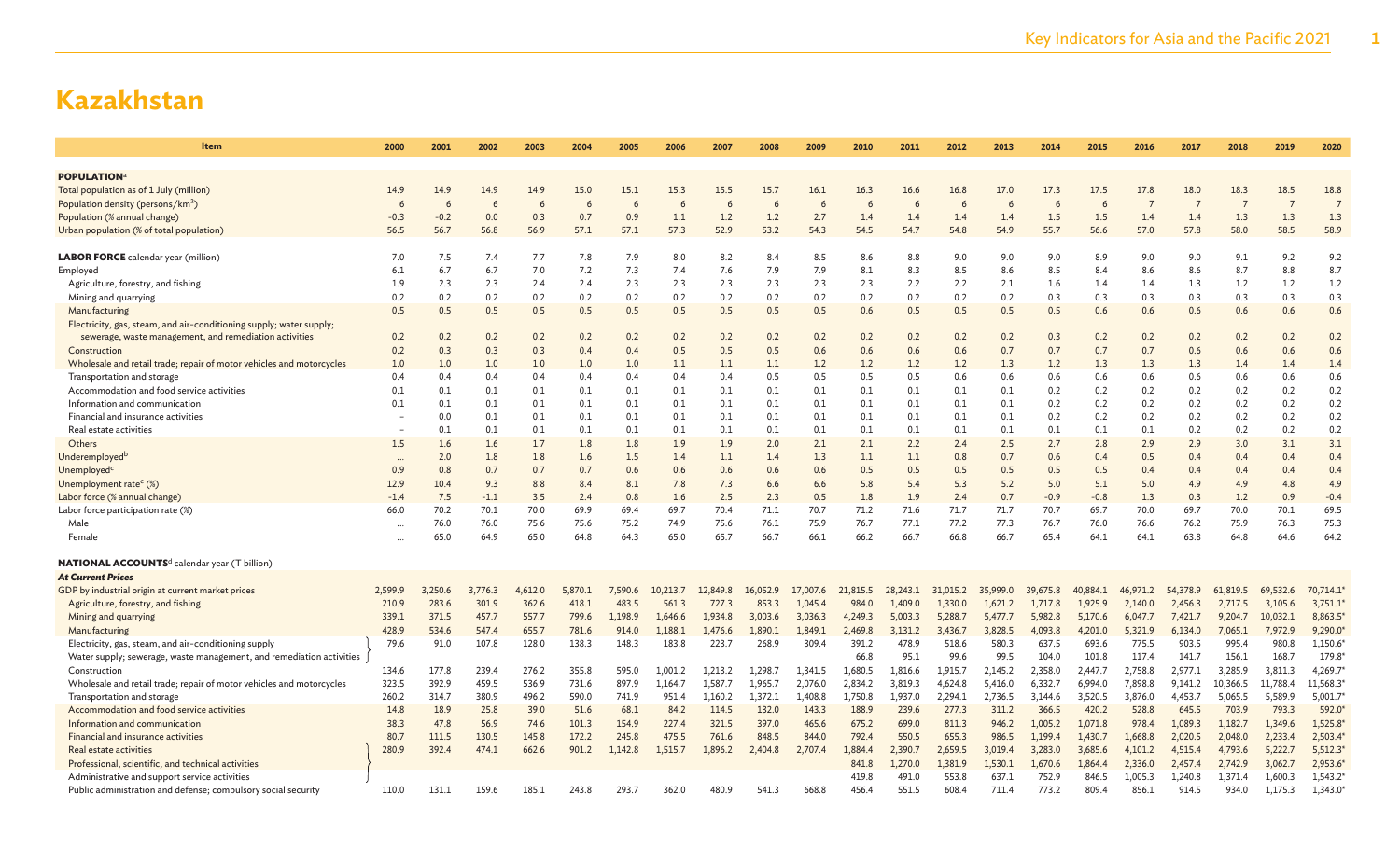| Item                                                               | 2000     | 2001     | 2002     | 2003     | 2004      | 2005                 | 2006       | 2007       | 2008       | 2009       | 2010       | 2011       | 2012       | 2013       | 2014       | 2015       | 2016       | 2017          | 2018       | 2019       | 2020           |
|--------------------------------------------------------------------|----------|----------|----------|----------|-----------|----------------------|------------|------------|------------|------------|------------|------------|------------|------------|------------|------------|------------|---------------|------------|------------|----------------|
|                                                                    |          |          |          |          |           |                      |            |            |            |            |            |            |            |            |            |            |            |               |            |            |                |
| Education                                                          | 96.2     | 118.2    | 131.4    | 159.8    | 218.9     | 263.5                | 321.7      | 418.9      | 452.2      | 550.7      | 704.2      | 886.3      | 949.2      | 1,029.8    | L,125.5    | 1,197.3    | 1,325.3    | 1,529.0       | 1,657.5    | 1,859.3    | 2,453.2        |
| Human health and social work activities                            | 52.5     | 68.3     | 77.5     | 83.6     | 113.5     | 129.8                | 158.8      | 213.4      | 237.4      | 304.9      | 377.9      | 482.1      | 516.6      | 577.1      | 666.3      | 730.0      | 888.8      | 1,075.8       | 1,172.8    | 1,326.3    | 1,775.7        |
| Arts, entertainment, and recreation                                |          |          |          |          |           | $\ddot{\phantom{a}}$ |            |            |            |            | 130.8      | 176.1      | 197.7      | 243.4      | 289.1      | 329.3      | 357.6      | 415.7         | 450.1      | 508.7      | 557.9          |
| Other service activities                                           |          |          |          |          |           |                      |            |            |            |            | 200.8      | 301.0      | 380.5      | 972.5      | 1.119.4    | 1,312.7    | 1,323.0    | 1,622.0       | 1,749.1    | 2,053.9    | 2,008.0        |
| Activities of households as employers; undifferentiated goods- and |          |          |          |          |           |                      |            |            |            |            |            |            |            |            |            |            |            |               |            |            |                |
| services-producing activities of households for own use            | 0.9      | 9.0      | 9.6      | 6.3      | 9.4       | 10.4                 | 11.4       | 13.6       | 13.3       | 13.8       | 16.4       | 13.5       | 28.2       | 26.9       | 29.1       | 30.9       | 32.1       | 40.8          | 43.9       | 46.4       | $50.5^{\circ}$ |
| Activities of extraterritorial organizations and bodies            |          | $\cdots$ | $\cdots$ | $\cdots$ | $\ddotsc$ | $\cdots$             | $\ddotsc$  |            | $\cdots$   | $\cdots$   | $\cdots$   |            |            |            |            |            |            |               |            |            | $\ldots$       |
| Less: Financial intermediation services indirectly measured        | 23.7     | 37.3     | 55.7     | 71.3     | 110.0     | 165.7                | 306.0      | 614.0      | 751.4      | 539.7      | 466.9      |            |            |            |            |            |            |               |            |            |                |
| Gross value added at basic prices                                  | 2.427.2  | 3.026.0  | 3.504.5  | 4.299.0  | 5.516.8   | 7.122.7              | 9.547.9    | 11.930.2   | 14.927.7   | 16.225.4   | 20,649.0   | 25,741.9   | 28.528.1   | 32.896.6   | 36.651.6   | 38.783.9   | 44.337.6   | .195.9<br>51  | 57.706.6   | 64,681.6   | 66,893.3       |
| Taxes less subsidies on products                                   | 172.7    | 224.6    | 271.8    | 313.0    | 353.3     | 467.8                | 665.8      | 919.6      | 1,125.3    | 782.3      | 1,166.5    | 2,501.2    | 2.487.1    | 3.102.4    | 3,024.3    | 2,100.2    | 2,633.6    | 3,183.0       | 4,113.0    | 4,851.0    | 3,820.8        |
| Net factor income from abroad                                      | $-162.4$ | $-167.3$ | $-173.1$ | $-261.0$ | $-388.1$  | $-713.1$             | $-1.191.9$ | $-1.587.9$ | $-2.324.9$ | $-1,861.5$ | $-2.854.4$ | $-4.064.9$ | $-4.190.7$ | $-3,825.9$ | $-4,056.7$ | $-2,447.6$ | $-4,450.4$ | $-5,989.6$    | $-7,656.7$ | $-8,794.0$ |                |
| <b>GNI</b>                                                         | 2,437.5  | 3,083.3  | 3,603.2  | 4,351.0  | 5,482.1   | 6,877.5              | 9,021.8    | 11,261.9   | 13,728.0   | 15,146.2   | 18,961.1   | 24,178.2   | 26,824.5   | 32,173.2   | 35,619.2   | 38,436.5   | 42,520.8   | 48,389.2      | 54,188.1   | 60,738.7   |                |
| <b>Structure of Output</b> (% of GDP at current basic prices)      |          |          |          |          |           |                      |            |            |            |            |            |            |            |            |            |            |            |               |            |            |                |
| Agriculture                                                        | 8.6      | 9.3      | 8.5      | 8.3      | 7.4       | 6.6                  | 5.7        | 5.8        | 5.4        | 6.2        | 4.7        | 5.5        | 4.7        | 4.9        | 4.7        | 5.0        | 4.8        | 4.8           | 4.7        | 4.8        | $5.6^*$        |
| Industry                                                           | 40.1     | 38.4     | 38.0     | 37.0     | 36.9      | 39.2                 | 40.8       | 38.7       | 41.2       | 39.0       | 41.9       | 40.9       | 39.5       | 36.9       | 35.9       | 32.5       | 33.9       | 34.3          | 35.9       | 35.5       | $35.5*$        |
| Services                                                           | 51.3     | 52.4     | 53.5     | 54.7     | 55.7      | 54.2                 | 53.5       | 55.6       | 53.3       | 54.8       | 53.4       | 53.6       | 55.9       | 58.2       | 59.4       | 62.5       | 61.3       | 60.9          | 59.4       | 59.7       | $58.9*$        |
|                                                                    |          |          |          |          |           |                      |            |            |            |            |            |            |            |            |            |            |            |               |            |            |                |
| Expenditure on GDP at current market prices                        | 2,599.9  | 3,250.6  | 3,776.3  | 4,612.0  | 5.870.1   | 7.590.6              | 10.213.7   | 12,849.8   | 16.052.9   | 17.007.6   | 21.815.5   | 28,243.1   | 31.015.2   | 35,999.0   | 39,675.8   | 40.884.1   | 46.971.2   | 54.<br>.378.9 | 61.819.5   | 69.532.6   | 70,714.1       |
| Final consumption expenditure                                      | 1,923.0  | 2.318.5  | 2,500.2  | 3,032.0  | 3.824.2   | 4.638.3              | 5.709.7    | 7.215.8    | 8.764.9    | 10.066.1   | 12.258.8   | 14,874.8   | 17.510.7   | 21.624.6   | 23,477.1   | 26,718.0   | 31.083.2   | 34.326.1      | 37,350.9   | 42,700.7   | 46,408.5       |
| Household final consumption                                        | 1,589.1  | 1,850.8  | 1,993.7  | 2,434.4  | 3,053.7   | 3,685.8              | 4,547.3    | 5,641.2    | 6,970.5    | 7,912.6    | 9,721.1    | 11,692.8   | 13,659.2   | 17,616.6   | 18,805.9   | 21,491.9   | 25,087.4   | 27,986.6      | 31,514.4   | 35,570.7   | 36,619.8       |
| NPISHs final consumption                                           | 19.9     | 31.7     | 68.1     | 78.4     | 88.8      | 98.7                 | 122.6      | 154.2      | 158.9      | 169.9      | 178.9      | 223.3      | 278.0      | 345.7      | 430.0      | 470.2      | 532.7      | 610.1         | 692.4      | 780.2      | 786.5          |
| Government final consumption                                       | 314.0    | 436.0    | 438.4    | 519.2    | 681.8     | 853.8                | 1.039.8    | 1.420.4    | 1.635.6    | 1.983.6    | 2.358.8    | 2.958.7    | 3.573.4    | 3.662.3    | 4.241.2    | 4.755.9    | 5.463.1    | 5.729.3       | 5,144.1    | 6.349.8    | 9.002.1        |
| Gross capital formation                                            | 471.6    | 873.6    | 1,030.5  | 1,185.5  | 1,544.5   | 2,350.8              | 3,462.5    | 4,565.1    | 4,415.6    | 5,002.7    | 5,535.4    | 6,495.4    | 7,825.0    | 8,844.8    | 10,232.5   | 11,409.9   | 13,070.9   | 14,330.2      | 15,614.5   | 19,210.2   | 20,148.4       |
| Gross fixed capital formation                                      | 450.3    | 771.4    | 907.1    | 1,062.7  | 1,472.4   | 2,122.7              | 3.084.4    | 3,857.2    | 4,308.8    | 4,726.7    | 5,307.1    | 6,062.3    | 7,072.4    | 7,877.4    | 8,552.5    | 9.354.9    | 10,671.5   | 11,798.9      | 13,091.4   | 16,317.5   | 17,445.4       |
| Public                                                             |          |          |          |          |           |                      |            |            |            |            |            |            |            |            |            |            |            |               |            |            |                |
| Private                                                            | $\cdots$ | $\cdots$ |          | $\cdots$ | $\ddotsc$ | $\cdots$             | $\ddotsc$  | $\ddots$   |            |            | $\cdots$   |            | $\ddotsc$  |            |            |            |            |               |            |            |                |
| Changes in inventories                                             | 21.3     | 102.3    | 123.3    | 122.8    | 72.1      | 228.1                | 378.1      | 707.9      | 106.8      | 276.0      | 228.2      | 433.       | 752.6      | 967.4      | 1.680.0    | 2.055.0    | 2,399.4    | 2.531.3       | 2.523.1    | 2.892.7    | 2,703.0        |
| Acquisitions less disposals of valuables                           |          |          |          |          |           |                      |            |            |            |            |            |            |            |            |            |            |            |               |            |            |                |
| Exports of goods and services                                      | 1.471.6  | ,491.9   | 1.774.5  | 2,233.0  | 3,081.8   | 4.037.8              | 5,206.5    | 6,336.6    | 9.173.7    | 7,115.7    | 9,652.1    | 13,123.0   | 13,680.7   | 13,901.8   | 15,609.2   | 11.658.8   | 14,957.4   | 17.617.5      | 23.259.7   | 25,337.0   | 21,354.4       |
| Exports of goods                                                   | 1,315.5  | 1,318.9  | 1,536.5  | 1,975.1  | 2,809.9   | 3,760.4              | 4,869.8    | 5,917.4    | 8.657.3    | 6,509.5    | 9,045.2    | 12,487.0   | 12,960.5   | 13,022.0   | 14,351.4   | 10,141.7   | 13,371.6   | 15,434.2      | 20,671.0   | 22,268.4   |                |
| <b>Exports of services</b>                                         | 156.1    | 172.9    | 238.0    | 257.9    | 272.0     | 277.4                | 336.7      | 419.2      | 516.4      | 606.2      | 606.9      | 636.0      | 720.2      | 879.7      | 1,257.8    | 1,517.1    | 1,585.8    | 2,183.3       | 2,588.7    | 3,068.6    |                |
| Less: Imports of goods and services                                | 1.276.5  | 1,526.3  | 1.776.4  | 1,985.3  | 2,577.5   | 3,383.0              | 4,134.3    | 5.506.0    | 5.963.4    | 5.770.3    | 6.521.5    | 7.527.7    | 9.184.9    | 9.644.3    | 10.169.0   | 10.030.1   | 13,371.6   | 13.283.5      | 16,013.0   | 19,760.9   | 18,364.2       |
| Imports of goods                                                   | 991.7    | 1,121.5  | 1,217.0  | 1,425.5  | 1.899.6   | 2,383.6              | 3,025.2    | 4,053.9    | 4.613.8    | 4,278.1    | 4,846.2    | 5,917.4    | 7,281.4    | 7.747.4    | 7,846.6    | 7.437.1    | 9,589.4    | 9,991.6       | 11,864.6   | 15,367.9   |                |
| Imports of services                                                | 284.8    | 404.8    | 559.4    | 559.8    | 677.9     | 999.4                | 1.109.1    | 1,452.1    | 1,349.6    | 1.492.2    | 1,675.3    | 1,610.3    | 1,903.4    | 1,897.0    | 2.322.4    | 2,593.0    | 3,782.2    | 3,291.9       | 4,148.3    | 4,393.0    |                |
| Statistical discrepancy                                            | 10.2     | 92.8     | 247.5    | 146.8    | $-2.9$    | $-53.2$              | $-30.7$    | 238.2      | $-337.9$   | 593.4      | 890.8      | 1.277.5    | 1.183.7    | 1,272.2    | 526.1      | 1.127.5    | 1.231.1    | 1.388.5       | 1,607.3    | 2.045.7    | 1,167.0        |
| <b>Structure of Demand</b> (% of GDP at current market prices)     |          |          |          |          |           |                      |            |            |            |            |            |            |            |            |            |            |            |               |            |            |                |
| Household final consumption <sup>e</sup>                           | 61.9     | 57.9     | 54.6     | 54.5     | 53.5      | 49.9                 | 45.7       | 45.1       | 44.4       | 47.5       | 45.4       | 42.2       | 44.9       | 49.9       | 48.5       | 53.7       | 54.5       | 52.5          | 52.1       | 52.2       | 52.9           |
| Government final consumption                                       | 12.1     | 13.4     | 11.6     | 11.3     | 11.6      | 11.2                 | 10.2       | 11.1       | 10.2       | 11.7       | 10.8       | 10.5       | 11.5       | 10.2       | 10.7       | 11.6       | 11.7       | 10.5          | 8.3        | 9.1        | $12.8^*$       |
| Gross capital formation                                            | 18.1     | 26.9     | 27.3     | 25.7     | 26.3      | 31.0                 | 33.9       | 35.5       | 27.5       | 29.4       | 25.4       | 23.0       | 25.2       | 24.6       | 25.8       | 27.9       | 27.9       | 26.4          | 25.3       | 27.7       | $28.5*$        |
| Changes in inventories                                             | 0.8      | 3.1      | 3.3      | 2.7      | 1.2       | 3.0                  | 3.7        | 5.5        | 0.7        | 1.6        | 1.0        | 1.5        | 2.4        | 2.7        | 4.2        | 5.0        | 5.2        | 4.7           | 4.1        | 4.2        | $3.8*$         |
| Exports of goods and services                                      | 56.6     | 45.9     | 47.0     | 48.4     | 52.5      | 53.2                 | 51.0       | 49.3       | 57.1       | 41.8       | 44.2       | 46.5       | 44.1       | 38.6       | 39.3       | 28.5       | 31.8       | 32.4          | 37.6       | 36.5       | $30.1*$        |
| Imports of goods and services                                      | 49.1     | 47.0     | 47.0     | 43.0     | 43.9      | 44.6                 | 40.5       | 42.8       | 37.1       | 33.9       | 29.9       | 26.7       | 29.6       | 26.8       | 25.6       | 24.5       | 28.5       | 24.4          | 25.9       | 28.4       | $26.0*$        |
| Statistical discrepancy                                            | 0.4      | 2.9      | 6.6      | 3.2      | $-0.1$    | $-0.7$               | $-0.3$     | 1.9        | $-2.1$     | 3.5        | 4.1        | 4.5        | 3.8        | 3.5        | 1.3        | 2.8        | 2.6        | 2.6           | 2.6        | 2.9        | $1.7*$         |
|                                                                    |          |          |          |          |           |                      |            |            |            |            |            |            |            |            |            |            |            |               |            |            |                |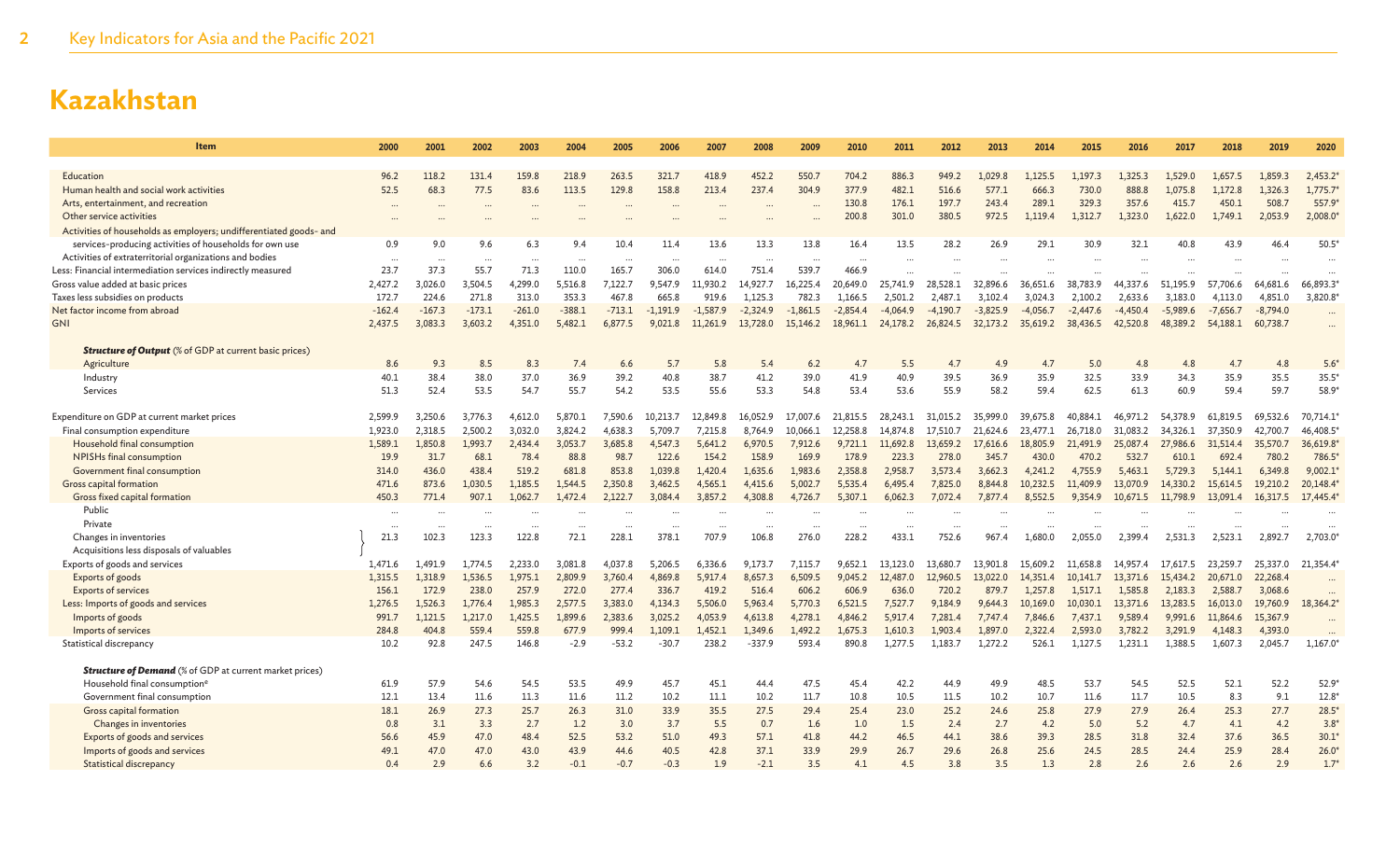| <b>At Constant Prices</b><br>41,331.0<br>64,628.3<br>67,696.4<br>GDP by industrial origin at previous year's market prices<br>2.215.0<br>3.567.5<br>4,128.6<br>5,054.0<br>8,403.2<br>11,121.7<br>13,272.0<br>16,247.2<br>29,589.6<br>32,861.6<br>40,133.7<br>56,609.0<br>2,952.1<br>6,439.5<br>18,241.1<br>23,757.3<br>37,514.2<br>50,178.1<br>3,279.5<br>292.6<br>362.2<br>512.5<br>965.8<br>Agriculture, forestry, and fishing<br>193.0<br>247.0<br>308.6<br>448.0<br>611.2<br>682.3<br>910.1<br>1.205.5<br>1,163.4<br>1,479.6<br>1.642.5<br>1,778.4<br>2,029.1<br>2,287.3<br>2,548.8<br>2,713.7<br>629.7<br>9,660.9<br>Mining and quarrying<br>387.9<br>432.0<br>504.8<br>818.7<br>1,288.8<br>3,251.9<br>5,058.5<br>6,711.2<br>254.3<br>1.691.1<br>2,041.2<br>3,228.9<br>4,285.0<br>5,025.1<br>5,472.2<br>5,485.6<br>5,836.2<br>7,762.6<br>9,488.6<br>8,283.8<br>487.7<br>721.9<br>1,278.4<br>1,911.5<br>5,670.1<br>Manufacturing<br>323.9<br>575.2<br>590.7<br>837.0<br>986.2<br>1,432.3<br>1,837.1<br>2,644.3<br>3,225.6<br>3,538.1<br>3,888.8<br>4,103.9<br>4,276.0<br>6,409.9<br>7,477.0<br>977.9<br>Electricity, gas, steam, and air-conditioning supply<br>79.1<br>86.4<br>93.7<br>118.9<br>131.0<br>152.3<br>200.7<br>235.6<br>307.7<br>421.3<br>496.7<br>523.3<br>595.4<br>628.0<br>697.1<br>822.6<br>924.3<br>1,001.4<br>145.4<br>266.0<br>164.3<br>88.8<br>61.0<br>67.2<br>91.2<br>94.2<br>93.7<br>97.4<br>122.5<br>142.0<br>166.5<br>Water supply; sewerage, waste management, and remediation activities<br>4,238.2<br>1,624.0<br>1,694.6<br>1,982.7<br>2,243.9<br>2,628.9<br>2,856.1<br>3,719.7<br>Construction<br>109.1<br>171.4<br>212.4<br>262.8<br>316.0<br>496.4<br>811.6<br>1,170.4<br>1.261.7<br>1,257.1<br>1,872.9<br>2,461.7<br>3,114.1<br>10,927.8<br>Wholesale and retail trade; repair of motor vehicles and motorcycles<br>287.6<br>367.1<br>426.7<br>506.3<br>593.3<br>799.6<br>985.9<br>1,313.8<br>1,625.8<br>1,922.4<br>2,349.2<br>3,168.6<br>5,186.5<br>5,852.4<br>6,865.3<br>8,505.3<br>9,819.0<br>11,099.9<br>4,377.0<br>6,364.3<br>282.5<br>543.3<br>1,024.7<br>1,527.5<br>2.934.5<br>4,628.4<br>Transportation and storage<br>250.9<br>342.1<br>410.6<br>631.3<br>793.8<br>1.241.4<br>1.335.1<br>1.840.3<br>2.090.1<br>2,471.6<br>3,325.2<br>3.644.6<br>4,180.4<br>4,658.9<br>5,339.8<br>32.1<br>97.9<br>119.9<br>174.7<br>199.7<br>288.2<br>330.5<br>383.8<br>424.6<br>578.3<br>661.6<br>725.5<br>776.7<br>Accommodation and food service activities<br>12.8<br>16.8<br>23.2<br>46.0<br>61.8<br>74.9<br>126.0<br>266.4<br>38.0<br>44.4<br>71.6<br>97.0<br>137.6<br>202.0<br>305.9<br>359.4<br>429.9<br>635.4<br>814.8<br>842.2<br>915.1<br>1,022.7<br>1,080.7<br>1,022.2<br>1,133.7<br>1,235.8<br>1,465.6<br>Information and communication<br>56.4<br>1,047.8<br>59.1<br>182.7<br>723.3<br>722.1<br>729.4<br>1,848.3<br>2,244.6<br>Financial and insurance activities<br>95.4<br>130.0<br>154.4<br>232.3<br>349.2<br>751.7<br>740.2<br>456.7<br>614.9<br>1.036.2<br>1.223.4<br>1.440.1<br>1.936.9<br>2,063.7<br>254.9<br>309.2<br>430.1<br>533.6<br>724.7<br>1.605.8<br>2.432.0<br>1.559.7<br>1.987.2<br>2.573.9<br>2.713.0<br>3.377.4<br>4.180.7<br>4,887.6<br>4,998.1<br>Real estate activities<br>983.3<br>1.242.7<br>2.003.5<br>3.152.7<br>3.780.1<br>4,649.8<br>2,885.1<br>870.2<br>1,379.0<br>1.566.1<br>1,880.0<br>2,272.5<br>2,782.0<br>Professional, scientific, and technical activities<br>768.2<br>1,418.4<br>1,749.9<br>2,530.7<br>456.7<br>560.7<br>684.1<br>856.6<br>1,048.7<br>1,521.9<br>Administrative and support service activities<br>423.8<br>548.9<br>784.0<br>1.266.6<br>1.401.9<br>1,203.5<br>55.7<br>73.4<br>92.2<br>165.1<br>198.1<br>353.4<br>475.1<br>573.0<br>729.9<br>819.9<br>907.5<br>926.4<br>Public administration and defense; compulsory social security<br>61.5<br>84.5<br>134.9<br>256.0<br>284.6<br>624.2<br>805.7<br>1,012.5<br>332.6<br>1,902.0<br>89.9<br>112.9<br>124.8<br>142.5<br>168.7<br>238.0<br>275.3<br>431.1<br>464.9<br>570.0<br>732.2<br>1,221.3<br>Education<br>920.0<br>978.6<br>1,057.6<br>1,151.3<br>1,456.1<br>1,587.1<br>1,765.2<br>1,348.9<br>Human health and social work activities<br>56.4<br>72.0<br>88.9<br>134.5<br>163.1<br>312.2<br>396.3<br>523.3<br>591.0<br>685.0<br>743.9<br>980.3<br>1,195.6<br>49.0<br>81.6<br>115.6<br>220.6<br>245.9<br>498.0<br>1,091.0<br>334.8<br>388.4<br>431.0<br>510.2<br>Arts, entertainment, and recreation<br>127.1<br>154.4<br>191.6<br>217.1<br>260.0<br>312.4<br>451.3<br>$\cdots$<br>$\cdots$<br>$\ddotsc$<br>$\cdots$<br>$\cdots$<br>$\cdots$<br>$\ddotsc$<br>57.5<br>73.1<br>92.8<br>118.9<br>241.8<br>265.4<br>249.4<br>358.8<br>381.0<br>996.3<br>1,333.3<br>1,503.9<br>1,652.2<br>2,004.6<br>Other service activities<br>47.4<br>104.4<br>147.2<br>192.6<br>175.9<br>1,195.0<br>1,772.4<br>Activities of households as employers; undifferentiated goods- and<br>services-producing activities of households for own use<br>0.8<br>9.6<br>7.3<br>8.3<br>11.1<br>11.7<br>11.7<br>14.6<br>12.1<br>13.5<br>25.4<br>27.3<br>29.0<br>28.0<br>38.0<br>46.5<br>8.3<br>6.1<br>6.9<br>41.4<br>44.1<br>Activities of extraterritorial organizations and bodies<br>$\ddots$<br>Less: Financial intermediation services indirectly measured<br>20.2<br>34.8<br>48.9<br>69.6<br>98.2<br>253.7<br>532.8<br>594.9<br>629.6<br>389.7<br>164.2<br>Gross value added at basic prices<br>2.085.4<br>2.757.6<br>3.318.5<br>3.832.4<br>4.711.2<br>6.041.6<br>7,876.8<br>10.388.0<br>12.321.1<br>15.165.5<br>17,408.4<br>27,122.3<br>60,344.2<br>63,068.5<br>22.131.7<br>30,117.2<br>34.191.7<br>37,336.0<br>39,240.0<br>47,380.3<br>53,288.0<br>Taxes less subsidies on products<br>249.1<br>342.8<br>733.7<br>1,081.8<br>4,627.9<br>129.6<br>194.5<br>296.2<br>397.9<br>526.4<br>950.9<br>832.8<br>1,625.6<br>2,467.3<br>3,322.5<br>2.797.7<br>2,091.0<br>2,797.8<br>3,321.0<br>4.284.1<br>2,744.3<br><b>Growth of Output</b> (% annual change)<br>GDP<br>$-2.6$<br>9.8<br>13.5<br>9.8<br>9.3<br>9.6<br>9.7<br>3.3<br>1.2<br>7.3<br>8.9<br>4.8<br>1.2<br>4.1<br>4.5<br>10.7<br>8.9<br>6.0<br>4.2<br>1.1<br>4.1<br>17.1<br>13.2<br>$-12.9$<br>$5.6^{\circ}$<br>$-3.2$<br>3.2<br>2.2<br>$-0.1$<br>7.1<br>6.0<br>8.9<br>$-6.2$<br>22.5<br>$-17.4$<br>11.2<br>1.3<br>3.5<br>5.4<br>3.2<br>3.8<br>$-0.1$<br>Agriculture<br>Industry<br>15.3<br>15.4<br>11.8<br>11.2<br>10.7<br>2.5<br>2.0<br>9.5<br>2.9<br>1.5<br>7.7<br>4.4<br>4.1<br>$-0.4*$<br>9.2<br>13.4<br>8.0<br>1.8<br>3.1<br>$-0.4$<br>1.1<br>12.3<br>0.9<br>2.5<br>$-5.6*$<br>Services<br>8.4<br>9.8<br>11.0<br>10.8<br>10.4<br>10.9<br>13.2<br>4.2<br>$-1.5$<br>4.8<br>10.4<br>6.9<br>5.7<br>3.1<br>6.0<br>3.9<br>4.4<br>Expenditure on GDP at previous year's market prices<br>2.215.0<br>2.952.1<br>3,567.5<br>4,128.6<br>5.054.0<br>6,439.5<br>8,403.2<br>11.121.7<br>13,272.0<br>16,247.2<br>18,241.1<br>23,757.3<br>29,589.6<br>32,861.6<br>37,514.2<br>40.133.7<br>41,331.0<br>50,178.1<br>56,609.0<br>64,628.3<br>Final consumption expenditure<br>1.745.9<br>2,337.3<br>2,782.8<br>3,435.5<br>4,235.2<br>5,176.1<br>6,360.7<br>7.680.6<br>8,812.1<br>11.045.2<br>22,232.5<br>23,930.4<br>27,098.7<br>32,372.6<br>35,250.9<br>40,109.0<br>2,113.1<br>13.731.2<br>16,475.8<br>20.171.1<br>$\ddotsc$<br>Household final consumption<br>1,869.5<br>2,231.8<br>2,778.3<br>3,387.8<br>5,043.0<br>8,849.3<br>16,222.5<br>26,242.9<br>33,438.6<br>1,460.5<br>1,709.8<br>4,154.1<br>6,083.4<br>7,010.4<br>10,899.7<br>12,874.4<br>17,812.6<br>19,143.1<br>21,748.9<br>29,690.5<br>$\cdots$<br>NPISHs final consumption<br>17.6<br>29.2<br>73.7<br>83.1<br>91.7<br>105.8<br>131.8<br>139.4<br>149.0<br>159.7<br>192.7<br>242.4<br>314.8<br>400.3<br>442.3<br>484.<br>568.1<br>639.9<br>727.8<br>64.3<br>$\cdots$<br>Government final consumption<br>477.3<br>574.1<br>1.185.9<br>3,633.8<br>267.7<br>374.1<br>403.5<br>755.7<br>916.2<br>1.457.8<br>1.652.7<br>2,036.2<br>2.638.9<br>3.359.1<br>4.019.6<br>4,344.9<br>4.865.1<br>5.561.6<br>4.920.5<br>5.942.6<br>$\ldots$<br>Gross capital formation<br>662.8<br>969.4<br>1,096.5<br>1,364.8<br>2,085.2<br>3,097.1<br>4,274.5<br>3,980.9<br>4,516.0<br>5,103.6<br>6,142.0<br>7,323.2<br>8,347.2<br>9,606.3<br>10,800.0<br>11,694.5<br>13,531.7<br>17,517.3<br>396.8<br>14,747.3<br>$\cdots$<br>Gross fixed capital formation<br>378.7<br>564.3<br>848.6<br>979.4<br>1,301.9<br>1,886.8<br>2,753.9<br>3,618.4<br>3,895.8<br>4,273.7<br>4.904.9<br>5,790.2<br>6,659.5<br>7,459.6<br>8.223.5<br>8,909.4<br>9.631.3<br>11.194.4<br>12,432.5<br>14,901.8<br>$\cdots$<br>Public<br>$\cdots$<br>Private<br>$\ddots$<br>242.3<br>Changes in inventories<br>18.1<br>98.5<br>120.8<br>117.1<br>62.9<br>198.4<br>343.1<br>656.1<br>85.0<br>198.6<br>351.8<br>663.7<br>887.6<br>1,890.5<br>2,063.1<br>1.382.7<br>2,337.3<br>2,314.8<br>2,615.4<br>$\ddots$<br>Acquisitions less disposals of valuables<br>Exports of goods and services<br>1.906.9<br>2.483.4<br>5.678.0<br>6.392.8<br>7.334.4<br>23,746.0<br>1.094.9<br>1.454.7<br>1.739.7<br>3.094.1<br>4.313.6<br>8.086.1<br>9.692.1<br>13.749.4<br>14.056.4<br>13,549.6<br>14,966.4<br>11.137.3<br>19,302.7<br>15.413.4<br>Exports of goods | Item | 2000 | 2001 | 2002 | 2003 | 2004 | 2005 | 2006 | 2007 | 2008 | 2009 | 2010 | 2011 | 2012 | 2013 | 2014 | 2015 | 2016 | 2017 | 2018 | 2019 | 2020 |
|---------------------------------------------------------------------------------------------------------------------------------------------------------------------------------------------------------------------------------------------------------------------------------------------------------------------------------------------------------------------------------------------------------------------------------------------------------------------------------------------------------------------------------------------------------------------------------------------------------------------------------------------------------------------------------------------------------------------------------------------------------------------------------------------------------------------------------------------------------------------------------------------------------------------------------------------------------------------------------------------------------------------------------------------------------------------------------------------------------------------------------------------------------------------------------------------------------------------------------------------------------------------------------------------------------------------------------------------------------------------------------------------------------------------------------------------------------------------------------------------------------------------------------------------------------------------------------------------------------------------------------------------------------------------------------------------------------------------------------------------------------------------------------------------------------------------------------------------------------------------------------------------------------------------------------------------------------------------------------------------------------------------------------------------------------------------------------------------------------------------------------------------------------------------------------------------------------------------------------------------------------------------------------------------------------------------------------------------------------------------------------------------------------------------------------------------------------------------------------------------------------------------------------------------------------------------------------------------------------------------------------------------------------------------------------------------------------------------------------------------------------------------------------------------------------------------------------------------------------------------------------------------------------------------------------------------------------------------------------------------------------------------------------------------------------------------------------------------------------------------------------------------------------------------------------------------------------------------------------------------------------------------------------------------------------------------------------------------------------------------------------------------------------------------------------------------------------------------------------------------------------------------------------------------------------------------------------------------------------------------------------------------------------------------------------------------------------------------------------------------------------------------------------------------------------------------------------------------------------------------------------------------------------------------------------------------------------------------------------------------------------------------------------------------------------------------------------------------------------------------------------------------------------------------------------------------------------------------------------------------------------------------------------------------------------------------------------------------------------------------------------------------------------------------------------------------------------------------------------------------------------------------------------------------------------------------------------------------------------------------------------------------------------------------------------------------------------------------------------------------------------------------------------------------------------------------------------------------------------------------------------------------------------------------------------------------------------------------------------------------------------------------------------------------------------------------------------------------------------------------------------------------------------------------------------------------------------------------------------------------------------------------------------------------------------------------------------------------------------------------------------------------------------------------------------------------------------------------------------------------------------------------------------------------------------------------------------------------------------------------------------------------------------------------------------------------------------------------------------------------------------------------------------------------------------------------------------------------------------------------------------------------------------------------------------------------------------------------------------------------------------------------------------------------------------------------------------------------------------------------------------------------------------------------------------------------------------------------------------------------------------------------------------------------------------------------------------------------------------------------------------------------------------------------------------------------------------------------------------------------------------------------------------------------------------------------------------------------------------------------------------------------------------------------------------------------------------------------------------------------------------------------------------------------------------------------------------------------------------------------------------------------------------------------------------------------------------------------------------------------------------------------------------------------------------------------------------------------------------------------------------------------------------------------------------------------------------------------------------------------------------------------------------------------------------------------------------------------------------------------------------------------------------------------------------------------------------------------------------------------------------------------------------------------------------------------------------------------------------------------------------------------------------------------------------------------------------------------------------------------------------------------------------------------------------------------------------------------------------------------------------------------------------------------------------------------------------------------------------------------------------------------------------------------------------------------------------------------------------------------------------------------------------------------------------------------------------------------------------------------------------------------------------------------------------------------------------------------------------------------------------------------------------------------------------------------------------------------------------------------------------------------------------------------------------------------------------------------------------------------------------------------------------------------------------------------------------------------------------------------------------------------------------------------------------------------------------------------------------------------------------------------------------------------------------------------------------------------------------------------------------------------------------------------------------------------------------------------------------------------------------------------------------------------------------------------------------------------------|------|------|------|------|------|------|------|------|------|------|------|------|------|------|------|------|------|------|------|------|------|------|
|                                                                                                                                                                                                                                                                                                                                                                                                                                                                                                                                                                                                                                                                                                                                                                                                                                                                                                                                                                                                                                                                                                                                                                                                                                                                                                                                                                                                                                                                                                                                                                                                                                                                                                                                                                                                                                                                                                                                                                                                                                                                                                                                                                                                                                                                                                                                                                                                                                                                                                                                                                                                                                                                                                                                                                                                                                                                                                                                                                                                                                                                                                                                                                                                                                                                                                                                                                                                                                                                                                                                                                                                                                                                                                                                                                                                                                                                                                                                                                                                                                                                                                                                                                                                                                                                                                                                                                                                                                                                                                                                                                                                                                                                                                                                                                                                                                                                                                                                                                                                                                                                                                                                                                                                                                                                                                                                                                                                                                                                                                                                                                                                                                                                                                                                                                                                                                                                                                                                                                                                                                                                                                                                                                                                                                                                                                                                                                                                                                                                                                                                                                                                                                                                                                                                                                                                                                                                                                                                                                                                                                                                                                                                                                                                                                                                                                                                                                                                                                                                                                                                                                                                                                                                                                                                                                                                                                                                                                                                                                                                                                                                                                                                                                                                                                                                                                                                                                                                                                                                                                                                                                                                                                                                                                                                                                                                                                                                                                                                                                                                                                                                                                                                                                                                                           |      |      |      |      |      |      |      |      |      |      |      |      |      |      |      |      |      |      |      |      |      |      |
|                                                                                                                                                                                                                                                                                                                                                                                                                                                                                                                                                                                                                                                                                                                                                                                                                                                                                                                                                                                                                                                                                                                                                                                                                                                                                                                                                                                                                                                                                                                                                                                                                                                                                                                                                                                                                                                                                                                                                                                                                                                                                                                                                                                                                                                                                                                                                                                                                                                                                                                                                                                                                                                                                                                                                                                                                                                                                                                                                                                                                                                                                                                                                                                                                                                                                                                                                                                                                                                                                                                                                                                                                                                                                                                                                                                                                                                                                                                                                                                                                                                                                                                                                                                                                                                                                                                                                                                                                                                                                                                                                                                                                                                                                                                                                                                                                                                                                                                                                                                                                                                                                                                                                                                                                                                                                                                                                                                                                                                                                                                                                                                                                                                                                                                                                                                                                                                                                                                                                                                                                                                                                                                                                                                                                                                                                                                                                                                                                                                                                                                                                                                                                                                                                                                                                                                                                                                                                                                                                                                                                                                                                                                                                                                                                                                                                                                                                                                                                                                                                                                                                                                                                                                                                                                                                                                                                                                                                                                                                                                                                                                                                                                                                                                                                                                                                                                                                                                                                                                                                                                                                                                                                                                                                                                                                                                                                                                                                                                                                                                                                                                                                                                                                                                                                           |      |      |      |      |      |      |      |      |      |      |      |      |      |      |      |      |      |      |      |      |      |      |
|                                                                                                                                                                                                                                                                                                                                                                                                                                                                                                                                                                                                                                                                                                                                                                                                                                                                                                                                                                                                                                                                                                                                                                                                                                                                                                                                                                                                                                                                                                                                                                                                                                                                                                                                                                                                                                                                                                                                                                                                                                                                                                                                                                                                                                                                                                                                                                                                                                                                                                                                                                                                                                                                                                                                                                                                                                                                                                                                                                                                                                                                                                                                                                                                                                                                                                                                                                                                                                                                                                                                                                                                                                                                                                                                                                                                                                                                                                                                                                                                                                                                                                                                                                                                                                                                                                                                                                                                                                                                                                                                                                                                                                                                                                                                                                                                                                                                                                                                                                                                                                                                                                                                                                                                                                                                                                                                                                                                                                                                                                                                                                                                                                                                                                                                                                                                                                                                                                                                                                                                                                                                                                                                                                                                                                                                                                                                                                                                                                                                                                                                                                                                                                                                                                                                                                                                                                                                                                                                                                                                                                                                                                                                                                                                                                                                                                                                                                                                                                                                                                                                                                                                                                                                                                                                                                                                                                                                                                                                                                                                                                                                                                                                                                                                                                                                                                                                                                                                                                                                                                                                                                                                                                                                                                                                                                                                                                                                                                                                                                                                                                                                                                                                                                                                                           |      |      |      |      |      |      |      |      |      |      |      |      |      |      |      |      |      |      |      |      |      |      |
|                                                                                                                                                                                                                                                                                                                                                                                                                                                                                                                                                                                                                                                                                                                                                                                                                                                                                                                                                                                                                                                                                                                                                                                                                                                                                                                                                                                                                                                                                                                                                                                                                                                                                                                                                                                                                                                                                                                                                                                                                                                                                                                                                                                                                                                                                                                                                                                                                                                                                                                                                                                                                                                                                                                                                                                                                                                                                                                                                                                                                                                                                                                                                                                                                                                                                                                                                                                                                                                                                                                                                                                                                                                                                                                                                                                                                                                                                                                                                                                                                                                                                                                                                                                                                                                                                                                                                                                                                                                                                                                                                                                                                                                                                                                                                                                                                                                                                                                                                                                                                                                                                                                                                                                                                                                                                                                                                                                                                                                                                                                                                                                                                                                                                                                                                                                                                                                                                                                                                                                                                                                                                                                                                                                                                                                                                                                                                                                                                                                                                                                                                                                                                                                                                                                                                                                                                                                                                                                                                                                                                                                                                                                                                                                                                                                                                                                                                                                                                                                                                                                                                                                                                                                                                                                                                                                                                                                                                                                                                                                                                                                                                                                                                                                                                                                                                                                                                                                                                                                                                                                                                                                                                                                                                                                                                                                                                                                                                                                                                                                                                                                                                                                                                                                                                           |      |      |      |      |      |      |      |      |      |      |      |      |      |      |      |      |      |      |      |      |      |      |
|                                                                                                                                                                                                                                                                                                                                                                                                                                                                                                                                                                                                                                                                                                                                                                                                                                                                                                                                                                                                                                                                                                                                                                                                                                                                                                                                                                                                                                                                                                                                                                                                                                                                                                                                                                                                                                                                                                                                                                                                                                                                                                                                                                                                                                                                                                                                                                                                                                                                                                                                                                                                                                                                                                                                                                                                                                                                                                                                                                                                                                                                                                                                                                                                                                                                                                                                                                                                                                                                                                                                                                                                                                                                                                                                                                                                                                                                                                                                                                                                                                                                                                                                                                                                                                                                                                                                                                                                                                                                                                                                                                                                                                                                                                                                                                                                                                                                                                                                                                                                                                                                                                                                                                                                                                                                                                                                                                                                                                                                                                                                                                                                                                                                                                                                                                                                                                                                                                                                                                                                                                                                                                                                                                                                                                                                                                                                                                                                                                                                                                                                                                                                                                                                                                                                                                                                                                                                                                                                                                                                                                                                                                                                                                                                                                                                                                                                                                                                                                                                                                                                                                                                                                                                                                                                                                                                                                                                                                                                                                                                                                                                                                                                                                                                                                                                                                                                                                                                                                                                                                                                                                                                                                                                                                                                                                                                                                                                                                                                                                                                                                                                                                                                                                                                                           |      |      |      |      |      |      |      |      |      |      |      |      |      |      |      |      |      |      |      |      |      |      |
|                                                                                                                                                                                                                                                                                                                                                                                                                                                                                                                                                                                                                                                                                                                                                                                                                                                                                                                                                                                                                                                                                                                                                                                                                                                                                                                                                                                                                                                                                                                                                                                                                                                                                                                                                                                                                                                                                                                                                                                                                                                                                                                                                                                                                                                                                                                                                                                                                                                                                                                                                                                                                                                                                                                                                                                                                                                                                                                                                                                                                                                                                                                                                                                                                                                                                                                                                                                                                                                                                                                                                                                                                                                                                                                                                                                                                                                                                                                                                                                                                                                                                                                                                                                                                                                                                                                                                                                                                                                                                                                                                                                                                                                                                                                                                                                                                                                                                                                                                                                                                                                                                                                                                                                                                                                                                                                                                                                                                                                                                                                                                                                                                                                                                                                                                                                                                                                                                                                                                                                                                                                                                                                                                                                                                                                                                                                                                                                                                                                                                                                                                                                                                                                                                                                                                                                                                                                                                                                                                                                                                                                                                                                                                                                                                                                                                                                                                                                                                                                                                                                                                                                                                                                                                                                                                                                                                                                                                                                                                                                                                                                                                                                                                                                                                                                                                                                                                                                                                                                                                                                                                                                                                                                                                                                                                                                                                                                                                                                                                                                                                                                                                                                                                                                                                           |      |      |      |      |      |      |      |      |      |      |      |      |      |      |      |      |      |      |      |      |      |      |
|                                                                                                                                                                                                                                                                                                                                                                                                                                                                                                                                                                                                                                                                                                                                                                                                                                                                                                                                                                                                                                                                                                                                                                                                                                                                                                                                                                                                                                                                                                                                                                                                                                                                                                                                                                                                                                                                                                                                                                                                                                                                                                                                                                                                                                                                                                                                                                                                                                                                                                                                                                                                                                                                                                                                                                                                                                                                                                                                                                                                                                                                                                                                                                                                                                                                                                                                                                                                                                                                                                                                                                                                                                                                                                                                                                                                                                                                                                                                                                                                                                                                                                                                                                                                                                                                                                                                                                                                                                                                                                                                                                                                                                                                                                                                                                                                                                                                                                                                                                                                                                                                                                                                                                                                                                                                                                                                                                                                                                                                                                                                                                                                                                                                                                                                                                                                                                                                                                                                                                                                                                                                                                                                                                                                                                                                                                                                                                                                                                                                                                                                                                                                                                                                                                                                                                                                                                                                                                                                                                                                                                                                                                                                                                                                                                                                                                                                                                                                                                                                                                                                                                                                                                                                                                                                                                                                                                                                                                                                                                                                                                                                                                                                                                                                                                                                                                                                                                                                                                                                                                                                                                                                                                                                                                                                                                                                                                                                                                                                                                                                                                                                                                                                                                                                                           |      |      |      |      |      |      |      |      |      |      |      |      |      |      |      |      |      |      |      |      |      |      |
|                                                                                                                                                                                                                                                                                                                                                                                                                                                                                                                                                                                                                                                                                                                                                                                                                                                                                                                                                                                                                                                                                                                                                                                                                                                                                                                                                                                                                                                                                                                                                                                                                                                                                                                                                                                                                                                                                                                                                                                                                                                                                                                                                                                                                                                                                                                                                                                                                                                                                                                                                                                                                                                                                                                                                                                                                                                                                                                                                                                                                                                                                                                                                                                                                                                                                                                                                                                                                                                                                                                                                                                                                                                                                                                                                                                                                                                                                                                                                                                                                                                                                                                                                                                                                                                                                                                                                                                                                                                                                                                                                                                                                                                                                                                                                                                                                                                                                                                                                                                                                                                                                                                                                                                                                                                                                                                                                                                                                                                                                                                                                                                                                                                                                                                                                                                                                                                                                                                                                                                                                                                                                                                                                                                                                                                                                                                                                                                                                                                                                                                                                                                                                                                                                                                                                                                                                                                                                                                                                                                                                                                                                                                                                                                                                                                                                                                                                                                                                                                                                                                                                                                                                                                                                                                                                                                                                                                                                                                                                                                                                                                                                                                                                                                                                                                                                                                                                                                                                                                                                                                                                                                                                                                                                                                                                                                                                                                                                                                                                                                                                                                                                                                                                                                                                           |      |      |      |      |      |      |      |      |      |      |      |      |      |      |      |      |      |      |      |      |      |      |
|                                                                                                                                                                                                                                                                                                                                                                                                                                                                                                                                                                                                                                                                                                                                                                                                                                                                                                                                                                                                                                                                                                                                                                                                                                                                                                                                                                                                                                                                                                                                                                                                                                                                                                                                                                                                                                                                                                                                                                                                                                                                                                                                                                                                                                                                                                                                                                                                                                                                                                                                                                                                                                                                                                                                                                                                                                                                                                                                                                                                                                                                                                                                                                                                                                                                                                                                                                                                                                                                                                                                                                                                                                                                                                                                                                                                                                                                                                                                                                                                                                                                                                                                                                                                                                                                                                                                                                                                                                                                                                                                                                                                                                                                                                                                                                                                                                                                                                                                                                                                                                                                                                                                                                                                                                                                                                                                                                                                                                                                                                                                                                                                                                                                                                                                                                                                                                                                                                                                                                                                                                                                                                                                                                                                                                                                                                                                                                                                                                                                                                                                                                                                                                                                                                                                                                                                                                                                                                                                                                                                                                                                                                                                                                                                                                                                                                                                                                                                                                                                                                                                                                                                                                                                                                                                                                                                                                                                                                                                                                                                                                                                                                                                                                                                                                                                                                                                                                                                                                                                                                                                                                                                                                                                                                                                                                                                                                                                                                                                                                                                                                                                                                                                                                                                                           |      |      |      |      |      |      |      |      |      |      |      |      |      |      |      |      |      |      |      |      |      |      |
|                                                                                                                                                                                                                                                                                                                                                                                                                                                                                                                                                                                                                                                                                                                                                                                                                                                                                                                                                                                                                                                                                                                                                                                                                                                                                                                                                                                                                                                                                                                                                                                                                                                                                                                                                                                                                                                                                                                                                                                                                                                                                                                                                                                                                                                                                                                                                                                                                                                                                                                                                                                                                                                                                                                                                                                                                                                                                                                                                                                                                                                                                                                                                                                                                                                                                                                                                                                                                                                                                                                                                                                                                                                                                                                                                                                                                                                                                                                                                                                                                                                                                                                                                                                                                                                                                                                                                                                                                                                                                                                                                                                                                                                                                                                                                                                                                                                                                                                                                                                                                                                                                                                                                                                                                                                                                                                                                                                                                                                                                                                                                                                                                                                                                                                                                                                                                                                                                                                                                                                                                                                                                                                                                                                                                                                                                                                                                                                                                                                                                                                                                                                                                                                                                                                                                                                                                                                                                                                                                                                                                                                                                                                                                                                                                                                                                                                                                                                                                                                                                                                                                                                                                                                                                                                                                                                                                                                                                                                                                                                                                                                                                                                                                                                                                                                                                                                                                                                                                                                                                                                                                                                                                                                                                                                                                                                                                                                                                                                                                                                                                                                                                                                                                                                                                           |      |      |      |      |      |      |      |      |      |      |      |      |      |      |      |      |      |      |      |      |      |      |
|                                                                                                                                                                                                                                                                                                                                                                                                                                                                                                                                                                                                                                                                                                                                                                                                                                                                                                                                                                                                                                                                                                                                                                                                                                                                                                                                                                                                                                                                                                                                                                                                                                                                                                                                                                                                                                                                                                                                                                                                                                                                                                                                                                                                                                                                                                                                                                                                                                                                                                                                                                                                                                                                                                                                                                                                                                                                                                                                                                                                                                                                                                                                                                                                                                                                                                                                                                                                                                                                                                                                                                                                                                                                                                                                                                                                                                                                                                                                                                                                                                                                                                                                                                                                                                                                                                                                                                                                                                                                                                                                                                                                                                                                                                                                                                                                                                                                                                                                                                                                                                                                                                                                                                                                                                                                                                                                                                                                                                                                                                                                                                                                                                                                                                                                                                                                                                                                                                                                                                                                                                                                                                                                                                                                                                                                                                                                                                                                                                                                                                                                                                                                                                                                                                                                                                                                                                                                                                                                                                                                                                                                                                                                                                                                                                                                                                                                                                                                                                                                                                                                                                                                                                                                                                                                                                                                                                                                                                                                                                                                                                                                                                                                                                                                                                                                                                                                                                                                                                                                                                                                                                                                                                                                                                                                                                                                                                                                                                                                                                                                                                                                                                                                                                                                                           |      |      |      |      |      |      |      |      |      |      |      |      |      |      |      |      |      |      |      |      |      |      |
|                                                                                                                                                                                                                                                                                                                                                                                                                                                                                                                                                                                                                                                                                                                                                                                                                                                                                                                                                                                                                                                                                                                                                                                                                                                                                                                                                                                                                                                                                                                                                                                                                                                                                                                                                                                                                                                                                                                                                                                                                                                                                                                                                                                                                                                                                                                                                                                                                                                                                                                                                                                                                                                                                                                                                                                                                                                                                                                                                                                                                                                                                                                                                                                                                                                                                                                                                                                                                                                                                                                                                                                                                                                                                                                                                                                                                                                                                                                                                                                                                                                                                                                                                                                                                                                                                                                                                                                                                                                                                                                                                                                                                                                                                                                                                                                                                                                                                                                                                                                                                                                                                                                                                                                                                                                                                                                                                                                                                                                                                                                                                                                                                                                                                                                                                                                                                                                                                                                                                                                                                                                                                                                                                                                                                                                                                                                                                                                                                                                                                                                                                                                                                                                                                                                                                                                                                                                                                                                                                                                                                                                                                                                                                                                                                                                                                                                                                                                                                                                                                                                                                                                                                                                                                                                                                                                                                                                                                                                                                                                                                                                                                                                                                                                                                                                                                                                                                                                                                                                                                                                                                                                                                                                                                                                                                                                                                                                                                                                                                                                                                                                                                                                                                                                                                           |      |      |      |      |      |      |      |      |      |      |      |      |      |      |      |      |      |      |      |      |      |      |
|                                                                                                                                                                                                                                                                                                                                                                                                                                                                                                                                                                                                                                                                                                                                                                                                                                                                                                                                                                                                                                                                                                                                                                                                                                                                                                                                                                                                                                                                                                                                                                                                                                                                                                                                                                                                                                                                                                                                                                                                                                                                                                                                                                                                                                                                                                                                                                                                                                                                                                                                                                                                                                                                                                                                                                                                                                                                                                                                                                                                                                                                                                                                                                                                                                                                                                                                                                                                                                                                                                                                                                                                                                                                                                                                                                                                                                                                                                                                                                                                                                                                                                                                                                                                                                                                                                                                                                                                                                                                                                                                                                                                                                                                                                                                                                                                                                                                                                                                                                                                                                                                                                                                                                                                                                                                                                                                                                                                                                                                                                                                                                                                                                                                                                                                                                                                                                                                                                                                                                                                                                                                                                                                                                                                                                                                                                                                                                                                                                                                                                                                                                                                                                                                                                                                                                                                                                                                                                                                                                                                                                                                                                                                                                                                                                                                                                                                                                                                                                                                                                                                                                                                                                                                                                                                                                                                                                                                                                                                                                                                                                                                                                                                                                                                                                                                                                                                                                                                                                                                                                                                                                                                                                                                                                                                                                                                                                                                                                                                                                                                                                                                                                                                                                                                                           |      |      |      |      |      |      |      |      |      |      |      |      |      |      |      |      |      |      |      |      |      |      |
|                                                                                                                                                                                                                                                                                                                                                                                                                                                                                                                                                                                                                                                                                                                                                                                                                                                                                                                                                                                                                                                                                                                                                                                                                                                                                                                                                                                                                                                                                                                                                                                                                                                                                                                                                                                                                                                                                                                                                                                                                                                                                                                                                                                                                                                                                                                                                                                                                                                                                                                                                                                                                                                                                                                                                                                                                                                                                                                                                                                                                                                                                                                                                                                                                                                                                                                                                                                                                                                                                                                                                                                                                                                                                                                                                                                                                                                                                                                                                                                                                                                                                                                                                                                                                                                                                                                                                                                                                                                                                                                                                                                                                                                                                                                                                                                                                                                                                                                                                                                                                                                                                                                                                                                                                                                                                                                                                                                                                                                                                                                                                                                                                                                                                                                                                                                                                                                                                                                                                                                                                                                                                                                                                                                                                                                                                                                                                                                                                                                                                                                                                                                                                                                                                                                                                                                                                                                                                                                                                                                                                                                                                                                                                                                                                                                                                                                                                                                                                                                                                                                                                                                                                                                                                                                                                                                                                                                                                                                                                                                                                                                                                                                                                                                                                                                                                                                                                                                                                                                                                                                                                                                                                                                                                                                                                                                                                                                                                                                                                                                                                                                                                                                                                                                                                           |      |      |      |      |      |      |      |      |      |      |      |      |      |      |      |      |      |      |      |      |      |      |
|                                                                                                                                                                                                                                                                                                                                                                                                                                                                                                                                                                                                                                                                                                                                                                                                                                                                                                                                                                                                                                                                                                                                                                                                                                                                                                                                                                                                                                                                                                                                                                                                                                                                                                                                                                                                                                                                                                                                                                                                                                                                                                                                                                                                                                                                                                                                                                                                                                                                                                                                                                                                                                                                                                                                                                                                                                                                                                                                                                                                                                                                                                                                                                                                                                                                                                                                                                                                                                                                                                                                                                                                                                                                                                                                                                                                                                                                                                                                                                                                                                                                                                                                                                                                                                                                                                                                                                                                                                                                                                                                                                                                                                                                                                                                                                                                                                                                                                                                                                                                                                                                                                                                                                                                                                                                                                                                                                                                                                                                                                                                                                                                                                                                                                                                                                                                                                                                                                                                                                                                                                                                                                                                                                                                                                                                                                                                                                                                                                                                                                                                                                                                                                                                                                                                                                                                                                                                                                                                                                                                                                                                                                                                                                                                                                                                                                                                                                                                                                                                                                                                                                                                                                                                                                                                                                                                                                                                                                                                                                                                                                                                                                                                                                                                                                                                                                                                                                                                                                                                                                                                                                                                                                                                                                                                                                                                                                                                                                                                                                                                                                                                                                                                                                                                                           |      |      |      |      |      |      |      |      |      |      |      |      |      |      |      |      |      |      |      |      |      |      |
|                                                                                                                                                                                                                                                                                                                                                                                                                                                                                                                                                                                                                                                                                                                                                                                                                                                                                                                                                                                                                                                                                                                                                                                                                                                                                                                                                                                                                                                                                                                                                                                                                                                                                                                                                                                                                                                                                                                                                                                                                                                                                                                                                                                                                                                                                                                                                                                                                                                                                                                                                                                                                                                                                                                                                                                                                                                                                                                                                                                                                                                                                                                                                                                                                                                                                                                                                                                                                                                                                                                                                                                                                                                                                                                                                                                                                                                                                                                                                                                                                                                                                                                                                                                                                                                                                                                                                                                                                                                                                                                                                                                                                                                                                                                                                                                                                                                                                                                                                                                                                                                                                                                                                                                                                                                                                                                                                                                                                                                                                                                                                                                                                                                                                                                                                                                                                                                                                                                                                                                                                                                                                                                                                                                                                                                                                                                                                                                                                                                                                                                                                                                                                                                                                                                                                                                                                                                                                                                                                                                                                                                                                                                                                                                                                                                                                                                                                                                                                                                                                                                                                                                                                                                                                                                                                                                                                                                                                                                                                                                                                                                                                                                                                                                                                                                                                                                                                                                                                                                                                                                                                                                                                                                                                                                                                                                                                                                                                                                                                                                                                                                                                                                                                                                                                           |      |      |      |      |      |      |      |      |      |      |      |      |      |      |      |      |      |      |      |      |      |      |
|                                                                                                                                                                                                                                                                                                                                                                                                                                                                                                                                                                                                                                                                                                                                                                                                                                                                                                                                                                                                                                                                                                                                                                                                                                                                                                                                                                                                                                                                                                                                                                                                                                                                                                                                                                                                                                                                                                                                                                                                                                                                                                                                                                                                                                                                                                                                                                                                                                                                                                                                                                                                                                                                                                                                                                                                                                                                                                                                                                                                                                                                                                                                                                                                                                                                                                                                                                                                                                                                                                                                                                                                                                                                                                                                                                                                                                                                                                                                                                                                                                                                                                                                                                                                                                                                                                                                                                                                                                                                                                                                                                                                                                                                                                                                                                                                                                                                                                                                                                                                                                                                                                                                                                                                                                                                                                                                                                                                                                                                                                                                                                                                                                                                                                                                                                                                                                                                                                                                                                                                                                                                                                                                                                                                                                                                                                                                                                                                                                                                                                                                                                                                                                                                                                                                                                                                                                                                                                                                                                                                                                                                                                                                                                                                                                                                                                                                                                                                                                                                                                                                                                                                                                                                                                                                                                                                                                                                                                                                                                                                                                                                                                                                                                                                                                                                                                                                                                                                                                                                                                                                                                                                                                                                                                                                                                                                                                                                                                                                                                                                                                                                                                                                                                                                                           |      |      |      |      |      |      |      |      |      |      |      |      |      |      |      |      |      |      |      |      |      |      |
|                                                                                                                                                                                                                                                                                                                                                                                                                                                                                                                                                                                                                                                                                                                                                                                                                                                                                                                                                                                                                                                                                                                                                                                                                                                                                                                                                                                                                                                                                                                                                                                                                                                                                                                                                                                                                                                                                                                                                                                                                                                                                                                                                                                                                                                                                                                                                                                                                                                                                                                                                                                                                                                                                                                                                                                                                                                                                                                                                                                                                                                                                                                                                                                                                                                                                                                                                                                                                                                                                                                                                                                                                                                                                                                                                                                                                                                                                                                                                                                                                                                                                                                                                                                                                                                                                                                                                                                                                                                                                                                                                                                                                                                                                                                                                                                                                                                                                                                                                                                                                                                                                                                                                                                                                                                                                                                                                                                                                                                                                                                                                                                                                                                                                                                                                                                                                                                                                                                                                                                                                                                                                                                                                                                                                                                                                                                                                                                                                                                                                                                                                                                                                                                                                                                                                                                                                                                                                                                                                                                                                                                                                                                                                                                                                                                                                                                                                                                                                                                                                                                                                                                                                                                                                                                                                                                                                                                                                                                                                                                                                                                                                                                                                                                                                                                                                                                                                                                                                                                                                                                                                                                                                                                                                                                                                                                                                                                                                                                                                                                                                                                                                                                                                                                                                           |      |      |      |      |      |      |      |      |      |      |      |      |      |      |      |      |      |      |      |      |      |      |
|                                                                                                                                                                                                                                                                                                                                                                                                                                                                                                                                                                                                                                                                                                                                                                                                                                                                                                                                                                                                                                                                                                                                                                                                                                                                                                                                                                                                                                                                                                                                                                                                                                                                                                                                                                                                                                                                                                                                                                                                                                                                                                                                                                                                                                                                                                                                                                                                                                                                                                                                                                                                                                                                                                                                                                                                                                                                                                                                                                                                                                                                                                                                                                                                                                                                                                                                                                                                                                                                                                                                                                                                                                                                                                                                                                                                                                                                                                                                                                                                                                                                                                                                                                                                                                                                                                                                                                                                                                                                                                                                                                                                                                                                                                                                                                                                                                                                                                                                                                                                                                                                                                                                                                                                                                                                                                                                                                                                                                                                                                                                                                                                                                                                                                                                                                                                                                                                                                                                                                                                                                                                                                                                                                                                                                                                                                                                                                                                                                                                                                                                                                                                                                                                                                                                                                                                                                                                                                                                                                                                                                                                                                                                                                                                                                                                                                                                                                                                                                                                                                                                                                                                                                                                                                                                                                                                                                                                                                                                                                                                                                                                                                                                                                                                                                                                                                                                                                                                                                                                                                                                                                                                                                                                                                                                                                                                                                                                                                                                                                                                                                                                                                                                                                                                                           |      |      |      |      |      |      |      |      |      |      |      |      |      |      |      |      |      |      |      |      |      |      |
|                                                                                                                                                                                                                                                                                                                                                                                                                                                                                                                                                                                                                                                                                                                                                                                                                                                                                                                                                                                                                                                                                                                                                                                                                                                                                                                                                                                                                                                                                                                                                                                                                                                                                                                                                                                                                                                                                                                                                                                                                                                                                                                                                                                                                                                                                                                                                                                                                                                                                                                                                                                                                                                                                                                                                                                                                                                                                                                                                                                                                                                                                                                                                                                                                                                                                                                                                                                                                                                                                                                                                                                                                                                                                                                                                                                                                                                                                                                                                                                                                                                                                                                                                                                                                                                                                                                                                                                                                                                                                                                                                                                                                                                                                                                                                                                                                                                                                                                                                                                                                                                                                                                                                                                                                                                                                                                                                                                                                                                                                                                                                                                                                                                                                                                                                                                                                                                                                                                                                                                                                                                                                                                                                                                                                                                                                                                                                                                                                                                                                                                                                                                                                                                                                                                                                                                                                                                                                                                                                                                                                                                                                                                                                                                                                                                                                                                                                                                                                                                                                                                                                                                                                                                                                                                                                                                                                                                                                                                                                                                                                                                                                                                                                                                                                                                                                                                                                                                                                                                                                                                                                                                                                                                                                                                                                                                                                                                                                                                                                                                                                                                                                                                                                                                                                           |      |      |      |      |      |      |      |      |      |      |      |      |      |      |      |      |      |      |      |      |      |      |
|                                                                                                                                                                                                                                                                                                                                                                                                                                                                                                                                                                                                                                                                                                                                                                                                                                                                                                                                                                                                                                                                                                                                                                                                                                                                                                                                                                                                                                                                                                                                                                                                                                                                                                                                                                                                                                                                                                                                                                                                                                                                                                                                                                                                                                                                                                                                                                                                                                                                                                                                                                                                                                                                                                                                                                                                                                                                                                                                                                                                                                                                                                                                                                                                                                                                                                                                                                                                                                                                                                                                                                                                                                                                                                                                                                                                                                                                                                                                                                                                                                                                                                                                                                                                                                                                                                                                                                                                                                                                                                                                                                                                                                                                                                                                                                                                                                                                                                                                                                                                                                                                                                                                                                                                                                                                                                                                                                                                                                                                                                                                                                                                                                                                                                                                                                                                                                                                                                                                                                                                                                                                                                                                                                                                                                                                                                                                                                                                                                                                                                                                                                                                                                                                                                                                                                                                                                                                                                                                                                                                                                                                                                                                                                                                                                                                                                                                                                                                                                                                                                                                                                                                                                                                                                                                                                                                                                                                                                                                                                                                                                                                                                                                                                                                                                                                                                                                                                                                                                                                                                                                                                                                                                                                                                                                                                                                                                                                                                                                                                                                                                                                                                                                                                                                                           |      |      |      |      |      |      |      |      |      |      |      |      |      |      |      |      |      |      |      |      |      |      |
|                                                                                                                                                                                                                                                                                                                                                                                                                                                                                                                                                                                                                                                                                                                                                                                                                                                                                                                                                                                                                                                                                                                                                                                                                                                                                                                                                                                                                                                                                                                                                                                                                                                                                                                                                                                                                                                                                                                                                                                                                                                                                                                                                                                                                                                                                                                                                                                                                                                                                                                                                                                                                                                                                                                                                                                                                                                                                                                                                                                                                                                                                                                                                                                                                                                                                                                                                                                                                                                                                                                                                                                                                                                                                                                                                                                                                                                                                                                                                                                                                                                                                                                                                                                                                                                                                                                                                                                                                                                                                                                                                                                                                                                                                                                                                                                                                                                                                                                                                                                                                                                                                                                                                                                                                                                                                                                                                                                                                                                                                                                                                                                                                                                                                                                                                                                                                                                                                                                                                                                                                                                                                                                                                                                                                                                                                                                                                                                                                                                                                                                                                                                                                                                                                                                                                                                                                                                                                                                                                                                                                                                                                                                                                                                                                                                                                                                                                                                                                                                                                                                                                                                                                                                                                                                                                                                                                                                                                                                                                                                                                                                                                                                                                                                                                                                                                                                                                                                                                                                                                                                                                                                                                                                                                                                                                                                                                                                                                                                                                                                                                                                                                                                                                                                                                           |      |      |      |      |      |      |      |      |      |      |      |      |      |      |      |      |      |      |      |      |      |      |
|                                                                                                                                                                                                                                                                                                                                                                                                                                                                                                                                                                                                                                                                                                                                                                                                                                                                                                                                                                                                                                                                                                                                                                                                                                                                                                                                                                                                                                                                                                                                                                                                                                                                                                                                                                                                                                                                                                                                                                                                                                                                                                                                                                                                                                                                                                                                                                                                                                                                                                                                                                                                                                                                                                                                                                                                                                                                                                                                                                                                                                                                                                                                                                                                                                                                                                                                                                                                                                                                                                                                                                                                                                                                                                                                                                                                                                                                                                                                                                                                                                                                                                                                                                                                                                                                                                                                                                                                                                                                                                                                                                                                                                                                                                                                                                                                                                                                                                                                                                                                                                                                                                                                                                                                                                                                                                                                                                                                                                                                                                                                                                                                                                                                                                                                                                                                                                                                                                                                                                                                                                                                                                                                                                                                                                                                                                                                                                                                                                                                                                                                                                                                                                                                                                                                                                                                                                                                                                                                                                                                                                                                                                                                                                                                                                                                                                                                                                                                                                                                                                                                                                                                                                                                                                                                                                                                                                                                                                                                                                                                                                                                                                                                                                                                                                                                                                                                                                                                                                                                                                                                                                                                                                                                                                                                                                                                                                                                                                                                                                                                                                                                                                                                                                                                                           |      |      |      |      |      |      |      |      |      |      |      |      |      |      |      |      |      |      |      |      |      |      |
|                                                                                                                                                                                                                                                                                                                                                                                                                                                                                                                                                                                                                                                                                                                                                                                                                                                                                                                                                                                                                                                                                                                                                                                                                                                                                                                                                                                                                                                                                                                                                                                                                                                                                                                                                                                                                                                                                                                                                                                                                                                                                                                                                                                                                                                                                                                                                                                                                                                                                                                                                                                                                                                                                                                                                                                                                                                                                                                                                                                                                                                                                                                                                                                                                                                                                                                                                                                                                                                                                                                                                                                                                                                                                                                                                                                                                                                                                                                                                                                                                                                                                                                                                                                                                                                                                                                                                                                                                                                                                                                                                                                                                                                                                                                                                                                                                                                                                                                                                                                                                                                                                                                                                                                                                                                                                                                                                                                                                                                                                                                                                                                                                                                                                                                                                                                                                                                                                                                                                                                                                                                                                                                                                                                                                                                                                                                                                                                                                                                                                                                                                                                                                                                                                                                                                                                                                                                                                                                                                                                                                                                                                                                                                                                                                                                                                                                                                                                                                                                                                                                                                                                                                                                                                                                                                                                                                                                                                                                                                                                                                                                                                                                                                                                                                                                                                                                                                                                                                                                                                                                                                                                                                                                                                                                                                                                                                                                                                                                                                                                                                                                                                                                                                                                                                           |      |      |      |      |      |      |      |      |      |      |      |      |      |      |      |      |      |      |      |      |      |      |
|                                                                                                                                                                                                                                                                                                                                                                                                                                                                                                                                                                                                                                                                                                                                                                                                                                                                                                                                                                                                                                                                                                                                                                                                                                                                                                                                                                                                                                                                                                                                                                                                                                                                                                                                                                                                                                                                                                                                                                                                                                                                                                                                                                                                                                                                                                                                                                                                                                                                                                                                                                                                                                                                                                                                                                                                                                                                                                                                                                                                                                                                                                                                                                                                                                                                                                                                                                                                                                                                                                                                                                                                                                                                                                                                                                                                                                                                                                                                                                                                                                                                                                                                                                                                                                                                                                                                                                                                                                                                                                                                                                                                                                                                                                                                                                                                                                                                                                                                                                                                                                                                                                                                                                                                                                                                                                                                                                                                                                                                                                                                                                                                                                                                                                                                                                                                                                                                                                                                                                                                                                                                                                                                                                                                                                                                                                                                                                                                                                                                                                                                                                                                                                                                                                                                                                                                                                                                                                                                                                                                                                                                                                                                                                                                                                                                                                                                                                                                                                                                                                                                                                                                                                                                                                                                                                                                                                                                                                                                                                                                                                                                                                                                                                                                                                                                                                                                                                                                                                                                                                                                                                                                                                                                                                                                                                                                                                                                                                                                                                                                                                                                                                                                                                                                                           |      |      |      |      |      |      |      |      |      |      |      |      |      |      |      |      |      |      |      |      |      |      |
|                                                                                                                                                                                                                                                                                                                                                                                                                                                                                                                                                                                                                                                                                                                                                                                                                                                                                                                                                                                                                                                                                                                                                                                                                                                                                                                                                                                                                                                                                                                                                                                                                                                                                                                                                                                                                                                                                                                                                                                                                                                                                                                                                                                                                                                                                                                                                                                                                                                                                                                                                                                                                                                                                                                                                                                                                                                                                                                                                                                                                                                                                                                                                                                                                                                                                                                                                                                                                                                                                                                                                                                                                                                                                                                                                                                                                                                                                                                                                                                                                                                                                                                                                                                                                                                                                                                                                                                                                                                                                                                                                                                                                                                                                                                                                                                                                                                                                                                                                                                                                                                                                                                                                                                                                                                                                                                                                                                                                                                                                                                                                                                                                                                                                                                                                                                                                                                                                                                                                                                                                                                                                                                                                                                                                                                                                                                                                                                                                                                                                                                                                                                                                                                                                                                                                                                                                                                                                                                                                                                                                                                                                                                                                                                                                                                                                                                                                                                                                                                                                                                                                                                                                                                                                                                                                                                                                                                                                                                                                                                                                                                                                                                                                                                                                                                                                                                                                                                                                                                                                                                                                                                                                                                                                                                                                                                                                                                                                                                                                                                                                                                                                                                                                                                                                           |      |      |      |      |      |      |      |      |      |      |      |      |      |      |      |      |      |      |      |      |      |      |
|                                                                                                                                                                                                                                                                                                                                                                                                                                                                                                                                                                                                                                                                                                                                                                                                                                                                                                                                                                                                                                                                                                                                                                                                                                                                                                                                                                                                                                                                                                                                                                                                                                                                                                                                                                                                                                                                                                                                                                                                                                                                                                                                                                                                                                                                                                                                                                                                                                                                                                                                                                                                                                                                                                                                                                                                                                                                                                                                                                                                                                                                                                                                                                                                                                                                                                                                                                                                                                                                                                                                                                                                                                                                                                                                                                                                                                                                                                                                                                                                                                                                                                                                                                                                                                                                                                                                                                                                                                                                                                                                                                                                                                                                                                                                                                                                                                                                                                                                                                                                                                                                                                                                                                                                                                                                                                                                                                                                                                                                                                                                                                                                                                                                                                                                                                                                                                                                                                                                                                                                                                                                                                                                                                                                                                                                                                                                                                                                                                                                                                                                                                                                                                                                                                                                                                                                                                                                                                                                                                                                                                                                                                                                                                                                                                                                                                                                                                                                                                                                                                                                                                                                                                                                                                                                                                                                                                                                                                                                                                                                                                                                                                                                                                                                                                                                                                                                                                                                                                                                                                                                                                                                                                                                                                                                                                                                                                                                                                                                                                                                                                                                                                                                                                                                                           |      |      |      |      |      |      |      |      |      |      |      |      |      |      |      |      |      |      |      |      |      |      |
|                                                                                                                                                                                                                                                                                                                                                                                                                                                                                                                                                                                                                                                                                                                                                                                                                                                                                                                                                                                                                                                                                                                                                                                                                                                                                                                                                                                                                                                                                                                                                                                                                                                                                                                                                                                                                                                                                                                                                                                                                                                                                                                                                                                                                                                                                                                                                                                                                                                                                                                                                                                                                                                                                                                                                                                                                                                                                                                                                                                                                                                                                                                                                                                                                                                                                                                                                                                                                                                                                                                                                                                                                                                                                                                                                                                                                                                                                                                                                                                                                                                                                                                                                                                                                                                                                                                                                                                                                                                                                                                                                                                                                                                                                                                                                                                                                                                                                                                                                                                                                                                                                                                                                                                                                                                                                                                                                                                                                                                                                                                                                                                                                                                                                                                                                                                                                                                                                                                                                                                                                                                                                                                                                                                                                                                                                                                                                                                                                                                                                                                                                                                                                                                                                                                                                                                                                                                                                                                                                                                                                                                                                                                                                                                                                                                                                                                                                                                                                                                                                                                                                                                                                                                                                                                                                                                                                                                                                                                                                                                                                                                                                                                                                                                                                                                                                                                                                                                                                                                                                                                                                                                                                                                                                                                                                                                                                                                                                                                                                                                                                                                                                                                                                                                                                           |      |      |      |      |      |      |      |      |      |      |      |      |      |      |      |      |      |      |      |      |      |      |
|                                                                                                                                                                                                                                                                                                                                                                                                                                                                                                                                                                                                                                                                                                                                                                                                                                                                                                                                                                                                                                                                                                                                                                                                                                                                                                                                                                                                                                                                                                                                                                                                                                                                                                                                                                                                                                                                                                                                                                                                                                                                                                                                                                                                                                                                                                                                                                                                                                                                                                                                                                                                                                                                                                                                                                                                                                                                                                                                                                                                                                                                                                                                                                                                                                                                                                                                                                                                                                                                                                                                                                                                                                                                                                                                                                                                                                                                                                                                                                                                                                                                                                                                                                                                                                                                                                                                                                                                                                                                                                                                                                                                                                                                                                                                                                                                                                                                                                                                                                                                                                                                                                                                                                                                                                                                                                                                                                                                                                                                                                                                                                                                                                                                                                                                                                                                                                                                                                                                                                                                                                                                                                                                                                                                                                                                                                                                                                                                                                                                                                                                                                                                                                                                                                                                                                                                                                                                                                                                                                                                                                                                                                                                                                                                                                                                                                                                                                                                                                                                                                                                                                                                                                                                                                                                                                                                                                                                                                                                                                                                                                                                                                                                                                                                                                                                                                                                                                                                                                                                                                                                                                                                                                                                                                                                                                                                                                                                                                                                                                                                                                                                                                                                                                                                                           |      |      |      |      |      |      |      |      |      |      |      |      |      |      |      |      |      |      |      |      |      |      |
|                                                                                                                                                                                                                                                                                                                                                                                                                                                                                                                                                                                                                                                                                                                                                                                                                                                                                                                                                                                                                                                                                                                                                                                                                                                                                                                                                                                                                                                                                                                                                                                                                                                                                                                                                                                                                                                                                                                                                                                                                                                                                                                                                                                                                                                                                                                                                                                                                                                                                                                                                                                                                                                                                                                                                                                                                                                                                                                                                                                                                                                                                                                                                                                                                                                                                                                                                                                                                                                                                                                                                                                                                                                                                                                                                                                                                                                                                                                                                                                                                                                                                                                                                                                                                                                                                                                                                                                                                                                                                                                                                                                                                                                                                                                                                                                                                                                                                                                                                                                                                                                                                                                                                                                                                                                                                                                                                                                                                                                                                                                                                                                                                                                                                                                                                                                                                                                                                                                                                                                                                                                                                                                                                                                                                                                                                                                                                                                                                                                                                                                                                                                                                                                                                                                                                                                                                                                                                                                                                                                                                                                                                                                                                                                                                                                                                                                                                                                                                                                                                                                                                                                                                                                                                                                                                                                                                                                                                                                                                                                                                                                                                                                                                                                                                                                                                                                                                                                                                                                                                                                                                                                                                                                                                                                                                                                                                                                                                                                                                                                                                                                                                                                                                                                                                           |      |      |      |      |      |      |      |      |      |      |      |      |      |      |      |      |      |      |      |      |      |      |
|                                                                                                                                                                                                                                                                                                                                                                                                                                                                                                                                                                                                                                                                                                                                                                                                                                                                                                                                                                                                                                                                                                                                                                                                                                                                                                                                                                                                                                                                                                                                                                                                                                                                                                                                                                                                                                                                                                                                                                                                                                                                                                                                                                                                                                                                                                                                                                                                                                                                                                                                                                                                                                                                                                                                                                                                                                                                                                                                                                                                                                                                                                                                                                                                                                                                                                                                                                                                                                                                                                                                                                                                                                                                                                                                                                                                                                                                                                                                                                                                                                                                                                                                                                                                                                                                                                                                                                                                                                                                                                                                                                                                                                                                                                                                                                                                                                                                                                                                                                                                                                                                                                                                                                                                                                                                                                                                                                                                                                                                                                                                                                                                                                                                                                                                                                                                                                                                                                                                                                                                                                                                                                                                                                                                                                                                                                                                                                                                                                                                                                                                                                                                                                                                                                                                                                                                                                                                                                                                                                                                                                                                                                                                                                                                                                                                                                                                                                                                                                                                                                                                                                                                                                                                                                                                                                                                                                                                                                                                                                                                                                                                                                                                                                                                                                                                                                                                                                                                                                                                                                                                                                                                                                                                                                                                                                                                                                                                                                                                                                                                                                                                                                                                                                                                                           |      |      |      |      |      |      |      |      |      |      |      |      |      |      |      |      |      |      |      |      |      |      |
|                                                                                                                                                                                                                                                                                                                                                                                                                                                                                                                                                                                                                                                                                                                                                                                                                                                                                                                                                                                                                                                                                                                                                                                                                                                                                                                                                                                                                                                                                                                                                                                                                                                                                                                                                                                                                                                                                                                                                                                                                                                                                                                                                                                                                                                                                                                                                                                                                                                                                                                                                                                                                                                                                                                                                                                                                                                                                                                                                                                                                                                                                                                                                                                                                                                                                                                                                                                                                                                                                                                                                                                                                                                                                                                                                                                                                                                                                                                                                                                                                                                                                                                                                                                                                                                                                                                                                                                                                                                                                                                                                                                                                                                                                                                                                                                                                                                                                                                                                                                                                                                                                                                                                                                                                                                                                                                                                                                                                                                                                                                                                                                                                                                                                                                                                                                                                                                                                                                                                                                                                                                                                                                                                                                                                                                                                                                                                                                                                                                                                                                                                                                                                                                                                                                                                                                                                                                                                                                                                                                                                                                                                                                                                                                                                                                                                                                                                                                                                                                                                                                                                                                                                                                                                                                                                                                                                                                                                                                                                                                                                                                                                                                                                                                                                                                                                                                                                                                                                                                                                                                                                                                                                                                                                                                                                                                                                                                                                                                                                                                                                                                                                                                                                                                                                           |      |      |      |      |      |      |      |      |      |      |      |      |      |      |      |      |      |      |      |      |      |      |
|                                                                                                                                                                                                                                                                                                                                                                                                                                                                                                                                                                                                                                                                                                                                                                                                                                                                                                                                                                                                                                                                                                                                                                                                                                                                                                                                                                                                                                                                                                                                                                                                                                                                                                                                                                                                                                                                                                                                                                                                                                                                                                                                                                                                                                                                                                                                                                                                                                                                                                                                                                                                                                                                                                                                                                                                                                                                                                                                                                                                                                                                                                                                                                                                                                                                                                                                                                                                                                                                                                                                                                                                                                                                                                                                                                                                                                                                                                                                                                                                                                                                                                                                                                                                                                                                                                                                                                                                                                                                                                                                                                                                                                                                                                                                                                                                                                                                                                                                                                                                                                                                                                                                                                                                                                                                                                                                                                                                                                                                                                                                                                                                                                                                                                                                                                                                                                                                                                                                                                                                                                                                                                                                                                                                                                                                                                                                                                                                                                                                                                                                                                                                                                                                                                                                                                                                                                                                                                                                                                                                                                                                                                                                                                                                                                                                                                                                                                                                                                                                                                                                                                                                                                                                                                                                                                                                                                                                                                                                                                                                                                                                                                                                                                                                                                                                                                                                                                                                                                                                                                                                                                                                                                                                                                                                                                                                                                                                                                                                                                                                                                                                                                                                                                                                                           |      |      |      |      |      |      |      |      |      |      |      |      |      |      |      |      |      |      |      |      |      |      |
|                                                                                                                                                                                                                                                                                                                                                                                                                                                                                                                                                                                                                                                                                                                                                                                                                                                                                                                                                                                                                                                                                                                                                                                                                                                                                                                                                                                                                                                                                                                                                                                                                                                                                                                                                                                                                                                                                                                                                                                                                                                                                                                                                                                                                                                                                                                                                                                                                                                                                                                                                                                                                                                                                                                                                                                                                                                                                                                                                                                                                                                                                                                                                                                                                                                                                                                                                                                                                                                                                                                                                                                                                                                                                                                                                                                                                                                                                                                                                                                                                                                                                                                                                                                                                                                                                                                                                                                                                                                                                                                                                                                                                                                                                                                                                                                                                                                                                                                                                                                                                                                                                                                                                                                                                                                                                                                                                                                                                                                                                                                                                                                                                                                                                                                                                                                                                                                                                                                                                                                                                                                                                                                                                                                                                                                                                                                                                                                                                                                                                                                                                                                                                                                                                                                                                                                                                                                                                                                                                                                                                                                                                                                                                                                                                                                                                                                                                                                                                                                                                                                                                                                                                                                                                                                                                                                                                                                                                                                                                                                                                                                                                                                                                                                                                                                                                                                                                                                                                                                                                                                                                                                                                                                                                                                                                                                                                                                                                                                                                                                                                                                                                                                                                                                                                           |      |      |      |      |      |      |      |      |      |      |      |      |      |      |      |      |      |      |      |      |      |      |
|                                                                                                                                                                                                                                                                                                                                                                                                                                                                                                                                                                                                                                                                                                                                                                                                                                                                                                                                                                                                                                                                                                                                                                                                                                                                                                                                                                                                                                                                                                                                                                                                                                                                                                                                                                                                                                                                                                                                                                                                                                                                                                                                                                                                                                                                                                                                                                                                                                                                                                                                                                                                                                                                                                                                                                                                                                                                                                                                                                                                                                                                                                                                                                                                                                                                                                                                                                                                                                                                                                                                                                                                                                                                                                                                                                                                                                                                                                                                                                                                                                                                                                                                                                                                                                                                                                                                                                                                                                                                                                                                                                                                                                                                                                                                                                                                                                                                                                                                                                                                                                                                                                                                                                                                                                                                                                                                                                                                                                                                                                                                                                                                                                                                                                                                                                                                                                                                                                                                                                                                                                                                                                                                                                                                                                                                                                                                                                                                                                                                                                                                                                                                                                                                                                                                                                                                                                                                                                                                                                                                                                                                                                                                                                                                                                                                                                                                                                                                                                                                                                                                                                                                                                                                                                                                                                                                                                                                                                                                                                                                                                                                                                                                                                                                                                                                                                                                                                                                                                                                                                                                                                                                                                                                                                                                                                                                                                                                                                                                                                                                                                                                                                                                                                                                                           |      |      |      |      |      |      |      |      |      |      |      |      |      |      |      |      |      |      |      |      |      |      |
|                                                                                                                                                                                                                                                                                                                                                                                                                                                                                                                                                                                                                                                                                                                                                                                                                                                                                                                                                                                                                                                                                                                                                                                                                                                                                                                                                                                                                                                                                                                                                                                                                                                                                                                                                                                                                                                                                                                                                                                                                                                                                                                                                                                                                                                                                                                                                                                                                                                                                                                                                                                                                                                                                                                                                                                                                                                                                                                                                                                                                                                                                                                                                                                                                                                                                                                                                                                                                                                                                                                                                                                                                                                                                                                                                                                                                                                                                                                                                                                                                                                                                                                                                                                                                                                                                                                                                                                                                                                                                                                                                                                                                                                                                                                                                                                                                                                                                                                                                                                                                                                                                                                                                                                                                                                                                                                                                                                                                                                                                                                                                                                                                                                                                                                                                                                                                                                                                                                                                                                                                                                                                                                                                                                                                                                                                                                                                                                                                                                                                                                                                                                                                                                                                                                                                                                                                                                                                                                                                                                                                                                                                                                                                                                                                                                                                                                                                                                                                                                                                                                                                                                                                                                                                                                                                                                                                                                                                                                                                                                                                                                                                                                                                                                                                                                                                                                                                                                                                                                                                                                                                                                                                                                                                                                                                                                                                                                                                                                                                                                                                                                                                                                                                                                                                           |      |      |      |      |      |      |      |      |      |      |      |      |      |      |      |      |      |      |      |      |      |      |
|                                                                                                                                                                                                                                                                                                                                                                                                                                                                                                                                                                                                                                                                                                                                                                                                                                                                                                                                                                                                                                                                                                                                                                                                                                                                                                                                                                                                                                                                                                                                                                                                                                                                                                                                                                                                                                                                                                                                                                                                                                                                                                                                                                                                                                                                                                                                                                                                                                                                                                                                                                                                                                                                                                                                                                                                                                                                                                                                                                                                                                                                                                                                                                                                                                                                                                                                                                                                                                                                                                                                                                                                                                                                                                                                                                                                                                                                                                                                                                                                                                                                                                                                                                                                                                                                                                                                                                                                                                                                                                                                                                                                                                                                                                                                                                                                                                                                                                                                                                                                                                                                                                                                                                                                                                                                                                                                                                                                                                                                                                                                                                                                                                                                                                                                                                                                                                                                                                                                                                                                                                                                                                                                                                                                                                                                                                                                                                                                                                                                                                                                                                                                                                                                                                                                                                                                                                                                                                                                                                                                                                                                                                                                                                                                                                                                                                                                                                                                                                                                                                                                                                                                                                                                                                                                                                                                                                                                                                                                                                                                                                                                                                                                                                                                                                                                                                                                                                                                                                                                                                                                                                                                                                                                                                                                                                                                                                                                                                                                                                                                                                                                                                                                                                                                                           |      |      |      |      |      |      |      |      |      |      |      |      |      |      |      |      |      |      |      |      |      |      |
|                                                                                                                                                                                                                                                                                                                                                                                                                                                                                                                                                                                                                                                                                                                                                                                                                                                                                                                                                                                                                                                                                                                                                                                                                                                                                                                                                                                                                                                                                                                                                                                                                                                                                                                                                                                                                                                                                                                                                                                                                                                                                                                                                                                                                                                                                                                                                                                                                                                                                                                                                                                                                                                                                                                                                                                                                                                                                                                                                                                                                                                                                                                                                                                                                                                                                                                                                                                                                                                                                                                                                                                                                                                                                                                                                                                                                                                                                                                                                                                                                                                                                                                                                                                                                                                                                                                                                                                                                                                                                                                                                                                                                                                                                                                                                                                                                                                                                                                                                                                                                                                                                                                                                                                                                                                                                                                                                                                                                                                                                                                                                                                                                                                                                                                                                                                                                                                                                                                                                                                                                                                                                                                                                                                                                                                                                                                                                                                                                                                                                                                                                                                                                                                                                                                                                                                                                                                                                                                                                                                                                                                                                                                                                                                                                                                                                                                                                                                                                                                                                                                                                                                                                                                                                                                                                                                                                                                                                                                                                                                                                                                                                                                                                                                                                                                                                                                                                                                                                                                                                                                                                                                                                                                                                                                                                                                                                                                                                                                                                                                                                                                                                                                                                                                                                           |      |      |      |      |      |      |      |      |      |      |      |      |      |      |      |      |      |      |      |      |      |      |
|                                                                                                                                                                                                                                                                                                                                                                                                                                                                                                                                                                                                                                                                                                                                                                                                                                                                                                                                                                                                                                                                                                                                                                                                                                                                                                                                                                                                                                                                                                                                                                                                                                                                                                                                                                                                                                                                                                                                                                                                                                                                                                                                                                                                                                                                                                                                                                                                                                                                                                                                                                                                                                                                                                                                                                                                                                                                                                                                                                                                                                                                                                                                                                                                                                                                                                                                                                                                                                                                                                                                                                                                                                                                                                                                                                                                                                                                                                                                                                                                                                                                                                                                                                                                                                                                                                                                                                                                                                                                                                                                                                                                                                                                                                                                                                                                                                                                                                                                                                                                                                                                                                                                                                                                                                                                                                                                                                                                                                                                                                                                                                                                                                                                                                                                                                                                                                                                                                                                                                                                                                                                                                                                                                                                                                                                                                                                                                                                                                                                                                                                                                                                                                                                                                                                                                                                                                                                                                                                                                                                                                                                                                                                                                                                                                                                                                                                                                                                                                                                                                                                                                                                                                                                                                                                                                                                                                                                                                                                                                                                                                                                                                                                                                                                                                                                                                                                                                                                                                                                                                                                                                                                                                                                                                                                                                                                                                                                                                                                                                                                                                                                                                                                                                                                                           |      |      |      |      |      |      |      |      |      |      |      |      |      |      |      |      |      |      |      |      |      |      |
|                                                                                                                                                                                                                                                                                                                                                                                                                                                                                                                                                                                                                                                                                                                                                                                                                                                                                                                                                                                                                                                                                                                                                                                                                                                                                                                                                                                                                                                                                                                                                                                                                                                                                                                                                                                                                                                                                                                                                                                                                                                                                                                                                                                                                                                                                                                                                                                                                                                                                                                                                                                                                                                                                                                                                                                                                                                                                                                                                                                                                                                                                                                                                                                                                                                                                                                                                                                                                                                                                                                                                                                                                                                                                                                                                                                                                                                                                                                                                                                                                                                                                                                                                                                                                                                                                                                                                                                                                                                                                                                                                                                                                                                                                                                                                                                                                                                                                                                                                                                                                                                                                                                                                                                                                                                                                                                                                                                                                                                                                                                                                                                                                                                                                                                                                                                                                                                                                                                                                                                                                                                                                                                                                                                                                                                                                                                                                                                                                                                                                                                                                                                                                                                                                                                                                                                                                                                                                                                                                                                                                                                                                                                                                                                                                                                                                                                                                                                                                                                                                                                                                                                                                                                                                                                                                                                                                                                                                                                                                                                                                                                                                                                                                                                                                                                                                                                                                                                                                                                                                                                                                                                                                                                                                                                                                                                                                                                                                                                                                                                                                                                                                                                                                                                                                           |      |      |      |      |      |      |      |      |      |      |      |      |      |      |      |      |      |      |      |      |      |      |
|                                                                                                                                                                                                                                                                                                                                                                                                                                                                                                                                                                                                                                                                                                                                                                                                                                                                                                                                                                                                                                                                                                                                                                                                                                                                                                                                                                                                                                                                                                                                                                                                                                                                                                                                                                                                                                                                                                                                                                                                                                                                                                                                                                                                                                                                                                                                                                                                                                                                                                                                                                                                                                                                                                                                                                                                                                                                                                                                                                                                                                                                                                                                                                                                                                                                                                                                                                                                                                                                                                                                                                                                                                                                                                                                                                                                                                                                                                                                                                                                                                                                                                                                                                                                                                                                                                                                                                                                                                                                                                                                                                                                                                                                                                                                                                                                                                                                                                                                                                                                                                                                                                                                                                                                                                                                                                                                                                                                                                                                                                                                                                                                                                                                                                                                                                                                                                                                                                                                                                                                                                                                                                                                                                                                                                                                                                                                                                                                                                                                                                                                                                                                                                                                                                                                                                                                                                                                                                                                                                                                                                                                                                                                                                                                                                                                                                                                                                                                                                                                                                                                                                                                                                                                                                                                                                                                                                                                                                                                                                                                                                                                                                                                                                                                                                                                                                                                                                                                                                                                                                                                                                                                                                                                                                                                                                                                                                                                                                                                                                                                                                                                                                                                                                                                                           |      |      |      |      |      |      |      |      |      |      |      |      |      |      |      |      |      |      |      |      |      |      |
|                                                                                                                                                                                                                                                                                                                                                                                                                                                                                                                                                                                                                                                                                                                                                                                                                                                                                                                                                                                                                                                                                                                                                                                                                                                                                                                                                                                                                                                                                                                                                                                                                                                                                                                                                                                                                                                                                                                                                                                                                                                                                                                                                                                                                                                                                                                                                                                                                                                                                                                                                                                                                                                                                                                                                                                                                                                                                                                                                                                                                                                                                                                                                                                                                                                                                                                                                                                                                                                                                                                                                                                                                                                                                                                                                                                                                                                                                                                                                                                                                                                                                                                                                                                                                                                                                                                                                                                                                                                                                                                                                                                                                                                                                                                                                                                                                                                                                                                                                                                                                                                                                                                                                                                                                                                                                                                                                                                                                                                                                                                                                                                                                                                                                                                                                                                                                                                                                                                                                                                                                                                                                                                                                                                                                                                                                                                                                                                                                                                                                                                                                                                                                                                                                                                                                                                                                                                                                                                                                                                                                                                                                                                                                                                                                                                                                                                                                                                                                                                                                                                                                                                                                                                                                                                                                                                                                                                                                                                                                                                                                                                                                                                                                                                                                                                                                                                                                                                                                                                                                                                                                                                                                                                                                                                                                                                                                                                                                                                                                                                                                                                                                                                                                                                                                           |      |      |      |      |      |      |      |      |      |      |      |      |      |      |      |      |      |      |      |      |      |      |
|                                                                                                                                                                                                                                                                                                                                                                                                                                                                                                                                                                                                                                                                                                                                                                                                                                                                                                                                                                                                                                                                                                                                                                                                                                                                                                                                                                                                                                                                                                                                                                                                                                                                                                                                                                                                                                                                                                                                                                                                                                                                                                                                                                                                                                                                                                                                                                                                                                                                                                                                                                                                                                                                                                                                                                                                                                                                                                                                                                                                                                                                                                                                                                                                                                                                                                                                                                                                                                                                                                                                                                                                                                                                                                                                                                                                                                                                                                                                                                                                                                                                                                                                                                                                                                                                                                                                                                                                                                                                                                                                                                                                                                                                                                                                                                                                                                                                                                                                                                                                                                                                                                                                                                                                                                                                                                                                                                                                                                                                                                                                                                                                                                                                                                                                                                                                                                                                                                                                                                                                                                                                                                                                                                                                                                                                                                                                                                                                                                                                                                                                                                                                                                                                                                                                                                                                                                                                                                                                                                                                                                                                                                                                                                                                                                                                                                                                                                                                                                                                                                                                                                                                                                                                                                                                                                                                                                                                                                                                                                                                                                                                                                                                                                                                                                                                                                                                                                                                                                                                                                                                                                                                                                                                                                                                                                                                                                                                                                                                                                                                                                                                                                                                                                                                                           |      |      |      |      |      |      |      |      |      |      |      |      |      |      |      |      |      |      |      |      |      |      |
|                                                                                                                                                                                                                                                                                                                                                                                                                                                                                                                                                                                                                                                                                                                                                                                                                                                                                                                                                                                                                                                                                                                                                                                                                                                                                                                                                                                                                                                                                                                                                                                                                                                                                                                                                                                                                                                                                                                                                                                                                                                                                                                                                                                                                                                                                                                                                                                                                                                                                                                                                                                                                                                                                                                                                                                                                                                                                                                                                                                                                                                                                                                                                                                                                                                                                                                                                                                                                                                                                                                                                                                                                                                                                                                                                                                                                                                                                                                                                                                                                                                                                                                                                                                                                                                                                                                                                                                                                                                                                                                                                                                                                                                                                                                                                                                                                                                                                                                                                                                                                                                                                                                                                                                                                                                                                                                                                                                                                                                                                                                                                                                                                                                                                                                                                                                                                                                                                                                                                                                                                                                                                                                                                                                                                                                                                                                                                                                                                                                                                                                                                                                                                                                                                                                                                                                                                                                                                                                                                                                                                                                                                                                                                                                                                                                                                                                                                                                                                                                                                                                                                                                                                                                                                                                                                                                                                                                                                                                                                                                                                                                                                                                                                                                                                                                                                                                                                                                                                                                                                                                                                                                                                                                                                                                                                                                                                                                                                                                                                                                                                                                                                                                                                                                                                           |      |      |      |      |      |      |      |      |      |      |      |      |      |      |      |      |      |      |      |      |      |      |
|                                                                                                                                                                                                                                                                                                                                                                                                                                                                                                                                                                                                                                                                                                                                                                                                                                                                                                                                                                                                                                                                                                                                                                                                                                                                                                                                                                                                                                                                                                                                                                                                                                                                                                                                                                                                                                                                                                                                                                                                                                                                                                                                                                                                                                                                                                                                                                                                                                                                                                                                                                                                                                                                                                                                                                                                                                                                                                                                                                                                                                                                                                                                                                                                                                                                                                                                                                                                                                                                                                                                                                                                                                                                                                                                                                                                                                                                                                                                                                                                                                                                                                                                                                                                                                                                                                                                                                                                                                                                                                                                                                                                                                                                                                                                                                                                                                                                                                                                                                                                                                                                                                                                                                                                                                                                                                                                                                                                                                                                                                                                                                                                                                                                                                                                                                                                                                                                                                                                                                                                                                                                                                                                                                                                                                                                                                                                                                                                                                                                                                                                                                                                                                                                                                                                                                                                                                                                                                                                                                                                                                                                                                                                                                                                                                                                                                                                                                                                                                                                                                                                                                                                                                                                                                                                                                                                                                                                                                                                                                                                                                                                                                                                                                                                                                                                                                                                                                                                                                                                                                                                                                                                                                                                                                                                                                                                                                                                                                                                                                                                                                                                                                                                                                                                                           |      |      |      |      |      |      |      |      |      |      |      |      |      |      |      |      |      |      |      |      |      |      |
|                                                                                                                                                                                                                                                                                                                                                                                                                                                                                                                                                                                                                                                                                                                                                                                                                                                                                                                                                                                                                                                                                                                                                                                                                                                                                                                                                                                                                                                                                                                                                                                                                                                                                                                                                                                                                                                                                                                                                                                                                                                                                                                                                                                                                                                                                                                                                                                                                                                                                                                                                                                                                                                                                                                                                                                                                                                                                                                                                                                                                                                                                                                                                                                                                                                                                                                                                                                                                                                                                                                                                                                                                                                                                                                                                                                                                                                                                                                                                                                                                                                                                                                                                                                                                                                                                                                                                                                                                                                                                                                                                                                                                                                                                                                                                                                                                                                                                                                                                                                                                                                                                                                                                                                                                                                                                                                                                                                                                                                                                                                                                                                                                                                                                                                                                                                                                                                                                                                                                                                                                                                                                                                                                                                                                                                                                                                                                                                                                                                                                                                                                                                                                                                                                                                                                                                                                                                                                                                                                                                                                                                                                                                                                                                                                                                                                                                                                                                                                                                                                                                                                                                                                                                                                                                                                                                                                                                                                                                                                                                                                                                                                                                                                                                                                                                                                                                                                                                                                                                                                                                                                                                                                                                                                                                                                                                                                                                                                                                                                                                                                                                                                                                                                                                                                           |      |      |      |      |      |      |      |      |      |      |      |      |      |      |      |      |      |      |      |      |      |      |
|                                                                                                                                                                                                                                                                                                                                                                                                                                                                                                                                                                                                                                                                                                                                                                                                                                                                                                                                                                                                                                                                                                                                                                                                                                                                                                                                                                                                                                                                                                                                                                                                                                                                                                                                                                                                                                                                                                                                                                                                                                                                                                                                                                                                                                                                                                                                                                                                                                                                                                                                                                                                                                                                                                                                                                                                                                                                                                                                                                                                                                                                                                                                                                                                                                                                                                                                                                                                                                                                                                                                                                                                                                                                                                                                                                                                                                                                                                                                                                                                                                                                                                                                                                                                                                                                                                                                                                                                                                                                                                                                                                                                                                                                                                                                                                                                                                                                                                                                                                                                                                                                                                                                                                                                                                                                                                                                                                                                                                                                                                                                                                                                                                                                                                                                                                                                                                                                                                                                                                                                                                                                                                                                                                                                                                                                                                                                                                                                                                                                                                                                                                                                                                                                                                                                                                                                                                                                                                                                                                                                                                                                                                                                                                                                                                                                                                                                                                                                                                                                                                                                                                                                                                                                                                                                                                                                                                                                                                                                                                                                                                                                                                                                                                                                                                                                                                                                                                                                                                                                                                                                                                                                                                                                                                                                                                                                                                                                                                                                                                                                                                                                                                                                                                                                                           |      |      |      |      |      |      |      |      |      |      |      |      |      |      |      |      |      |      |      |      |      |      |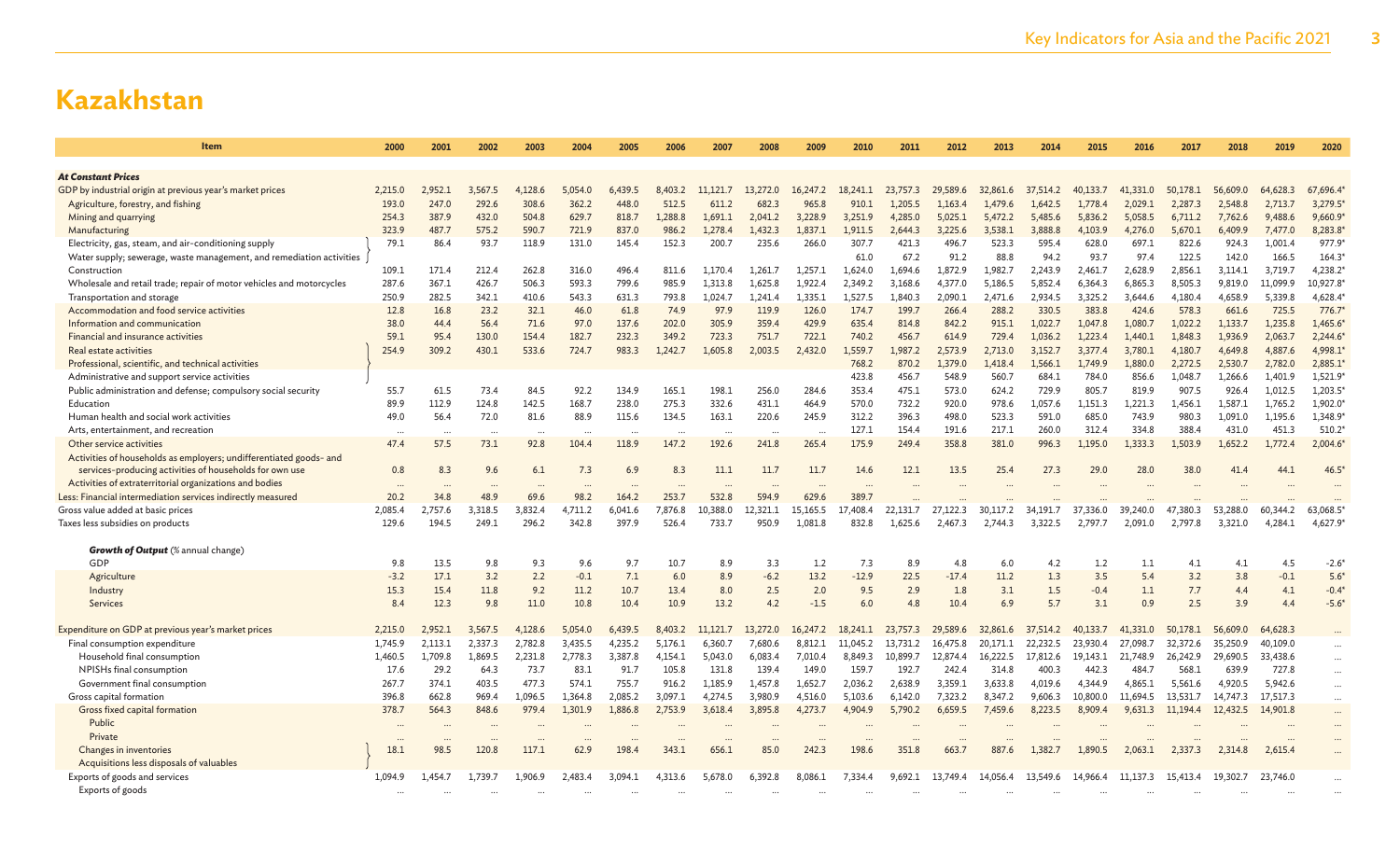| Item                                                                                       | 2000              | 2001              | 2002              | 2003              | 2004              | 2005              | 2006              | 2007              | 2008              | 2009              | 2010        | 2011                         | 2012         | 2013                       | 2014             | 2015                      | 2016       | 2017            | 2018              | 2019              | 2020                  |
|--------------------------------------------------------------------------------------------|-------------------|-------------------|-------------------|-------------------|-------------------|-------------------|-------------------|-------------------|-------------------|-------------------|-------------|------------------------------|--------------|----------------------------|------------------|---------------------------|------------|-----------------|-------------------|-------------------|-----------------------|
| <b>Exports of services</b>                                                                 |                   |                   |                   |                   |                   |                   |                   |                   |                   |                   |             |                              |              |                            |                  |                           |            |                 |                   |                   |                       |
| Less: Imports of goods and services                                                        | 1,035.3           | 1,257.2           | 1,573.4           | 1.640.7           | 2,281.0           | 2,889.0           | 3,810.4           | 5,214.0           | 4,872.1           | 5,026.4           | 5,939.5     | 6,703.2                      | 9,391.5      | 9,901.8                    | 9,261.4          | 10,162.2                  | 9,824.8    | 12,449.4        | 14,158.2          | 18,399.4          | $\cdots$              |
| Imports of goods                                                                           |                   |                   |                   |                   |                   |                   |                   |                   |                   |                   |             |                              |              |                            |                  |                           |            |                 |                   |                   | $\cdots$              |
| Imports of services                                                                        |                   |                   |                   |                   |                   |                   |                   |                   |                   |                   |             |                              |              |                            |                  |                           |            |                 |                   |                   | $\cdots$              |
| <b>Statistical discrepancy</b>                                                             | 12.7              | $-21.3$           | 94.5              | $-16.8$           | 51.4              | $-86.0$           | $-373.1$          | 22.6              | 89.8              | $-140.6$          | 697.5       | 895.2                        | 1,432.6      | 188.7                      | 1,387.2          | 599.2                     | 1.225.4    | 1,309.8         | 1,466.5           | 1,655.4           |                       |
|                                                                                            |                   |                   |                   |                   |                   |                   |                   |                   |                   |                   |             |                              |              |                            |                  |                           |            |                 |                   |                   |                       |
| <b>Growth of Demand</b> (% annual change)                                                  |                   |                   |                   |                   |                   |                   |                   |                   |                   |                   |             |                              |              |                            |                  |                           |            |                 |                   |                   |                       |
| Household final consumption <sup>e</sup><br>Government final consumption                   | 1.2<br>15.0       | 8.1<br>19.2       | 2.7<br>$-7.5$     | 11.8<br>8.9       | 13.9<br>10.6      | 10.7<br>10.8      | 12.6<br>7.3       | 10.8<br>14.0      | 7.4<br>2.6        | 0.4<br>1.0        | 11.5<br>2.7 | 12.0<br>11.9                 | 10.1<br>13.5 | 18.7<br>1.7                | 1.1<br>9.8       | 1.8<br>2.4                | 1.2<br>2.3 | 1.5<br>2.1      | 6.1<br>$-14.1$    | 6.1<br>15.5       | $\ddots$              |
| Gross capital formation                                                                    | 10.7              | 40.5              | 11.0              | 6.4               | 15.1              | 35.0              | 31.7              | 23.4              | $-12.8$           | 2.3               | 2.0         | 11.0                         | 12.7         | 6.7                        | 8.6              | 5.5                       | 2.5        | 3.1             | 2.9               | 12.2              |                       |
| Exports of goods and services                                                              | 27.9              | $-1.1$            | 16.6              | 7.5               | 11.2              | 0.4               | 6.8               | 9.1               | 0.9               | $-11.9$           | 3.1         | 0.4                          | 4.8          | 2.7                        | $-2.5$           | $-4.1$                    | $-4.5$     | 8.0             | 9.6               | 2.0               | $\cdots$              |
| Imports of goods and services                                                              | 28.0              | $-1.5$            | 3.1               | $-7.6$            | 14.9              | 12.1              | 12.6              | 26.1              | $-11.5$           | $-15.7$           | 2.9         | 2.8                          | 24.8         | 7.8                        | $-4.0$           | $-0.1$                    | $-2.0$     | 1.0             | 6.6               | 14.9              | $\cdots$<br>$\ddotsc$ |
|                                                                                            |                   |                   |                   |                   |                   |                   |                   |                   |                   |                   |             |                              |              |                            |                  |                           |            |                 |                   |                   |                       |
| <b>Investment Financing at Current Prices</b>                                              |                   |                   |                   |                   |                   |                   |                   |                   |                   |                   |             |                              |              |                            |                  |                           |            |                 |                   |                   |                       |
| Gross capital formation                                                                    | 471.6             | 873.6             | 1.030.5           | 1,185.5           | 1.544.5           | 2.350.8           | 3,462.5           | 4.565.1           | 4.415.6           | 5,002.7           | 5.535.4     | 6.495.4                      | 7,825.0      | 8,844.8                    | 10.232.5         | 11,409.9                  | 13,070.9   | 14.330.2        | 15.614.5          | 19,210.2          |                       |
| Gross national saving                                                                      | 550.0             | 798.8             | 1,120.3           | 1,294.7           | 1,591.9           | 2.184.0           | 3,160.1           | 3,784.7           | 4,844.7           | 4.972.4           | 6,630.4     | 9,264.3                      | 9,158.3      | 10,300.8                   | 11,837.2         | 11.397.4                  | 11,302.8   | 14,029.4        | 17,161.4          | 18,437.8          | $\cdots$              |
| Gross domestic saving                                                                      | 676.9             | 932.1             | 1,276.1           | 1,579.9           | 2,045.9           | 2,952.3           | 4,504.0           | 5,633.9           | 7,288.0           | 6.941.5           | 9,556.8     | 13,368.3                     | 13.504.5     | 14,374.4                   | 16,198.8         | 14,166.1                  | 15,887.9   | 20,052.8        | 24,468.6          | 26,831.9          | $\cdots$              |
| Net factor income from abroad                                                              | $-162.4$          | $-167.3$          | $-173.1$          | $-261.0$          | $-388.1$          | $-713.1$          | $-1,191.9$        | $-1,587.9$        | $-2,324.9$        | $-1,861.5$        | $-2,854.4$  | $-4,064.9$                   | $-4.190.7$   | $-3,825.9$                 | $-4,056.7$       | $-2,447.6$                | $-4,450.4$ | $-5,989.6$      | $-7,656.7$        | $-8,794.0$        | $\cdots$              |
| Net current transfers from abroad <sup>f</sup>                                             | 35.4              | 34.0              | 17.4              | $-24.2$           | $-66.0$           | $-55.3$           | $-151.9$          | $-261.4$          | $-118.4$          | $-107.7$          | $-72.0$     | $-39.1$                      | $-155.6$     | $-247.8$                   | $-304.9$         | $-321.1$                  | $-134.7$   | $-33.7$         | 324.2             | 399.8             | $\ddots$              |
|                                                                                            |                   |                   |                   |                   |                   |                   |                   |                   |                   |                   |             |                              |              |                            |                  |                           |            |                 |                   |                   |                       |
| <b>Savings and Investment</b> (% of GDP at current market prices)<br>Gross domestic saving | 26.0              | 28.7              | 33.8              | 34.3              | 34.9              | 38.9              | 44.1              | 43.8              | 45.4              | 40.8              | 43.8        | 47.3                         | 43.5         | 39.9                       | 40.8             | 34.6                      | 33.8       | 36.9            | 39.6              | 38.6              |                       |
| Gross national saving                                                                      | 21.2              | 24.6              | 29.7              | 28.1              | 27.1              | 28.8              | 30.9              | 29.5              | 30.2              | 29.2              | 30.4        | 32.8                         | 29.5         | 28.6                       | 29.8             | 27.9                      | 24.1       | 25.8            | 27.7              | 26.5              | $\ldots$              |
| Gross capital formation                                                                    | 18.1              | 26.9              | 27.3              | 25.7              | 26.3              | 31.0              | 33.9              | 35.5              | 27.5              | 29.4              | 25.4        | 23.0                         | 25.2         | 24.6                       | 25.8             | 27.9                      | 27.8       | 26.4            | 25.3              | 27.6              | $\ddots$<br>$\ddots$  |
|                                                                                            |                   |                   |                   |                   |                   |                   |                   |                   |                   |                   |             |                              |              |                            |                  |                           |            |                 |                   |                   |                       |
| At Current Market Prices (T '000)                                                          |                   |                   |                   |                   |                   |                   |                   |                   |                   |                   |             |                              |              |                            |                  |                           |            |                 |                   |                   |                       |
| Per capita GDP                                                                             | 174.7             | 218.8             | 254.1             | 309.3             | 391.0             | 501.1             | 667.2             | 829.9             | 1.024.2           | 1.056.9           | 1,336.6     | 1,705.8                      | 1.847.1      | 2,113.2                    | 2.294.8          | 2,330.4                   | 2,639.7    | 3,014.7         | 3,382.5           | 3,755.7           | 3,770.5               |
| Per capita GNI                                                                             | 163.8             | 207.5             | 242.5             | 291.8             | 365.2             | 454.0             | 589.4             | 727.3             | 875.8             | 941.2             | 1,161.7     | 1,460.3                      | 1.597.5      | 1,888.6                    | 2,060.2          | 2.190.8                   | 2.389.6    | 2,682.7         | 2,964.9           | 3,280.7           | $\ddot{\phantom{a}}$  |
|                                                                                            |                   |                   |                   |                   |                   |                   |                   |                   |                   |                   |             |                              |              |                            |                  |                           |            |                 |                   |                   |                       |
| <b>PRODUCTION INDEX</b> period averages<br>Agriculture <sup>g</sup> ; previous year = 100  | 95.6              | 117.0             | 103.3             | 101.8             | 99.5              | 107.1             | 104.5             | 108.5             | 93.1              | 114.6             | 89.6        | 121.5                        | 85.2         | 109.7                      | 101.0            | 103.4                     | 105.4      | 103.0           | 103.5             | 99.9              | 105.6                 |
| Mining; previous year = 100                                                                | 125.5             | 113.6             | 116.0             | 107.5             | 114.5             | 100.7             | 107.3             | 103.6             | 105.9             | 107.2             | 107.2       | 101.0                        | 100.4        | 103.3                      | 99.7             | 97.5                      | 97.3       | 109.3           | 104.6             | 103.1             | 96.3                  |
| Manufacturing; previous year = 100                                                         | 122.8             | 110.6             | 106.8             | 107.3             | 109.2             | 106.4             | 107.2             | 108.6             | 97.5              | 97.1              | 113.9       | 107.7                        | 101.2        | 101.9                      | 101.1            | 100.2                     | 100.6      | 105.6           | 104.5             | 105.8             | 103.9                 |
|                                                                                            |                   |                   |                   |                   |                   |                   |                   |                   |                   |                   |             |                              |              |                            |                  |                           |            |                 |                   |                   |                       |
| <b>ENERGY</b> annual values                                                                |                   |                   |                   |                   |                   |                   |                   |                   |                   |                   |             |                              |              |                            |                  |                           |            |                 |                   |                   |                       |
| Crude petroleum (t '000)                                                                   |                   |                   |                   |                   |                   |                   |                   |                   |                   |                   |             |                              |              |                            |                  |                           |            |                 |                   |                   |                       |
| Production                                                                                 | 30.611.5          | 36.057.3          | 42,067.7          | 45,376.5          | 50,684.2          | 50,869.9          | 54,338.8          | 55,265.3          | 58,646.2          | 64,354.6          | 68,084.3    | 67,765.1                     | 66,475.2     | 69,483.6                   | 67,907.7         | 66,520.6                  | 65,569.6   | 72,924.9        | 77,496.2          | 78,643.2          |                       |
| Exports                                                                                    | 24,825.4          | 28,446.4          | 34,094.5          | 38,637.8          | 41,738.4          | 44,451.6          | 44,973.4          | 46,306.5          | 48,979.0          | 57,222.5          | 52,898.0    | 56,853.8                     | 56,873.3     | 56,884.5                   | 52,008.7         | 62,380.3                  | 60,969.3   | 67,839.4        | 69,424.7          | 69,741.4          | $\cdots$              |
| Imports                                                                                    | 1.009.6           | 2,335.3           | 2.630.9           | 2.331.6           | 3,250.1           | 3,728.3           | 6,438.6           | 7.050.1           | 3,187.2           | 6,029.2           | 5,978.3     | 4,521.6                      | 5,796.9      | 7,261.7                    | 171.8            | 51.1                      | 7.0        | 23.0            | 17.9              | 35.9              | $\cdots$              |
| Consumption                                                                                | 6,795.7           | 9,946.2           | 10,604.1          | 9,070.3           | 12,195.9          | 10,146.6          | 15,804.0          | 16,008.9          | 12,854.4          | 13,161.3          | 21,164.6    | 15,432.9                     | 15,398.8     | 19,860.8                   | 16,070.8         | 4.191.4                   | 4.607.3    | 5,108.6         | 8,089.3           | 8,937.7           | $\cdots$              |
|                                                                                            |                   |                   |                   |                   |                   |                   |                   |                   |                   |                   |             |                              |              |                            |                  |                           |            |                 |                   |                   |                       |
| Coal (t '000)                                                                              |                   |                   |                   |                   |                   |                   |                   |                   |                   |                   |             |                              |              |                            |                  |                           |            |                 |                   |                   |                       |
| Production                                                                                 | 75,048.4          | 76,396.3          | 70,734.4          | 80,600.9          | 82,929.1          | 82,087.3          | 91,504.0          | 93,458.7          | 106,295.6         |                   |             | 95,770.4 103,646.3 108,081.6 | 112,779.4    | 112,883.5                  | 107,091.6        | 101,792.5                 | 97,323.6   | 106,199.1       | 111,921.8         | 109,071.5         |                       |
| Exports                                                                                    | 25,677.0          | 27,244.2          | 22,663.3<br>195.9 | 26,889.6          | 24,338.6          | 24,138.3          | 28,105.1          | 26,177.4          | 32,045.1          | 28,295.0<br>276.0 | 29,371.8    | 30,063.8                     | 30,321.8     | 31,761.6                   |                  | 28,471.1 27,674.6         | 23,789.1   | 26,985.7        | 23,877.2<br>440.7 | 22,615.1          |                       |
| Imports                                                                                    | 595.1<br>49,966.5 | 205.1<br>49,357.2 | 48,267.0          | 355.8<br>54,067.2 | 459.6<br>59,050.1 | 437.7<br>58,386.7 | 262.2<br>63,661.1 | 367.0<br>67,648.3 | 264.1<br>74,514.6 | 67,751.4          | 248.7       | 152.2<br>74,523.2 78,170.1   | 206.2        | 227.8<br>82,663.9 81,349.7 | 92.3<br>78,712.7 | 14.2<br>74,132.1 73,558.0 | 23.5       | 4.0<br>79,217.4 | 88,485.2          | 288.0<br>86,744.4 |                       |
| Consumption                                                                                |                   |                   |                   |                   |                   |                   |                   |                   |                   |                   |             |                              |              |                            |                  |                           |            |                 |                   |                   |                       |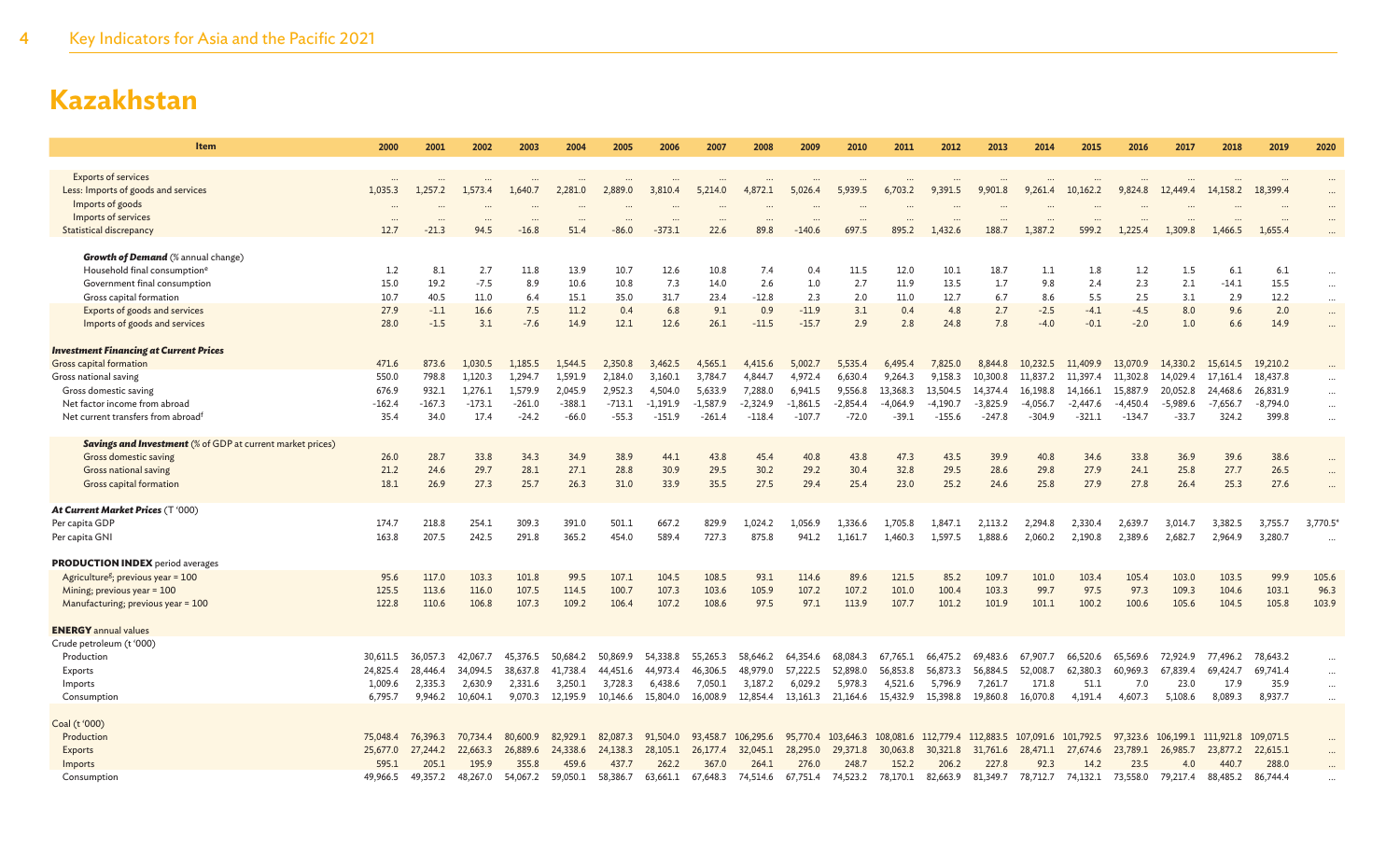| Item                                                                                                                     | 2000           | 2001           | 2002           | 2003           | 2004           | 2005                          | 2006           | 2007           | 2008           | 2009           | 2010           | 2011           | 2012           | 2013           | 2014           | 2015           | 2016           | 2017           | 2018               | 2019           | 2020           |
|--------------------------------------------------------------------------------------------------------------------------|----------------|----------------|----------------|----------------|----------------|-------------------------------|----------------|----------------|----------------|----------------|----------------|----------------|----------------|----------------|----------------|----------------|----------------|----------------|--------------------|----------------|----------------|
|                                                                                                                          |                |                |                |                |                |                               |                |                |                |                |                |                |                |                |                |                |                |                |                    |                |                |
| Natural gas (m <sup>3</sup> million)                                                                                     |                |                |                |                |                |                               |                |                |                |                |                |                |                |                |                |                |                |                |                    |                |                |
| Production                                                                                                               | 9,086.4        | 8,279.1        | 6,017.9        | 7,556.6        | 8,969.5        | 9,517.3                       | 14,400.8       | 9,791.3        | 11,708.6       | 10,951.8       | 10,607.3       | 10,504.4       | 10,890.3       | 11,273.2       | 11,698.4       | 12,008.4       | 12,614.2       | 12,623.7       | 13,002.0           | 12,067.0       | $\cdots$       |
| Exports                                                                                                                  | 5,220.8        | 5,538.5        | 10,437.3       | 11,008.9       | 6,965.2        | 15,430.4                      | 14,090.4       | 7,773.5        | 6,238.0        | 6,618.0        | 6,230.3        | 6,077.1        | 10,692.3       | 10,209.2       | 10,497.5       | 21,513.9       | 21,621.8       | 25,628.5       | 26,490.2           | 18,507.2       | $\cdots$       |
| Imports                                                                                                                  | 4,218.2        | 4,279.5        | 8,176.2        | 8,696.1        | 2,502.2        | 11,228.9                      | 12,499.7       | 6,382.2        | 6,198.0        | 2,154.7        | 3,513.3        | 4,518.1        | 4,348.9        | 1,983.4        | 4,169.9        | 5,828.3        | 6,860.0        | 6,272.8        | 14,610.9           | 15,768.2       |                |
| Consumptior                                                                                                              | 8,083.8        | 7,020.1        | 3,756.7        | 5,243.8        | 4,506.5        | 5,315.8                       | 12,810.1       | 8,400.0        | 11,668.6       | 6,488.4        | 7,890.3        | 8,945.3        | 4,546.9        | 3,047.5        | 5,370.8        | $\ddots$       |                |                | 1,122.7            | 9,328.0        |                |
|                                                                                                                          |                |                |                |                |                |                               |                |                |                |                |                |                |                |                |                |                |                |                |                    |                |                |
| Electricity (kWh million)                                                                                                |                |                |                |                |                |                               |                |                |                |                |                |                |                |                |                |                |                |                |                    |                |                |
| Production                                                                                                               | 51.324.1       | 56,856.9       | 58.342.1       | 63.865.9       | 66,944.7       | 67,916.3                      | 71.656.6       | 76.621.5       | 80.341.2       | 78.729.3       | 82.646.5       | 86.585.1       | 91.206.6       | 95,367.1       | 95.213.7       | 91.645.1       | 94.642.4       | 103.128.4      | 107.363.1          | 106,483.2      | $\cdots$       |
| Exports                                                                                                                  | 46.0           | 1,636.5        | 1,973.8        | 4,975.0        | 7,403.4        | 3,977.7                       | 3,288.4        | 3,616.4        | 2,482.6        | 2,378.0        | 1,756.6        | 1,808.7        | 2,932.7        | 3,221.2        | 2,917.1        | 1,613.8        | 2,571.6        | 5,692.4        | 5,041.6            | 2,418.8        | $\cdots$       |
| Imports                                                                                                                  | 3.102.1        | 3.434.8        | 2,389.5        | 3,505.5        | 5,234.3        | 4.552.3                       | 4.880.5        | 3,268.7        | 2.768.0        | 1.709.6        | 2.913.6        | 2.600.4        | 4.251.9        | 841.0          | 606.6          | 1.618.1        | 1.318.6        | 1.327.5        | 1.561.4            | 1,935.3        | $\cdots$       |
| Consumption                                                                                                              | 54,380.1       | 58,655.2       | 58,757.8       | 62,396.4       | 64,775.6       | 68,490.8                      | 73,248.6       | 76,273.9       | 80,626.6       | 78,060.9       | 83,803.5       | 87,376.7       | 92,525.8       | 92,986.9       | 92,903.2       | 91,649.5       | 93,389.4       |                | 98,763.5 103,882.9 | 105,999.7      | $\cdots$       |
|                                                                                                                          |                |                |                |                |                |                               |                |                |                |                |                |                |                |                |                |                |                |                |                    |                |                |
| Retail prices (T/L)                                                                                                      |                |                |                |                |                |                               |                |                |                |                |                |                |                |                |                |                |                |                |                    |                |                |
| Gasoline, premium <sup>h</sup>                                                                                           | 50.0           | 44.0           | 46.0           | 51.0           | 59.0           | 62.0                          | 78.0           | 88.0           | 80.0           | 83.0           | 86.0           | 106.0          | 110.0          | 115.0          | 115.0          | 124.0          | 134.0          | 160.0          | 155.0              | 147.0          |                |
| <b>Diesel</b>                                                                                                            | 42.0           | 26.0           | 25.0           | 34.0           | 48.0           | 52.0                          | 58.0           | 71.0           | 75.0           | 70.0           | 78.0           | 99.0           | 116.0          | 114.0          | 107.0          | 97.0           | 130.0          | 159.0          | 193.0              | 193.0          |                |
|                                                                                                                          |                |                |                |                |                |                               |                |                |                |                |                |                |                |                |                |                |                |                |                    |                |                |
| <b>PRICE INDEXES</b> previous year = 100                                                                                 |                |                |                |                |                |                               |                |                |                |                |                |                |                |                |                |                |                |                |                    |                |                |
| Consumer (national)                                                                                                      | 113.2          | 108.4          | 105.9          | 106.4          | 106.9          | 107.6                         | 108.6          | 110.8          | 117.0          | 107.3          | 107.1          | 108.3          | 105.1          | 105.8          | 106.7          | 106.6          | 114.6          | 107.4          | 106.0              | 105.3          | 106.8          |
| Food and nonalcoholic beverages                                                                                          | 116.4          | 111.5          | 107.6          | 107.7          | 108.5          | 108.8                         | 108.9          | 112.8          | 124.9          | 105.1          | 105.9          | 112.5          | 104.2          | 104.0          | 105.8          | 105.7          | 112.9          | 108.5          | 104.7              | 108.1          | 110.5          |
| Alcoholic beverages, tobacco, and narcotics                                                                              | 113.4          | 102.3          | 100.7          | 101.5          | 101.7          | 102.5                         | 106.6          | 107.9          | 111.4          | 113.8          | 109.2          | 106.9          | 106.3          | 106.8          | 113.3          | 113.6          | 111.5          | 110.1          | 111.0              | 110.0          | 109.4          |
| Clothing and footwear                                                                                                    | 110.0          | 106.9          | 107.4          | 108.1          | 106.5          | 106.7                         | 108.3          | 108.4          | 109.7          | 108.9          | 106.6          | 104.4          | 104.0          | 104.0          | 106.3          | 112.8          | 127.9          | 107.8          | 108.1              | 107.6          | 105.3          |
| Housing, water, electricity, gas, and other fuels                                                                        | 107.5          | 105.2          | 105.3          | 105.0          | 104.6          | 106.6                         | 109.1          | 113.0          | 113.5          | 106.5          | 109.2          | 106.3          | 105.6          | 110.9          | 107.1          | 104.5          | 111.2          | 106.1          | 106.2              | 96.9           | 102.3          |
| Furnishings, household equipment, and routine household maintenance                                                      | 109.2          | 104.3          | 104.8          | 104.5          | 103.7          | 103.8                         | 104.9          | 105.7          | 108.8          | 112.6          | 105.1          | 102.9          | 103.1          | 103.3          | 108.1          | 110.1          | 123.1          | 106.8          | 106.0              | 106.9          | 106.5          |
| Health                                                                                                                   | 107.8          | 102.8          | 104.0          | 104.7          | 102.7          | 103.2                         | 104.7          | 107.1          | 111.4          | 117.0          | 111.1          | 105.3          | 104.4          | 105.4          | 109.8          | 113.5          | 124.2          | 108.2          | 106.9              | 107.4          | 106.4          |
| Transport                                                                                                                | 116.6          | 105.0          | 100.1          | 107.2          | 111.8          | 111.3                         | 111.6          | 111.1          | 116.5          | 99.8           | 107.4          | 110.0          | 108.1          | 105.5          | 106.8          | 100.4          | 111.3          | 109.3          | 108.2              | 101.7          | 104.3          |
| Communication                                                                                                            | 108.6          | 100.5          | 101.3          | 101.3          | 103.9          | 109.2                         | 101.5          | 98.1           | 101.5          | 111.2          | 106.5          | 106.8          | 108.3          | 108.7          | 99.9           | 104.8          | 102.6          | 100.5          | 102.4              | 102.9          | 102.3          |
| Recreation and culture                                                                                                   | 110.8          | 103.8          | 104.2          | 104.4          | 103.7          | 104.0                         | 104.7          | 104.8          | 105.9          | 107.6          | 104.9          | 102.8          | 102.6          | 103.1          | 106.1          | 106.2          | 112.9          | 106.0          | 105.7              | 107.7          | 104.0          |
| Education                                                                                                                | 108.8          | 104.4          | 105.4          | 108.4          | 110.3          | 113.2                         | 116.8          | 113.6          | 113.6          | 111.5          | 108.9          | 109.9          | 111.8          | 109.2          | 105.7          | 104.5          | 106.2          | 105.0          | 104.4              | 103.0          | 102.7<br>104.7 |
| Restaurants and hotels                                                                                                   | 113.7          | 108.7          | 106.5          | 105.4          | 107.3          | 108.0                         | 110.0          | 114.3          | 128.7          | 115.4          | 108.6          | 108.7<br>104.5 | 104.9          | 105.8          | 109.1          | 108.7          | 110.9          | 106.0          | 105.4              | 106.8          |                |
| Miscellaneous goods and services                                                                                         | 110.7<br>116.1 | 104.3<br>108.0 | 105.4<br>106.0 | 105.0<br>106.8 | 105.1<br>107.7 | 105.5<br>107.1                | 107.3<br>109.9 | 108.2<br>112.6 | 113.1<br>117.4 | 116.7<br>107.9 | 107.5<br>107.3 | 109.3          | 105.0<br>106.2 | 104.9<br>105.0 | 108.7<br>107.6 | 107.9<br>108.1 | 114.3<br>119.5 | 106.7<br>108.4 | 106.3<br>106.8     | 106.5<br>105.7 | 106.3<br>107.7 |
| Consumer (capital city)                                                                                                  | 118.4          | 111.0          | 107.9          | 108.4          | 110.5          | 108.1                         | 111.1          | 117.5          | 125.5          | 105.3          | 106.6          | 115.1          | 106.8          | 103.9          | 107.4          | 106.8          | 115.0          | 110.8          | 105.3              | 109.4          | 111.0          |
| Food and nonalcoholic beverages                                                                                          | 116.3          | 104.2          | 101.4          | 101.4          | 99.8           | 100.1                         | 104.2          | 113.5          | 115.6          | 106.7          | 110.2          | 108.5          | 111.1          | 107.5          | 113.7          | 113.4          | 114.5          | 110.0          | 109.6              | 110.8          | 108.0          |
| Alcoholic beverages, tobacco, and narcotics<br>Clothing and footwear                                                     | 125.4          | 109.1          | 107.1          | 110.1          | 106.7          | 103.8                         | 107.4          | 107.7          | 106.7          | 107.2          | 107.5          | 103.8          | 105.2          | 103.9          | 107.5          | 120.3          | 150.8          | 112.2          | 114.6              | 108.4          | 107.1          |
|                                                                                                                          | 106.3          | 103.9          | 105.8          | 105.2          | 106.2          | 109.6                         | 109.0          | 108.4          | 108.9          | 103.4          | 107.9          | 106.9          | 105.6          | 108.6          | 109.4          | 102.7          | 108.6          | 103.6          | 105.4              | 95.5           | 104.8          |
| Housing, water, electricity, gas, and other fuels<br>Furnishings, household equipment, and routine household maintenance | 109.6          | 103.6          | 103.3          | 101.7          | 105.7          | 101.7                         | 103.6          | 106.3          | 108.7          | 116.0          | 104.7          | 103.3          | 104.7          | 102.9          | 108.7          | 111.1          | 130.7          | 107.7          | 106.9              | 106.8          | 110.9          |
| Health                                                                                                                   | 110.6          | 102.6          | 102.4          | 102.4          | 101.1          | 99.9                          | 103.6          | 112.7          | 114.6          | 122.0          | 113.6          | 107.1          | 105.5          | 104.7          | 107.7          | 116.3          | 132.0          | 110.3          | 106.8              | 107.4          | 105.9          |
| Transport                                                                                                                | 115.2          | 102.1          | 98.7           | 106.5          | 110.4          | 112.4                         | 118.0          | 112.7          | 124.6          | 107.3          | 105.3          | 108.2          | 106.5          | 103.1          | 106.6          | 105.0          | 113.7          | 108.3          | 105.8              | 103.1          | 102.8          |
| Communication                                                                                                            | 109.3          | 100.5          | 101.3          | 101.3          | 104.4          | 109.4                         | 103.5          | 98.6           | 102.6          | 117.5          | 105.9          | 106.3          | 108.6          | 108.7          | 100.1          | 104.3          | 102.2          | 100.7          | 103.3              | 102.5          | 104.2          |
| Recreation and culture                                                                                                   | 109.6          | 102.0          | 103.4          | 102.5          | 102.6          | 102.9                         | 104.3          | 107.9          | 105.7          | 107.5          | 103.3          | 103.3          | 103.1          | 102.7          | 106.0          | 107.1          | 115.5          | 107.0          | 106.4              | 103.8          | 103.7          |
| Education                                                                                                                | 106.0          | 110.7          | 111.9          | 112.0          | 109.7          | 111.6                         | 119.0          | 115.2          | 115.5          | 113.2          | 116.2          | 108.7          | 108.8          | 105.7          | 102.4          | 103.2          | 115.9          | 105.0          | 105.8              | 104.8          | 103.4          |
| Restaurants and hotels                                                                                                   | 117.4          | 106.6          | 106.7          | 105.8          | 106.3          | 105.9                         | 116.4          | 122.7          | 121.7          | 124.2          | 108.9          | 109.4          | 103.1          | 103.9          | 103.5          | 106.5          | 119.7          | 102.3          | 105.0              | 102.3          | 102.0          |
| Miscellaneous goods and services                                                                                         | 118.1          | 104.4          | 102.5          | 101.8          | 102.3          | 104.1                         | 108.7          | 109.0          | 116.6          | 124.1          | 105.9          | 105.5          | 103.4          | 103.2          | 109.4          | 109.2          | 118.5          | 108.3          | 107.7              | 106.3          | 106.7          |
| Producer                                                                                                                 | 138.0          | 100.3          | 100.3          | 109.3          | 116.7          | 123.7                         | 118.4          | 112.4          | 136.8          | 78.0           | 125.2          | 127.2          | 103.5          | 99.7           | 109.5          | 79.5           | 116.8          | 115.3          | 119.0              | 105.1          | 92.0           |
| Wholesale                                                                                                                |                |                |                |                |                |                               |                | 109.5          | 117.3          | 100.4          | 106.0          | 112.4          | 101.8          | 106.7          | 107.7          | 100.4          | 115.5          | 106.4          | 106.6              | 105.1          | 103.2          |
| Retail                                                                                                                   | 115.6          | 109.0          | 106.1          | 106.8          | 106.4          | $\ddot{\phantom{a}}$<br>106.7 | 107.2          | 108.8          | 113.2          | 104.4          | 106.3          | 108.2          | 104.2          | 103.3          | 107.2          | 106.2          | 119.2          | 108.6          | 106.9              | 106.5          | 107.0          |
| Implicit GDP deflator                                                                                                    | 117.4          | 110.1          | 105.9          | 111.7          | 116.1          | 117.9                         | 121.5          | 115.5          | 121.0          | 104.7          | 119.6          | 118.9          | 104.8          | 109.5          | 105.8          | 101.9          | 113.6          | 108.4          | 109.2              | 107.6          | 104.4          |
|                                                                                                                          |                |                |                |                |                |                               |                |                |                |                |                |                |                |                |                |                |                |                |                    |                |                |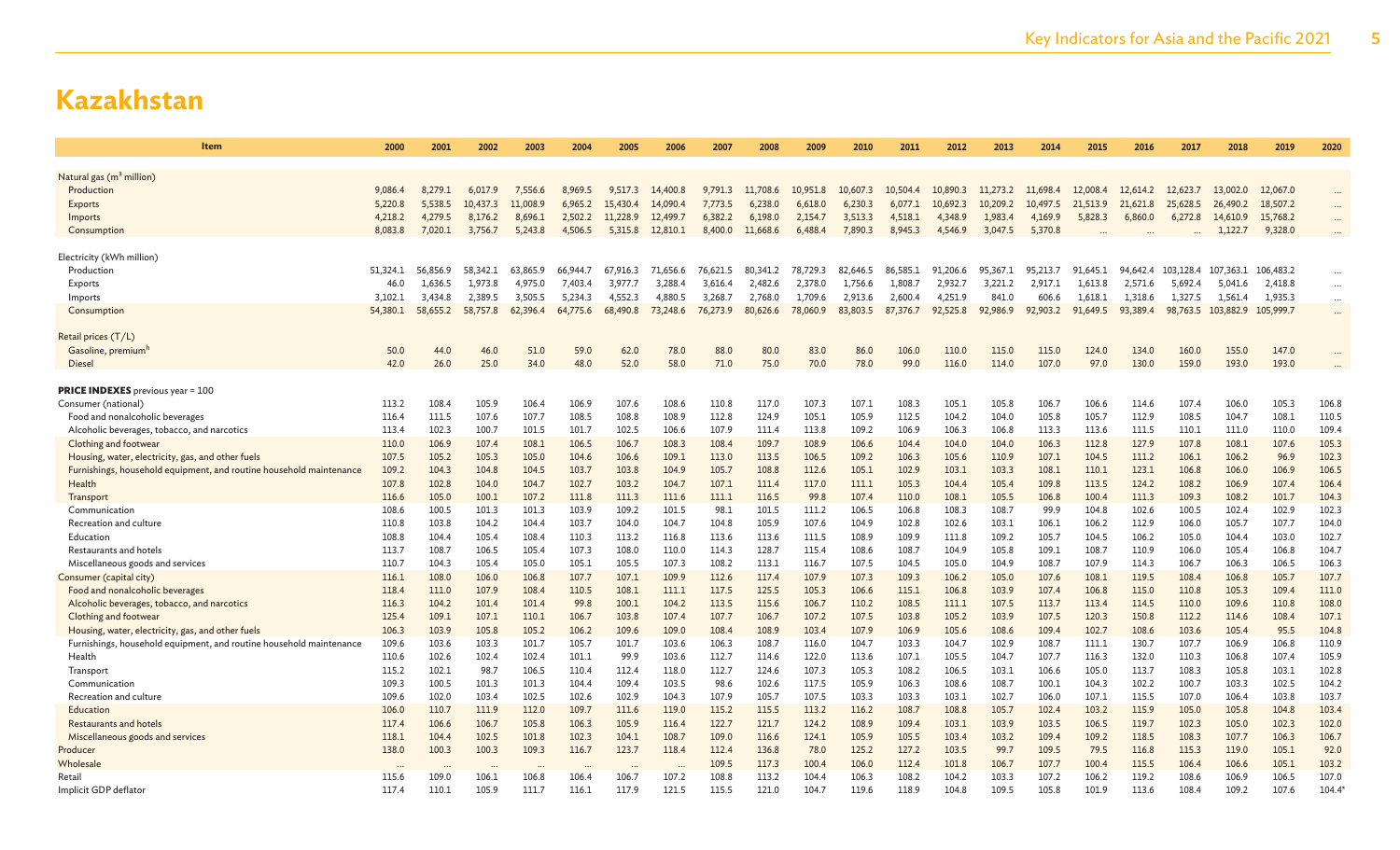| Item                                                                               | 2000           | 2001           | 2002           | 2003           | 2004               | 2005               | 2006                 | 2007               | 2008               | 2009               | 2010               | 2011               | 2012               | 2013               | 2014               | 2015               | 2016               | 2017                | 2018                | 2019                 | 2020                 |
|------------------------------------------------------------------------------------|----------------|----------------|----------------|----------------|--------------------|--------------------|----------------------|--------------------|--------------------|--------------------|--------------------|--------------------|--------------------|--------------------|--------------------|--------------------|--------------------|---------------------|---------------------|----------------------|----------------------|
|                                                                                    |                |                |                |                |                    |                    |                      |                    |                    |                    |                    |                    |                    |                    |                    |                    |                    |                     |                     |                      |                      |
| <b>Price Indexes</b> (% annual change)                                             |                |                |                |                |                    |                    |                      |                    |                    |                    |                    |                    |                    |                    |                    |                    |                    |                     |                     |                      |                      |
| Consumer price index (national)                                                    | 13.2           | 8.4            | 5.9            | 6.4            | 6.9                | 7.6                | 8.6                  | 10.8               | 17.0               | 7.3                | 7.1                | 8.3                | 5.1                | 5.8                | 6.7                | 6.6                | 14.6               | 7.4                 | 6.0                 | 5.3                  | 6.8                  |
| Food and nonalcoholic beverages price index (national)                             | 16.4           | 11.5           | 7.6            | 7.7            | 8.5                | 8.8                | 8.9                  | 12.8               | 24.9               | 5.1                | 5.9                | 12.5               | 4.2                | 4.0                | 5.8                | 5.7                | 12.9               | 8.5                 | 4.7                 | 8.1                  | 10.5                 |
| Producer price index                                                               | 38.0           | 0.3            | 0.3            | 9.3            | 16.7               | 23.7               | 18.4                 | 12.4               | 36.8               | $-22.0$            | 25.2               | 27.2               | 3.5                | $-0.3$             | 9.5                | $-20.5$            | 16.8               | 15.3                | 19.0                | 5.1                  | $-8.0$               |
| Wholesale price index<br>Retail price index                                        |                |                |                |                |                    |                    | 7.2                  | 9.5<br>8.8         | 17.3<br>13.2       | 0.4                | 6.0                | 12.4<br>8.2        | 1.8<br>4.2         | 6.7<br>3.3         | 7.7<br>7.2         | 0.4                | 15.5<br>19.2       | 6.4                 | 6.6<br>6.9          | 5.1<br>6.5           | 3.2<br>7.0           |
| Implicit GDP deflator                                                              | 15.6<br>17.4   | 9.0<br>10.1    | 6.1<br>5.9     | 6.8<br>11.7    | 6.4<br>16.1        | 6.7<br>17.9        | 21.5                 | 15.5               | 21.0               | 4.4<br>4.7         | 6.3<br>19.6        | 18.9               | 4.8                | 9.5                | 5.8                | 6.2<br>1.9         | 13.6               | 8.6<br>8.4          | 9.2                 | 7.6                  | $4.4*$               |
|                                                                                    |                |                |                |                |                    |                    |                      |                    |                    |                    |                    |                    |                    |                    |                    |                    |                    |                     |                     |                      |                      |
| <b>MONEY AND INTEREST RATES</b> <sup>i</sup> as of end of period (T billion)       |                |                |                |                |                    |                    |                      |                    |                    |                    |                    |                    |                    |                    |                    |                    |                    |                     |                     |                      |                      |
| Net foreign assets                                                                 | 303.2          | 501.5          | 715.0          | 969.2          | 1.401.6            | 1.201.0            | 2.295.9              | 1,961.3            | 4.126.6            | 6.393.7            | 9,051.1            | 11.735.1           | 14,518.7           | 17.331.4           | 20,805.8           | 30,772.3           | 31,036.4           | 30,865.9            | 35.419.8            | 36,637.1             | 41,091.0             |
| Domestic claims                                                                    | 321.0          | 378.7          | 493.3          | 602.5          | 1.024.8            | 1.841.8            | 3,308.8              | 5,256.9            | 5.372.8            | 5,703.5            | 5,344.0            | 4,645.7            | 3.742.0            | 3.134.4            | 1.062.7            | $-3.901.8$         | $-1.832.5$         | $-1.192.0$          | $-3,474.3$          | $-2,157.7$           | 49.2                 |
| Net claims on central government                                                   | 26.3           | $-176.5$       | $-247.3$       | $-476.2$       | $-617.4$           | $-997.6$           | $-1,914.5$           | $-2,648.9$         | $-3,092.9$         | $-3.645.2$         | $-4.535.1$         | $-6.645.5$         | $-8,912.2$         | $-11,116.9$        | $-13.993.4$        | $-22,637.8$        | $-20,479.0$        | $-18,569.2$         | $-21,787.4$         | $-22,525.5$          | $-23,216.0$          |
| Claims on other financial institutions                                             | 5.6            | 16.4           | 26.8           | 37.1           | 65.2               | 117.1              | 313.6                | 293.5              | 464.0              | 470.3              | 477.1              | 461.9              | 546.2              | 738.3              | 748.6              | 3,703.0            | 3,351.2            | 2,104.4             | 2.845.9             | 4,175.3              | 6,343.5              |
| Claims on state and local government                                               |                | 5.2            | 1.8            | 3.0            | 3.4                | 2.7                | 1.7                  | 0.8                | 0.4                | 1.5                | 6.9                | 8.0                | 7.3                | 7.0                | 5.3                | 0.0                | 0.0                | 13.0                | 13.0                | 0.0                  | 0.0                  |
| Claims on public nonfinancial corporations                                         |                | 14.6           | 12.8           | 30.9           | 20.6               | 41.4               | 28.3                 | 37.6               | 31.5               | 327.3              | 822.5              | 897.2              | 972.9              | 954.4              | 1.004.4            | 1.129.2            | 1.378.7            | 1.211.6             | 1.477.2             | 1.451.5              | 1,352.9              |
| Claims on private sector <sup>k</sup>                                              | 289.1          | 519.0          | 699.2          | 1,007.7        | 1,553.1            | 2,678.3            | 4,879.8              | 7,573.9            | 7.969.8            | 8.549.5            | 8.572.6            | 9.924.1            | 11.127.9           | 12.551.5           | 13,297.8           | 13,903.8           | 13,916.5           | 14,048.2            | 13,976.9            | 14.741.1             | 15,568.8             |
| Broad money liabilities                                                            | 397.0          | 576.0          | 765.0          | 971.3          | 1,649.3            | 2,065.0            | 3,677.6              | 4,629.8            | 6,267.2            | 7,487.3            | 8,482.8            | 9,752.2            | 10,522.8           | 11,598.1           | 12,801.5           | 17,125.9           | 19,798.6           | 19,456.3            | 20,813.4            | 21,322.1             | 24,917.8             |
| Currency outside depository corporations                                           | 106.4          | 131.2          | 161.7          | 238.5          | 379.3              | 411.8              | 600.8                | 739.7              | 857.8              | 913.4              | 1.148.5            | 1.365.7            | 1.528.1            | 1.512.3            | 1.122.3            | 1.237.0            | 1.748.8            | 1.946.3             | 2.260.2             | 2.300.5              | 2,828.0              |
| Transferable deposits                                                              | $\ddots$       | $\ddotsc$      | $\cdots$       | $\cdots$       |                    | $\ddotsc$          |                      | 961.2              | 1,359.5            | 2,266.5            | 2,612.5            | 3,324.2            | 3,059.8            | 2,857.4            | 3,504.7            | 4,207.0            | 5,438.9            | 5,428.2             | 5,982.8             | 6,560.6              | 6,810.1              |
| Other deposits                                                                     |                |                |                |                |                    |                    | $\ddot{\phantom{a}}$ | 2,928.9            | 4,049.8            | 4,307.4            | 4,721.8            | 5,062.3            | 5,935.0            | 7,228.5            | 8,174.4            | 11,681.9           | 12,610.9           | 12,081.8            | 12,570.5            | 12,461.0             | 15,279.6             |
| Securities other than shares<br>Liabilities excluded from Broad Money <sup>m</sup> | 227.2          | 304.1          | 443.3          | 600.5          | 777.2              | 977.8              | 1,927.2              | 2,588.3            | 3,232.2            | 4,609.8            | 5,912.3            | 6,628.6            |                    | 8,867.7            | 9,067.0            | 9,744.7            | 9,405.3            | 10,217.5            | 11,132.1            | 13,157.4             | 16,222.5             |
|                                                                                    |                |                |                |                |                    |                    |                      |                    |                    |                    |                    |                    | 7,737.9            |                    |                    |                    |                    |                     |                     |                      |                      |
| <b>Money Supply (M2)</b> <sup>n</sup> (% annual change)                            | 22.5           | 16.3           | 47.4           | 39.2           | 69.5               | 29.0               | 85.7                 | 26.3               | 30.0               | 15.5               | 23.1               | 21.3               | 7.3                | 1.5                | $-8.2$             | 8.0                | 46.2               | 7.5                 | 7.1                 | 11.0                 | 19.2                 |
| <b>M2</b> <sup>n</sup> (% of GDP at current market prices)                         | 11.2           | 10.4           | 13.2           | 15.0           | 20.0               | 20.0               | 27.6                 | 27.7               | 28.8               | 31.4               | 30.1               | 28.2               | 27.6               | 24.1               | 20.1               | 21.0               | 26.8               | 24.9                | 23.4                | 23.1                 | 27.3                 |
|                                                                                    |                |                |                |                |                    |                    |                      |                    |                    |                    |                    |                    |                    |                    |                    |                    |                    |                     |                     |                      |                      |
| Interest Rates period averages (% per annum)                                       |                |                |                |                |                    |                    |                      |                    |                    |                    |                    |                    |                    |                    |                    |                    |                    |                     |                     |                      |                      |
| On deposits <sup>o</sup>                                                           |                |                |                |                |                    |                    |                      |                    |                    |                    |                    |                    |                    |                    |                    |                    |                    |                     |                     |                      |                      |
| Savings                                                                            | $\cdots$       | $\ddotsc$      |                |                |                    |                    |                      |                    |                    |                    |                    |                    | $\cdots$           |                    |                    | $\cdots$           |                    |                     |                     |                      |                      |
| Time: 6 months <sup>p</sup>                                                        | 6.6            | 6.0            | 5.4            | 4.3            | 3.3                | 3.3                | 4.1                  | 5.1                | 5.2                | 4.4                | 2.7                | 3.1                | 3.2                | 4.9                | 5.9                | 12.7               | 12.9               | 8.8                 | 7.3                 | 7.3                  | 7.4                  |
| up to 12 months <sup>q</sup>                                                       | 7.5            | 7.7            | 9.5            | 9.9            | 10.7               | 10.3               | 10.3                 | 10.5               | 11.6               | 10.7               | 9.8                | 8.8                | 7.7                | 6.4                | 6.9                | 7.5                | 11.4               | 11.2                | 10.5                | 9.1                  | 8.6                  |
|                                                                                    |                |                |                |                |                    |                    |                      |                    |                    |                    |                    |                    |                    |                    |                    |                    |                    |                     |                     |                      |                      |
| <b>GOVERNMENT FINANCE</b> calendar year (T billion)                                |                |                |                |                |                    |                    |                      |                    |                    |                    |                    |                    |                    |                    |                    |                    |                    |                     |                     |                      |                      |
| <b>General Government</b>                                                          |                |                |                |                |                    |                    |                      |                    |                    |                    |                    |                    |                    |                    |                    |                    |                    |                     |                     |                      |                      |
| Revenue<br><b>Taxes</b>                                                            | 565.9<br>524.1 | 708.5<br>635.8 | 798.4<br>752.8 | 992.1<br>947.3 | 1.267.6<br>1,186.1 | 2,438.0<br>1,732.6 | 2.799.8<br>2,054.2   | 3.653.3<br>2,298.0 | 5.080.2<br>2,770.7 | 6.051.2<br>3,506.7 | 5.555.4<br>4,267.2 | 7.790.5<br>6,128.0 | 8.141.5<br>5,236.4 | 8,707.4<br>7,024.4 | 9.223.5<br>7,064.6 | 7.205.0<br>5,551.2 | 8,278.1<br>5,839.4 | 10,821.9<br>7,519.2 | 12,091.8<br>9,360.8 | 13.267.2<br>10,479.4 |                      |
| Taxes on income, profits, and capital gains                                        | 214.5          | 237.6          | 286.4          | 365.9          | 481.3              | 1.001.6            | 1.056.3              | 988.0              | 1.198.9            | 1.730.6            | 2,072.4            | 2,774.2            | 2.826.2            | 2,928.1            | 3.114.0            | 2.468.0            | 2,610.4            | 3,128.9             | 3.972.6             | 4.204.3              |                      |
| Payable by individuals                                                             | 51.0           | 68.6           | 77.4           | 93.3           | 98.5               | 123.0              | 165.0                | 221.0              | 267.4              | 268.7              | 312.3              | 376.2              | 438.5              | 493.0              | 552.3              | 598.8              | 691.8              | 750.2               | 838.4               | 876.3                | $\cdots$<br>$\cdots$ |
| Payable by corporations and other enterprises                                      | 163.5          | 169.0          | 209.1          | 272.6          | 382.8              | 878.6              | 891.2                | 767.0              | 931.5              | 1,461.9            | 1,760.0            | 2,397.9            | 2,387.7            | 2,435.1            | 2,561.7            | 1,869.2            | 1,918.6            | 2,378.7             | 3,134.2             | 3,327.9              | $\cdots$             |
| Other taxes on income, profits, and capital gains                                  | $\cdots$       | .              |                | $\cdots$       |                    | $\cdots$           | $\cdots$             | $\cdots$           |                    | $\cdots$           | $\cdots$           | $\ddotsc$          | $\cdots$           | $\cdots$           | $\cdots$           | $\cdots$           |                    | $\cdots$            | $\cdots$            |                      | $\cdots$             |
| Taxes on payroll and workforce <sup>r</sup>                                        | 99.1           | 124.3          | 133.9          | 157.7          | 168.0              | 197.3              | 236.6                | 295.7              | 251.2              | 232.8              | 253.8              | 296.8              | 341.0              | 380.5              | 428.0              | 464.7              |                    | 576.6               | 570.5               | 635.4                | $\cdots$             |
| Taxes on property                                                                  | 26.4           | 33.2           | 35.3           | 33.1           | 37.9               | 51.6               | 65.2                 | 82.9               | 89.1               | 105.5              | 122.1              | 131.2              | 141.3              | 157.4              | 188.3              | 224.8              | 212.6              | 255.9               | 298.5               | 322.5                | $\cdots$             |
| Taxes on goods and services                                                        | 161.9          | 214.0          | 253.2          | 340.6          | 440.7              | 393.3              | 558.7                | 709.1              | 742.8              | 941.4              | 817.3              | 1,025.6            | 1,088.2            | 1,520.9            | 1,443.6            | 1,220.6            | 1,942.5            | 2,095.8             | 2,596.1             | 3,309.4              | $\cdots$             |
| Taxes on international trade and transaction                                       | 18.5           | 25.9           | 38.6           | 42.5           | 50.3               | 63.2               | 110.3                | 150.4              | 421.4              | 357.8              | 847.4              | 1,645.9            | 772.4              | 1,764.2            | 1,792.9            | 1,109.7            | 1,073.5            | 1,451.8             | 1,918.4             | 2,006.9              | $\cdots$             |
| Other taxes                                                                        | 3.7            | 0.8            | 5.4            | 7.5            | 7.9                | 25.6               | 27.2                 | 71.9               | 67.4               | 138.5              | 154.2              | 254.2              | 67.2               | 273.3              | 97.8               | 63.5               | 0.4                | 10.2                | 4.8                 | 1.0                  |                      |
| Social contributions                                                               |                |                |                |                |                    |                    |                      |                    |                    |                    | 131.0              | 156.5              | 183.7              | 203.2              | 225.5              | 240.6              | 794.6              | 280.2               | 333.0               | 369.4                |                      |
| Grants (revenue) <sup>s</sup>                                                      | 3.2            | 0.2            |                |                |                    | 373.9              | 537.0                | 1,106.7            | 2,163.0            | 1.386.9            | 0.9                | 0.5                | 0.6                | 0.4                | 0.7                | 0.5                | 1.7                | $-48.6$             | $-21.8$             | 1.9                  |                      |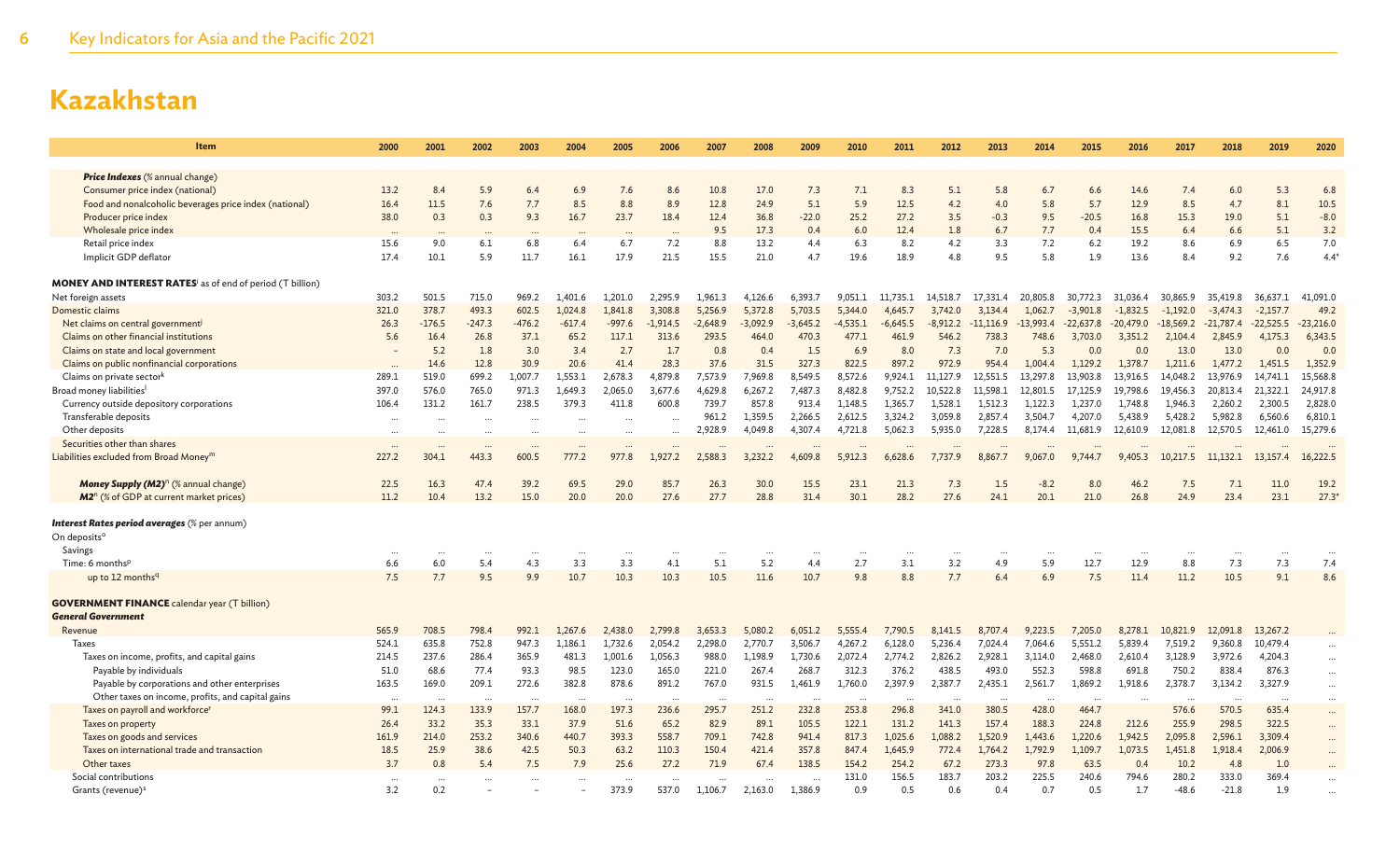| Item                                                                | 2000            | 2001            | 2002            | 2003              | 2004               | 2005                 | 2006               | 2007               | 2008               | 2009              | 2010              | 2011               | 2012               | 2013               | 2014                 | 2015            | 2016                 | 2017             | 2018               | 2019               | 2020     |
|---------------------------------------------------------------------|-----------------|-----------------|-----------------|-------------------|--------------------|----------------------|--------------------|--------------------|--------------------|-------------------|-------------------|--------------------|--------------------|--------------------|----------------------|-----------------|----------------------|------------------|--------------------|--------------------|----------|
|                                                                     |                 |                 |                 |                   |                    |                      |                    |                    |                    |                   |                   |                    |                    |                    |                      |                 |                      |                  |                    |                    |          |
| Other revenue                                                       | 38.6            | 72.5            | 45.6            | 44.8              | 81.5               | 331.5                | 208.6              | 248.6              | 146.5              | 1.157.7           | 1,156.3           | 1,505.4            | 2,720.8            | 1,479.3            | 1.932.8              | 1,412.8         | 1.642.4              | 3,071.2          | 2,419.7            | 2,416.5            |          |
| <b>Expense</b>                                                      | 541.2           | 662.3           | 670.8           | 827.0             | 1,023.0            | 1,956.3              | 2,213.4            | 2,806.4            | 3,428.8            | 4,176.6           | 3,398.0           | 4,209.1            | 4,942.4            | 5,499.9            | 6,192.7              | 6,791.2         | 8,263.5              | 10,875.0         | 9,766.5            | 11,962.9           | $\cdots$ |
| Compensation of employees                                           | 105.5           | 122.4           | 152.0           | 170.9             | 237.4              | 269.6                | 320.3              | 439.2              | 477.4              | 608.2             | 705.9             | 853.4              | 959.2              | 1.078.0            | 1.147.8              | 1,187.4         | 1,460.3              | 1,499.7          | 1,629.7            | 1,995.1            | $\cdots$ |
| Use of goods and services                                           | 197.7           | 274.1           | 246.7           | 302.0             | 383.7              | 479.8                | 599.5              | 816.7              | 990.6              | 1,187.2           | 1,440.5           | 1,838.7            | 2,272.6            | 2,261.7            | 2,464.7              | 2,845.6         | 3,577.4              | 5,902.6          | 3,144.9            | 3,882.5            | $\cdots$ |
| Consumption of fixed capital                                        |                 | $\ddots$        |                 |                   |                    | $\ddotsc$            |                    |                    |                    |                   |                   |                    |                    |                    |                      |                 |                      |                  |                    |                    |          |
| Interest                                                            | 35.4            | 37.7            | 39.0            | 35.4              | 35.0               | 30.8                 | 29.3               | 34.4               | 61.8               | 69.5              | 84.9              | 112.3              | 115.9              | 155.7              | 202.4                | 258.8           | 524.6                | 411.4            | 587.0              | 679.1              |          |
| Subsidies                                                           | 10.8            | 14.9            | 14.6            | 22.3              | 30.2               | 48.9                 | 49.2               | 64.7               | 87.4               | 89.5              | 117.4             | 148.6              | 193.9              | 223.2              | 311.4                | 337.8           | 402.1                | 452.1            | 461.1              | 643.5              |          |
| Grants (expense)                                                    | 0.8             | 3.1             | 0.7             | 1.1               | 1.7                | 374.7                | 537.0              | 848.9              | .,091.3            | 1.403.2           | 3.6               | 3.6                | 6.0                | 36.4               | 38.1                 | 7.8             | 13.4                 | $-7.8$           | 0.6                | 16.9               | $\cdots$ |
| Social benefits                                                     | 164.9           | 176.8           | 190.6           | 225.3             | 255.2              | 324.1                | 397.3              | 474.6              | 583.2              | 694.6             | 904.0             | 1,147.1            | 1,244.1            | 1.594.4            | 1,852.3              | 2,032.0         | 2,052.0              | 2,393.2          | 3,728.5            | 4,541.8            | $\cdots$ |
| Other expense                                                       | 26.1            | 33.4            | 27.1            | 70.0              | 79.8               | 428.4                | 280.9              | 127.8              | 137.2              | 124.4             | 141.7             | 105.4              | 150.7              | 150.4              | 175.9                | 121.8           | 233.6                | 223.7            | 214.8              | 203.9              | $\cdots$ |
| Net operating balance                                               | $\cdots$        | $\cdots$        |                 | $\cdots$          |                    | $\ddotsc$            | $\cdots$           |                    | $\cdots$           | $\cdots$          |                   |                    | $\cdots$           |                    | $\ddot{\phantom{a}}$ | $\ddotsc$       |                      | $\cdots$         | $\cdots$           |                    | $\cdots$ |
| Gross operating balance                                             | 24.7            | 46.2            | 127.6           | 165.1             | 244.6              | 481.6                | 586.4              | 846.9              | 1,651.4            | 1,874.6           | 2,157.4           | 3,581.5            | 3,199.1            | 3,207.5            | 3,030.9              | 413.9           | 14.6                 | $-53.0$          | 2,325.2            | 1,304.4            | $\cdots$ |
| <b>Transactions in Nonfinancial Assets</b>                          |                 |                 |                 |                   |                    |                      |                    |                    |                    |                   |                   |                    |                    |                    |                      |                 |                      |                  |                    |                    |          |
| Net/gross investment in nonfinancial assets                         | 10.6            | 38.5            | 120.8           | 187.5             | 245.8              | 319.7                | 394.9              | 633.0              | 880.0              | 913.9             | 1,062.9           | 1,240.9            | 1,343.1            | 1,389.8            | 1.643.5              | 1,322.9         | 1,344.3              | 1,565.4          | 1,470.1            | 1,624.1            | $\cdots$ |
| <b>Fixed assets</b>                                                 | 12.8            | 41.8            | 123.7           | 192.4             | 254.5              | 340.6                | 426.5              | 689.3              | 892.1              | 912.2             | 1,072.3           | 1,229.4            | 1,336.4            | 1.354.6            | 1,605.3              | 1,283.5         | 1.312.0              | 1.554.6          | 1,474.8            | L,619.7            |          |
| Inventories                                                         | $-0.3$          | $-0.7$          | $-0.1$          | 0.2               | 1.4                | $-1.4$               | $-1.1$             | $-3.6$             | 4.2                | 8.2               | $-6.4$            | 4.4                | $-0.2$             | 2.0                | 4.6                  | 15.0            |                      | -4.0             | 0.0                | $-0.0$             |          |
| Valuables                                                           |                 | $\cdots$        |                 |                   |                    | $\ddot{\phantom{a}}$ |                    |                    |                    |                   |                   |                    | $\ddotsc$          |                    | 33.5                 |                 | $\ddot{\phantom{a}}$ |                  |                    |                    | $\cdots$ |
| Nonproduced assets                                                  | $-1.8$<br>551.8 | $-2.6$<br>700.8 | $-2.9$<br>791.6 | $-5.1$<br>1,014.5 | $-10.0$<br>1,268.8 | $-19.4$<br>2,276.1   | $-30.5$<br>2,608.3 | $-52.7$<br>3,439.4 | $-16.3$<br>4,308.8 | $-6.5$<br>5,090.5 | $-3.0$<br>4,460.9 | 7.1<br>5,450.0     | 6.8<br>6,285.4     | 33.1<br>6,889.6    | 7,836.1              | 24.4<br>8,114.0 | 32.2<br>9,607.7      | 14.8<br>12,440.4 | $-4.7$<br>11,236.7 | 4.5<br>13,587.0    |          |
| Expenditure                                                         |                 | 7.7             |                 |                   |                    | 161.9                | 191.5              | 213.9              | 771.4              | 960.8             | 1,094.5           |                    |                    |                    | 1,387.4              | $-909.0$        | $-1,329.6$           | $-1,618.5$       |                    |                    | $\cdots$ |
| Net lending/Net borrowing<br>Primary balance                        | 14.1<br>49.5    | 45.4            | 6.8<br>45.8     | $-22.4$<br>13.0   | $-1.2$<br>33.8     | 192.7                | 220.8              | 248.4              | 833.2              | 1,030.3           | 1,179.4           | 2,340.6<br>2,452.8 | 1,856.1<br>1.971.9 | 1,817.7<br>1,973.5 | 1,589.8              | $-650.3$        | $-805.1$             | $-1,207.1$       | 855.1<br>1,442.1   | $-319.8$<br>359.3  | $\cdots$ |
| <b>Transactions in Financial Assets and Liabilities (Financing)</b> |                 |                 |                 |                   |                    |                      |                    |                    |                    |                   |                   |                    |                    |                    |                      |                 |                      |                  |                    |                    | $\cdots$ |
| Net acquisition of financial assets                                 | 27.2            | 24.8            | $-8.5$          | 35.7              | 11.1               | 152.6                | 280.2              | 283.5              | 1.088.2            | 1.519.8           | 1.651.1           | 2.734.1            | 2.645.9            | 2.469.             | 2.292.8              | 168.4           | $-798.2$             | 281.9            | 1,413.5            | 718.0              |          |
| Domestic                                                            | 27.1            | 24.2            | $-8.8$          | 34.4              | 10.8               | 138.9                | 267.3              | 259.9              | 1,076.3            | 1,519.8           | 1,650.6           | 2,733.0            | 2,643.6            | 1,012.4            | $-219.1$             | 630.9           | 289.3                | 1,101.4          | 655.7              | 1,795.2            | $\cdots$ |
| External                                                            | 0.1             | 0.5             | 0.3             | 1.3               | 0.3                | 13.7                 | 12.9               | 23.6               | 11.9               |                   | 0.5               | 1.0                | 2.3                | 1,457.3            | 2,512.0              | $-462.5$        | $-1,087.4$           | $-819.6$         | 757.8              | $-1,077.1$         | $\cdots$ |
| Net incurrence of liabilities                                       | 13.2            | 17.1            | $-15.3$         | 58.1              | 12.3               | $-9.5$               | 88.7               | 69.6               | 316.8              | 559.1             | 556.6             | 393.4              | 789.8              | 651.9              | 905.4                | 1.077.4         | 864.1                | 1,900.4          | 565.2              | 1,037.9            |          |
| Domestio                                                            | $-18.6$         | 6.7             | 36.6            | 50.9              | 61.7               | 103.9                | 89.2               | 118.5              | 311.8              | 467.4             | 345.7             | 300.8              | 711.4              | 588.8              | 437.3                | 83.9            | 136.1                | 1,712.9          | 215.8              | 824.0              |          |
| Externa                                                             | 31.8            | 10.4            | $-51.9$         | 7.3               | $-49.4$            | $-113.3$             | $-0.4$             | $-49.0$            | 5.0                | 91.7              | 210.8             | 92.6               | 78.5               | 63.0               | 468.1                | 993.5           | 728.0                | 187.5            | 349.4              | 213.9              | $\cdots$ |
|                                                                     |                 |                 |                 |                   |                    |                      |                    |                    |                    |                   |                   |                    |                    |                    |                      |                 |                      |                  |                    |                    |          |
| <b>Government Finance</b> (% of GDP at current market prices)       |                 |                 |                 |                   |                    |                      |                    |                    |                    |                   |                   |                    |                    |                    |                      |                 |                      |                  |                    |                    |          |
| Revenue                                                             | 21.8            | 21.8            | 21.1            | 21.5              | 21.6               | 32.1                 | 27.4               | 28.4               | 31.6               | 35.6              | 25.5              | 27.6               | 26.3               | 24.2               | 23.2                 | 17.6            | 17.6                 | 19.9             | 19.6               | 19.1               | $\cdots$ |
| <b>Taxes</b>                                                        | 20.2            | 19.6            | 19.9            | 20.5              | 20.2               | 22.8                 | 20.1               | 17.9               | 17.3               | 20.6              | 19.6              | 21.7               | 16.9               | 19.5               | 17.8                 | 13.6            | 12.4                 | 13.8             | 15.1               | 15.1               | $\cdots$ |
| Taxes payable by individuals                                        | 2.0             | 2.1             | 2.0             | 2.0               | 1.7                | 1.6                  | 1.6                | 1.7                | 1.7                | 1.6               | 1.4               | 1.3                | 1.4                | 1.4                | 1.4                  | 1.5             | 1.5                  | 1.4              | 1.4                | 1.3                | $\cdots$ |
| Taxes payable by corporations and other enterprises                 | 6.3             | 5.2             | 5.5             | 5.9               | 6.5                | 11.6                 | 8.7                | 6.0                | 5.8                | 8.6               | 8.1               | 8.5                | 7.7                | 6.8                | 6.5                  | 4.6             | 4.1                  | 4.4              | 5.1                | 4.8                | $\cdots$ |
| Expenditure                                                         | 21.2            | 21.6            | 21.0            | 22.0              | 21.6               | 30.0                 | 25.5               | 26.8               | 26.8               | 29.9              | 20.4              | 19.3               | 20.3               | 19.1               | 19.8                 | 19.8            | 20.5                 | 22.9             | 18.2               | 17.2               |          |
| Net lending/Net borrowing                                           | 0.5             | 0.2             | 0.2             | $-0.5$            | $-0.0$             | 2.1                  | 1.9                | 1.7                | 4.8                | 5.6               | 5.0               | 8.3                | 6.0                | 5.0                | 3.5                  | $-2.2$          | $-2.8$               | $-3.0$           | 1.4                | $-0.5$             |          |
| Primary balance                                                     | 1.9             | 1.4             | 1.2             | 0.3               | 0.6                | 2.5                  | 2.2                | 1.9                | 5.2                | 6.1               | 5.4               | 8.7                | 6.4                | 5.5                | 4.0                  | $-1.6$          | $-1.7$               | $-2.2$           | 2.3                | 0.5                |          |
|                                                                     |                 |                 |                 |                   |                    |                      |                    |                    |                    |                   |                   |                    |                    |                    |                      |                 |                      |                  |                    |                    |          |
| Expenditure by Function, General Government                         |                 |                 |                 |                   |                    |                      |                    |                    |                    |                   |                   |                    |                    |                    |                      |                 |                      |                  |                    |                    |          |
| Total expenditure                                                   | 576.2           | 726.2           | 801.1           | 1,027.0           | 1,287.9            | 2,317.5              | 2,682.8            | 3,539.3            | 4,376.4            | 5,126.4           | 4,461.0           | 5,449.9            | 6,285.4            | 6,871.6            | 7,836.0              | 8,114.0         | 9,607.7              | 12,440.4         | 11,236.7           | 13,587.1           | $\cdots$ |
| General public services                                             | 70.7            | 88.5            | 97.1            | 199.6             | 199.8              | 805.1                | 714.1              | 722.1              | 873.1              | 950.9             | 326.4             | 456.7              | 508.8              | 756.5              | 909.0                | 1.084.2         | 787.9                | 664.9            | 848.0              | 1,303.1            |          |
| Defense                                                             | 20.4            | 32.5            | 37.7            | 47.5              | 58.0               | 79.2                 | 100.2              | 168.1              | 188.0              | 189.2             | 221.3             | 264.4              | 341.1              | 396.5              | 431.7                | 453.7           | 644.7                | 713.0            | 879.5              | 1,067.1            | $\cdots$ |
| Public order and safety                                             | 47.7            | 64.3            | 77.7            | 91.6              | 118.6              | 152.9                | 180.1              | 241.6              | 271.5              | 316.2             | 368.8             | 448.5              | 558.3              | 608.3              | 601.0                | 557.4           | 459.8                | 536.4            | 564.3              | 607.2              | $\cdots$ |
| Economic affairs                                                    | 85.3            | 133.5           | 144.1           | 137.5             | 196.1              | 235.3                | 350.5              | 592.3              | 774.8              | 838.2             | 681.2             | 824.1              | 917.3              | 898.9              | 1,114.3              | 1,194.1         | 786.3                | 3,752.4          | 1,309.2            | 903.1              | $\cdots$ |
| <b>Environmental protection</b>                                     | 2.5             | 3.2             | 3.2             | 4.5               | 8.2                | 10.4                 | 10.4               | 15.2               | 24.8               | 18.6              | 21.1              | 33.2               | 29.7               | 22.9               | 20.2                 | 18.0            | 81.2                 | 130.4            | 177.1              | 220.7              |          |
| Housing and community amenities                                     | 22.1<br>54.3    | 30.5<br>62.3    | 24.7<br>71.1    | 34.5<br>89.8      | 69.1<br>131.2      | 139.8                | 187.9<br>265.7     | 272.3<br>363.7     | 316.3<br>436.3     | 470.7<br>563.4    | 334.2<br>551.3    | 388.3<br>626.3     | 438.9<br>730.8     | 472.4<br>795.1     | 554.7<br>856.2       | 443.0<br>863.9  | 675.8                | 560.8<br>1.387.6 | 797.9              | 1,002.9<br>1.356.6 |          |
| Health                                                              |                 |                 |                 |                   |                    | 206.6                |                    |                    |                    |                   |                   |                    |                    |                    |                      |                 | 1,773.3              |                  | 1,210.3            |                    |          |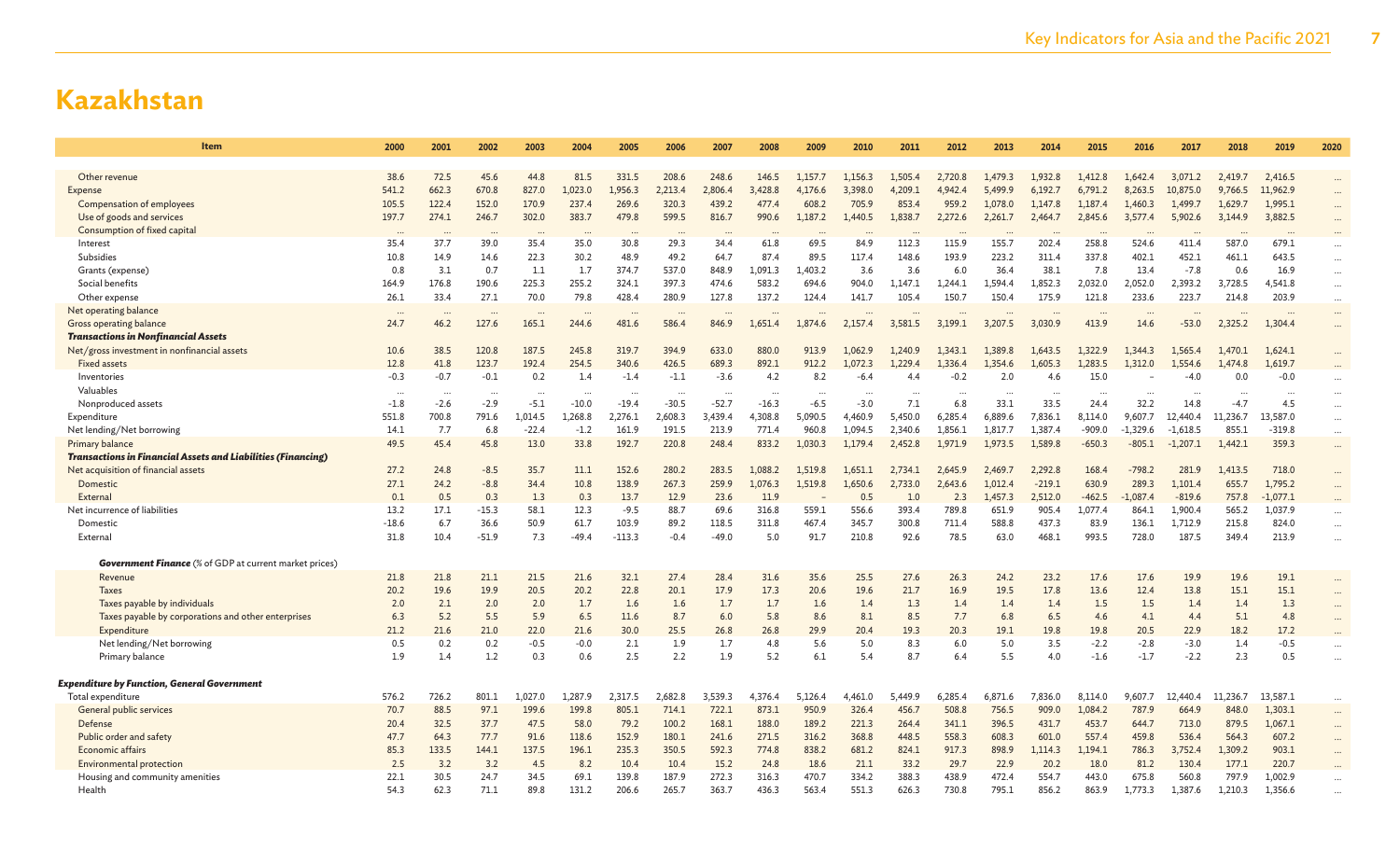| Item                                                               | 2000        | 2001        | 2002         | 2003         | 2004           | 2005           | 2006           | 2007           | 2008             | 2009           | 2010             | 2011               | 2012             | 2013               | 2014               | 2015               | 2016          | 2017               | 2018               | 2019               | 2020               |
|--------------------------------------------------------------------|-------------|-------------|--------------|--------------|----------------|----------------|----------------|----------------|------------------|----------------|------------------|--------------------|------------------|--------------------|--------------------|--------------------|---------------|--------------------|--------------------|--------------------|--------------------|
|                                                                    |             |             |              |              |                |                |                |                |                  |                |                  |                    |                  |                    |                    |                    |               |                    |                    |                    |                    |
| Recreation, culture, and religion                                  | 17.5        | 18.1        | 22.8         | 33.8         | 43.9           | 59.8           | 84.7           | 136.7          | 196.0            | 212.6          | 227.6            | 201.6              | 223.1            | 258.4              | 297.8              | 293.8              | 363.1         | 416.8              | 434.5              | 442.0              |                    |
| Education                                                          | 84.7        | 106.6       | 121.1        | 149.0        | 190.7          | 279.7          | 361.1          | 520.0          | 667.5            | 784.6          | 755.3            | 986.7              | 1,210.1          | 1,237.4            | 1,357.6            | 1,364.7            | 1,883.3       | 1,784.2            | 2,011.9            | 2,576.1            | $\cdots$           |
| Social protection                                                  | 171.1       | 186.7       | 201.4        | 239.2        | 272.3          | 348.8          | 428.1          | 507.5          | 628.1            | 782.1          | 973.9            | 1.220.1            | 1.327.3          | 1.425.2            | 1.693.5            | 1.841.2            | 2,152.3       | 2,493.8            | 3,004.2            | 4,108.3            | $\ddots$           |
| <b>Expenditure by Function</b> (% of GDP at current market prices) |             |             |              |              |                |                |                |                |                  |                |                  |                    |                  |                    |                    |                    |               |                    |                    |                    |                    |
| Education                                                          | 3.3         | 3.3         | 3.2          | 3.2          | 3.2            | 3.7            | 3.5            | 4.0            | 4.2              | 4.6            | 3.5              | 3.5                | 3.9              | 3.4                | 3.4                | 3.3                | 4.0           | 3.3                | 3.3                | 3.7                |                    |
| Health                                                             | 2.1         | 1.9         | 1.9          | 1.9          | 2.2            | 2.7            | 2.6            | 2.8            | 2.7              | 3.3            | 2.5              | 2.2                | 2.4              | 2.2                | 2.2                | 2.1                | 3.8           | 2.6                | 2.0                | 2.0                |                    |
| Social protection                                                  | 6.6         | 5.7         | 5.3          | 5.2          | 4.6            | 4.6            | 4.2            | 3.9            | 3.9              | 4.6            | 4.5              | 4.3                | 4.3              | 4.0                | 4.3                | 4.5                | 4.6           | 4.6                | 4.9                | 5.9                |                    |
| <b>EXTERNAL TRADE</b> calendar year (\$ million)                   |             |             |              |              |                |                |                |                |                  |                |                  |                    |                  |                    |                    |                    |               |                    |                    |                    |                    |
| Exports, fob                                                       | 8,812.2     | 8,639.1     | 9,670.3      | 12,926.7     | 20,096.2       | 27,849.0       | 38,250.4       | 47,755.3       | 71,183.5         | 43,195.8       | 60,270.8         | 84,335.9           | 86,448.8         | 84,700.4           | 79,459.8           | 45,955.8           | 36,736.9      | 48,503.3           | 61,111.2           | 58,065.6           | 46,949.7           |
| Imports, cif                                                       | 5.040.0     | 6,446.0     | 6,584.0      | 8,408.7      | 12,781.2       | 17,352.5       | 23,676.9       | 32,756.4       | 37,889.0         | 28,408.6       | 31,126.7         | 36,905.8           | 46,358.4         | 48,805.6           | 41,295.5           | 30,567.8           | 25,376.7      | 29,599.6           | 33,658.5           | 39,709.3           | 38,081.4           |
| Trade balance                                                      | 3,772.2     | 2,193.1     | 3,086.3      | 4,518.0      | 7,315.0        | 10,496.5       | 14,573.5       | 14,998.9       | 33,294.5         | 14,787.2       | 29,144.1         | 47,430.1           | 40,090.4         | 35,894.8           | 38,164.3           | 15,388.0           | 11,360.2      | 18,903.7           | 27,452.7           | 18,356.3           | 8,868.3            |
|                                                                    |             |             |              |              |                |                |                |                |                  |                |                  |                    |                  |                    |                    |                    |               |                    |                    |                    |                    |
| <b>External Trade</b> (% annual change)                            |             |             |              |              |                |                |                |                |                  |                |                  |                    |                  |                    |                    |                    |               |                    |                    |                    |                    |
| Exports                                                            | 50.1        | $-2.0$      | 11.9         | 33.7         | 55.5           | 38.6           | 37.3           | 24.8           | 49.1             | $-39.3$        | 39.5             | 39.9               | 2.5              | -2.0               | $-6.2$             | $-42.2$            | $-20.1$       | 32.0               | 26.0               | $-5.0$             | $-19.1$            |
| Imports                                                            | 37.9        | 27.9        | 2.1          | 27.7         | 52.0           | 35.8           | 36.4           | 38.3           | 15.7             | $-25.0$        | 9.6              | 18.6               | 25.6             | 5.3                | $-15.4$            | $-26.0$            | $-17.0$       | 16.6               | 13.7               | 18.0               | $-4.1$             |
| <b>Direction of Trade</b> calendar year (\$ million)               |             |             |              |              |                |                |                |                |                  |                |                  |                    |                  |                    |                    |                    |               |                    |                    |                    |                    |
| Exports, total                                                     | 9,878.7     | 9,082.8     | 9,658.7      | 12,296.4     | 20,087.4       | 27,855.3       | 38,257.3       | 47,759.1       | 71.199.9         | 43,204.3       | 56,966.9         | 88.135.6           | 92,285.4         | 82,366.5           | 79,433.5           | 45,952.0           | 36,736.9      | 48,348.3           | 60,653.9           | 57,676.7           | 48,086.0           |
| 1. Italy                                                           | 917.6       | 956.3       | 904.2        | 1.013.1      | 3,109.0        | 4.190.5        | 6.891.6        | 7.774.2        | 11,920.3         | 6.686.8        | 9.579.0          | 15,045.3           | 15,465.7         | 15,223.1           | 16.051.6           | 8.136.3            | 7.481.7       | 8.670.2            | 11,732.8           | 8,373.7            | 6,651.7            |
| 2. China, People's Republic of                                     | 673.7       | 659.7       | 1,023.0      | 1,653.1      | 1,967.3        | 2,423.9        | 3,592.5        | 5,639.6        | 7,676.6          | 5,888.6        | 10,121.6         | 16,291.5           | 16,484.4         | 14,168.5           | 9,814.9            | 5,480.1            | 4,228.4       | 5,773.4            | 6,240.0            | 7,823.4            | 6,755.1            |
| 3. Russian Federation                                              | 1.751.4     | 1.759.5     | 1.497.8      | 1.967.9      | 2.838.1        | 2.927.2        | 3.731.1        | 4.659.1        | 6.228.1          | 3.547.0        | 2,702.9          | 7,514.5            | 6,747.2          | 5,875.3            | 6.388.5            | 4,547.5            | 3,445.2       | 4.479.3            | 4,979.0            | 5.602.5            | 4,879.4            |
| 4. Netherlands                                                     | 226.7       | 144.2       | 123.6        | 186.1        | 464.6          | 877.8          | 1,704.6        | 2,464.3        | 4,638.7          | 2,222.5        | 4,159.8          | 6,637.1            | 7,479.4          | 9,729.3            | 8,726.1            | 4,981.0            | 3,255.8       | 4,748.2            | 6,189.4            | 4,393.2            | 3,604.7            |
| 5. France                                                          | 15.8        | 10.4        | 27.4         | 278.1        | 1.468.2        | 2.665.1        | 3.347.0        | 3.982.7        | 5,388.7          | 3.381.5        | 4.433.0          | 5.414.7            | 5.633.0          | 5.262.1            | 4.689.7            | 2.681.3            | 1,791.9       | 2.861.1            | 3,839.1            | 3.650.4            | 2,863.5            |
| 6. Switzerland                                                     | 463.2       | 408.7       | 792.4        | 1.679.9      | 3,760.4        | 5.509.5        | 6,721.2        | 7,475.9        | 11.281.4         | 2.668.2        | 1.234.4          | 4.961.3            | 4,965.2          | 4.258.5            | 4.540.4            | 2,659.3            | 2,442.8       | 3,100.7            | 2,867.5            | 2,678.3            | 2,375.5            |
| 7. Korea, Republic of                                              | 36.4        | 43.4        | 48.9         | 55.5         | 162.8          | 187.5          | 215.0          | 217.4          | 330.9            | 131.7          | 232.9            | 279.2              | 300.1            | 128.6              | 872.6              | 769.9              | 223.5         | 1.128.2            | 2.950.6            | 3,079.6            | 2,542.8            |
| 8. Spain                                                           | 6.5<br>62.3 | 6.8<br>74.2 | 11.5<br>97.4 | 17.5<br>99.2 | 281.4<br>147.1 | 464.5<br>157.0 | 968.4<br>348.2 | 775.9<br>934.4 | 896.6<br>1,903.8 | 580.3<br>791.8 | 921.0<br>1.236.8 | 1,135.4<br>2,574.4 | 768.2<br>3.229.0 | 1.844.3<br>2,595.1 | 2,363.3<br>2,272.5 | 1.219.1<br>1.275.6 | 989.<br>851.0 | 1.444.3            | 1.862.5            | 2,166.0            | 1,788.4<br>2,156.2 |
| 9. Turkey<br>10. Uzbekistan                                        | 133.5       | 150.2       | 101.0        | 137.9        | 201.7          | 242.6          | 384.7          | 871.8          | 1.272.1          | 891.8          | 1.098.9          | 1,179.5            | 1.343.7          | 1,126.6            | 1.082.8            | 942.3              | 925.2         | 1,145.2<br>1,245.8 | 1,245.0<br>1.637.5 | 2,307.5<br>1.981.6 | 1,708.2            |
|                                                                    |             |             |              |              |                |                |                |                |                  |                |                  |                    |                  |                    |                    |                    |               |                    |                    |                    |                    |
| Imports, total                                                     | 5.055.4     | 492.3<br>6  | 6,594.9      | 8.399.7      | 12,804.2       | 17,385.0       | 23,708.8       | 32,804.1       | 37,926.8         | 28.391.2       | 23,660.5         | 38,073.0           | 44,537.9         | 49,073.6           | 41,467             | 30,600.6           | 25.376.7      | 29,139.3           | 32,270.6           | 38,419.0           | 39,766.0           |
| 1. Russian Federation                                              | 2,439.2     | 2,891.9     | 2,548.8      | 3,282.1      | 4,812.5        | 6,591.3        | 9,072.9        | 11,626.9       | 13,765.6         | 8,896.6        | 5,058.1          | 16,269.1           | 17,110.5         | ,971.8             | 13,807.7           | 10,529.3           | 9,288.3       | 11,336.5           | 11,969.2           | 14,065.1           | 14,302.4           |
| 2. China, People's Republic of                                     | 151.0       | 172.0       | 313.0        | 523.7        | 758.2          | 1.251.8        | 1.924.9        | 3.507.3        | 4.565.1          | 3,569.5        | 3,962.5          | 5,021.1            | 7.497.7          | 8,192.6            | 7.439.7            | 5.087.8            | 3.668.0       | 4,692.0            | 5.380.7            | 6,566.5            | 6,939.4            |
| 3. Korea, Republic of                                              | 83.6        | 110.6       | 110.2        | 114.6        | 247.7          | 256.1          | 359.3          | 625.9          | 423.3            | 373.9          | 526.3            | 622.0              | 956.7            | 1,250.3            | 1,076.5            | 607.0              | 453.0         | 567.4              | 922.3              | 3,422.4            | 3,786.4            |
| 4. Germany                                                         | 335.7       | 490.2       | 586.2        | 734.2        | 1,053.1        | 1.300.7        | 1.809.7        | 2,587.3        | 2.573.5          | 2.041.9        | 1.844.5          | 2,082.2            | 2.271.3          | 2.805.7            | 2,327.1            | 1.986.0            | 1.442.6       | 1.478.9            | 1.645.6            | 1.491.9            | 1,541.3            |
| 5. United States                                                   | 277.5       | 349.2       | 461.5        | 470.6        | 563.2          | 1,205.3        | 1,105.8        | 1,625.7        | 1,931.1          | 1,393.6        | 1,322.2          | 1,716.2            | 2,120.0          | 2,392.1            | 1,999.7            | 1,484.3            | 1,277.1       | 1,253.3            | 1,499.1            | 1,356.5            | 1,374.5            |
| 6. Italy                                                           | 155.9       | 268.9       | 219.1        | 250.2        | 426.5          | 679.8          | 1.430.7        | 1.131.1        | 1.241.3          | 1.916.0        | 1.587.4          | 1.145.0            | 960.4            | 995.5              | 1.062.3            | 1.174.5            | 835.7         | 945.0              | 1.494.7            | 1,579.4            | 1,696.9            |
| 7. Uzbekistan                                                      | 70.5        | 81.1        | 86.5         | 89.7         | 227.6          | 254.5          | 319.1          | 538.5          | 516.1            | 304.4          | 473.4            | 770.6              | 817.2            | 962.6              | 1,020.3            | 725.7              | 587.8         | 735.0              | 844.5              | 771.2              | 778.7              |
| 8. Turkey                                                          | 144.0       | 136.9       | 173.7        | 209.0        | 342.4          | 399.9          | 558.4          | 959.0          | 971.3            | 570.9          | 618.7            | 729.3              | 786.1            | 900.6              | 1.030.7            | 741.9              | 618.3         | 729.4              | 654.2              | 819.1              | 880.9              |
| 9. France                                                          | 75.6        | 141.6       | 110.2        | 196.9        | 313.7          | 291.1          | 459.7          | 705.5          | 813.1            | 460.4          | 499.1            | 687.7              | 584.3            | 924.7              | 1,085.2            | 670.8              | 661.1         | 534.9              | 661.5              | 695.7              | 727.3              |
| 10. Belarus                                                        | 39.5        | 46.3        | 54.8         | 94.9         | 143.8          | 208.0          | 284.4          | 396.0          | 396.2            | 367.1          | 224.6            | 623.4              | 675.5            | 698.3              | 773.8              | 488.0              | 339.0         | 502.1              | 572.0              | 654.8              | 696.7              |
| <b>BALANCE OF PAYMENTS<sup>t</sup> calendar year (\$ million)</b>  |             |             |              |              |                |                |                |                |                  |                |                  |                    |                  |                    |                    |                    |               |                    |                    |                    |                    |
| <b>Current account</b>                                             | 366.5       | $-1.389.3$  | $-1.024.2$   | $-272.0$     | 336.2          | $-1.036.0$     | $-1.999.9$     | $-8,372.3$     | 6,250.1          | $-4,120.8$     | 1,385.7          | 10,198.6           | 2,246.7          | 1,954.1            | 6,113.7            | $-6.011.6$         | $-8,132.1$    | $-5,101.9$         | $-138.5$           | $-7,296.4$         | $-6,272.8$         |
| Balance on goods                                                   | 2,226.7     | 1,147.2     | 2,177.4      | 3,762.4      | 6,790.8        | 10,361.5       | 14,691.7       | 15,226.2       | 33,612.0         | 15,003.9       | 28,500.2         | 44,844.1           | 39,836.7         | 35,960.2           | 36,618.9           | 11,627.1           | 9,253.4       | 16,727.8           | 25,579.2           | 18,130.5           | 10,506.2           |
| Exports                                                            | 9,287.0     | 8,922.8     | 10,018.2     | 13,223.4     | 20,595.7       | 28,299.2       | 38,761.4       | 48,348.1       | 71,964.2         | 43,923.4       | 61,391.7         | 85,193.9           | 86,494.4         | 85,126.1           | 79,072.7           | 44,826.4           | 35,485.8      | 47,301.0           | 59,826.3           | 58,164.6           | 46,714.5           |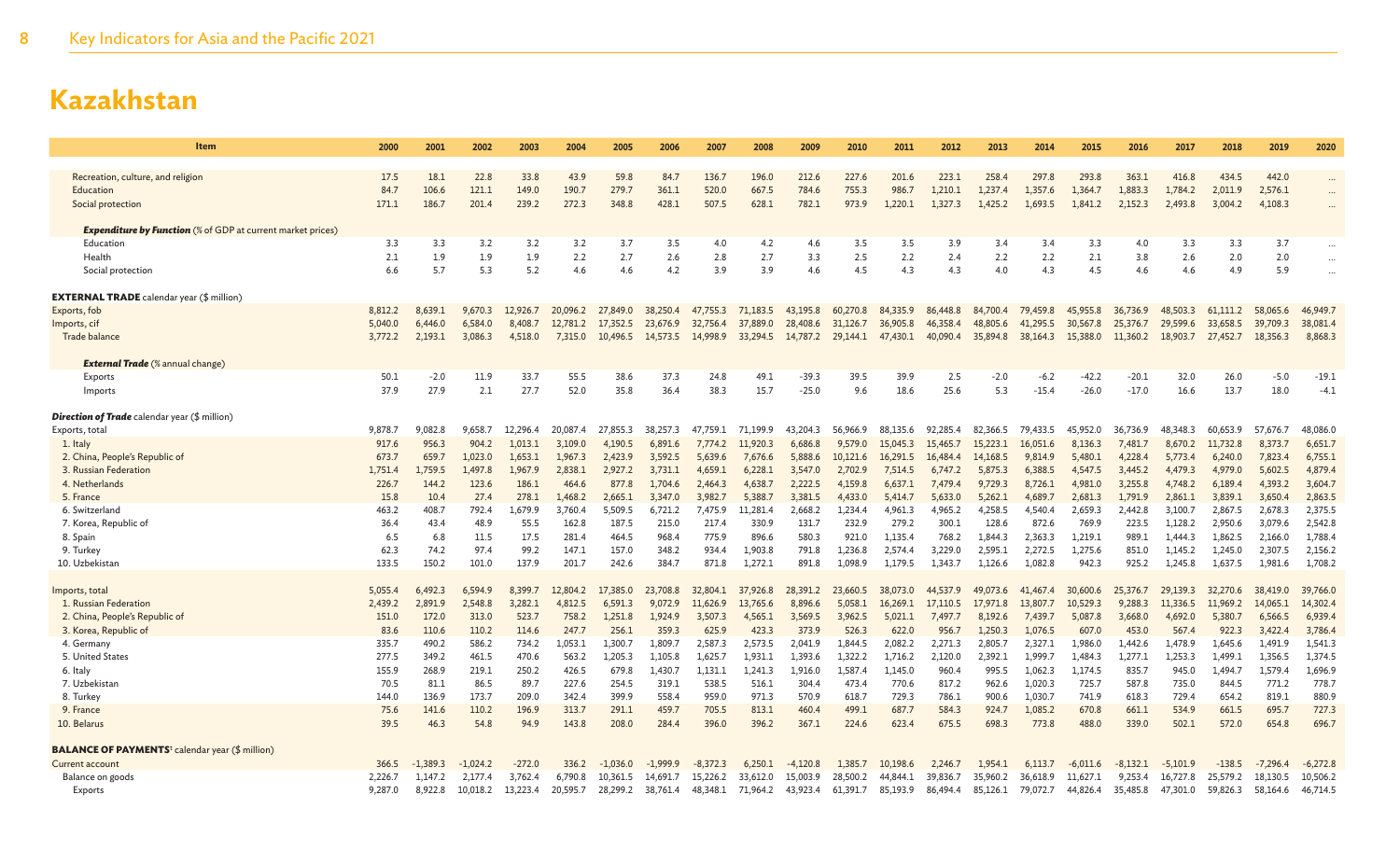| <b>Item</b>                                                    | 2000            | 2001       | 2002            | 2003         | 2004         | 2005       | 2006         | 2007         | 2008         | 2009         | 2010               | 2011                                    | 2012         | 2013          | 2014         | 2015                | 2016           | 2017           | 2018           | 2019           | 2020             |
|----------------------------------------------------------------|-----------------|------------|-----------------|--------------|--------------|------------|--------------|--------------|--------------|--------------|--------------------|-----------------------------------------|--------------|---------------|--------------|---------------------|----------------|----------------|----------------|----------------|------------------|
|                                                                |                 |            |                 |              |              |            |              |              |              |              |                    |                                         |              |               |              |                     |                |                |                |                |                  |
| Imports                                                        | 7.060.3         | 7,775.6    | 7,840.8         | 9,460.9      | 13,804.9     | 17,937.7   | 24,069.7     | 33,121.9     | 38,352.2     | 28,919.5     | 32,891.5           | 40.349.8                                | 46,657.7     | 49,165.9      | 42,453.8     | 33,199.3            | 26,232.4       | 30,573.2       | 34,247.1       | 40.034.2       | 36,208.3         |
| <b>Balance on services</b>                                     | $-970.2$        | $-1.680.5$ | $-2.330.4$      | $-2,265.7$   | $-3.245.8$   | $-5,434.0$ | $-6,134.2$   | $-8,443.2$   | $-6.926.5$   | $-5,978.0$   | $-7,249.6$         | $-6.635.2$                              | $-8,913.6$   | $-8,112.9$    | $-6.843.5$   | $-4,720.3$          | $-3,762.4$     | $-3,577.8$     | $-4,661.5$     | $-3,716.9$     | $-3,064.3$       |
| Credit                                                         | 939.3           | 1,123.0    | 1,406.8         | 1,579.7      | 1,874.9      | 2,087.3    | 2,676.9      | 3,424.8      | 4,292.4      | 4,103.7      | 4,119.0            | 4,337.7                                 | 5,430.9      | 5,970.6       | 7,002.5      | 6,177.4             | 6,084.5        | 6,504.9        | 7,319.9        | 7,745.3        | 5,032.0          |
| Debit                                                          | 1,909.4         | 2,803.4    | 3,737.2         | 3,845.4      | 5,120.7      | 7,521.3    | 8,811.1      | 11,868.1     | 11,218.9     | 10,081.7     | 11,368.5           | 10,972.9                                | 14,344.5     | 14,083.5      | 13,845.9     | 10,897.7            | 9,846.9        | 10,082.6       | 11,981.4       | 11,462.2       | 8,096.4          |
| Balance on primary income                                      | $-1,139.1$      | -1.094.5   | $-984.9$        | $-1.604.1$   | $-2,720.6$   | $-5,555.5$ | $-9,350.0$   | -12.945.7    | $-19,375.3$  | -12,417.5    | $-19,375.6$        | -27.745.1                               | $-28,117.1$  | -25.147.7     | $-22.701.2$  | $-11,617.9$         | $-13,450.3$    | -18,148.5      | $-21.974.4$    | $-22,752.2$    | $-14,930.1$      |
| Credit                                                         | 253.7           | 373.3      | 383.9           | 414.5        | 602.7        | 993.4      | 1.776.4      | 3.815.1      | 3.740.2      | 3.178.1      | 2.701.3            | 2.232.0                                 | 2.089.6      | 2.320.4       | 2.215.6      | 2.258.              | 2.256.3        | 2.448.3        | 2.620.9        | 2.511.9        | 2,052.           |
| Debit                                                          | 1,392.8         | 1,467.8    | 1,368.8         | 2,018.6      | 3,323.3      | 6,549.0    | 11,126.5     | 16,760.8     | 23,115.6     | 15,595.6     | 22,076.9           | 29,977.1                                | 30,206.6     | 27,468.1      | 24,916.7     | 13,876.4            | 15,706.6       | 20,596.9       | 24,595.2       | 25,264.2       | 16,982.8         |
| Balance on secondary income                                    | 249.0           | 238.5      | 113.7           | $-164.7$     | $-488.2$     | $-408.0$   | $-1.207.$    | $-2,209.6$   | $-1.060.1$   | $-729.2$     | $-489.2$           | $-265.1$                                | $-559.3$     | $-745.4$      | $-960.6$     | $-1.300.5$          | $-172.7$       | $-103.4$       | 918.2          | 1,042.3        | 1,215.4          |
| Credit                                                         | 352.2           | 394.4      | 425.9           | 278.6        | 352.9        | 810.0      | 898.3        | 850.8        | 1,028.2      | 945.9        | 1,459.3            | 2,745.9                                 | 2,733.3      | 3,184.7       | 2,762.6      | 1,851.8             | 1,701.5        | 2,088.6        | 2,965.5        | 3,027.4        | 3,256.7          |
| Debit                                                          | 103.2           | 156.0      | 312.1           | 443.3        | 841.1        | 1.218.0    | 2.105.7      | 3.060.4      | 2.088.2      | 1.675.1      | 1,948.6            | 3.011.1                                 | 3.292.6      | 3.930.1       | 3.723.2      | 3.152.3             | 1.874.2        | 2.191.9        | 2.047.3        | 1.985.2        | 2,041.2          |
| Capital account                                                | $-26.3$<br>12.1 | 8.6<br>8.9 | $-25.2$<br>13.0 | 21.4<br>21.4 | 12.8<br>12.8 | 4.5<br>4.5 | 30.8<br>30.8 | 35.8<br>36.3 | 19.3<br>19.5 | 31.4<br>31.8 | 7,898.0<br>7,903.2 | 31.8<br>33.9                            | 15.4<br>32.4 | $-6.4$<br>7.1 | 29.3<br>36.4 | 131.7<br>139.9      | 269.5<br>280.4 | 346.8<br>351.3 | 251.0<br>327.3 | 193.7<br>216.6 | $-44.4$<br>288.0 |
| Credit<br>Debit                                                | 38.4            | 0.3        | 38.2            | 0.0          | 0.0          | 0.0        | 0.0          | 0.5          | 0.2          | 0.4          | 5.2                | 2.1                                     | 17.0         | 13.5          | 7.0          | 8.2                 | 10.9           | 4.4            | 76.4           | 22.9           | 332.4            |
| Financial account <sup>u</sup>                                 | $-721.9$        | $-2.228.9$ | $-824.0$        | $-1.232.3$   | $-701.8$     | 350.0      | $-728.8$     | $-5.022.3$   | 3,845.7      | $-1.450.7$   | 15.338.2           | 9,831.5                                 | 1.180.7      | $-2.107.0$    | $-2,449.9$   | $-10,423.4$         | $-7.966.0$     | $-6.843.9$     | 1.433.9        | $-4.988.3$     | $-16, 194.3$     |
| Direct investment                                              | $-1,278.2$      | $-2,860.6$ | $-2,163.8$      | $-2,213.4$   | $-5,436.2$   | $-2,119.1$ | $-6,689.4$   | 8,030.5      | $-13,114.7$  | $-10,083.3$  | $-3,665.2$         | $-8,582.6$                              | $-11,855.9$  | $-8,034.4$    | $-4,674.6$   | $-3,261.4$          | $-13,746.4$    | $-3,756.1$     | $-4,722.7$     | $-5,498.1$     | $-5,905.4$       |
| Portfolio investment                                           | 55.0            | 1,317.5    | 1,232.5         | 1.891.0      | 417.2        | 3,952.7    | 4,501.4      | 4,583.1      | 9,377.5      | $-3,093.1$   | $-8,470.3$         | 12,868.1                                | 17,387.9     | 6,033.6       | 1,038.8      | $-5,887.9$          | 746.2          | $-5,398.3$     | 2,901.9        | 5,127.3        | $-7,676.4$       |
| Financial derivatives                                          |                 |            | $-25.0$         | $-15.9$      | 46.4         | 112.6      | 67.8         | 369.1        | $-163.7$     | -66.2        | 3.9                | $-126.7$                                | 108.9        | 103.          | $-37.1$      | $-14.6$             | $-24.8$        | 115.5          | 109.4          | $-81.3$        | 71.2             |
| Other investment                                               | $-83.9$         | $-1,070.5$ | -402.7          | $-2,427.6$   | 271.9        | 347.6      | $-9,683.2$   | 1,084.7      | 5,581.5      | 9,323.3      | 22,763.5           | 5,372.3                                 | $-153.7$     | 2,169.9       | $-3,032.0$   | $-491.8$            | 5,130.8        | 3,560.6        | 4,671.6        | 2,063.5        | $-1,794.1$       |
| Net errors and omissions                                       | $-1,062.1$      | $-848.2$   | 225.4           | $-981.7$     | $-1,050.8$   | 1,381.5    | 1,240.3      | 3,314.2      | $-2,423.7$   | 2,638.7      | 6,054.4            | $-398.9$                                | $-1,081.5$   | $-4,054.7$    | $-8,592.9$   | $-4,543.5$          | $-103.4$       | $-2,088.9$     | 1,321.4        | 2,114.4        | $-9,877.0$       |
| Overall balance                                                | $-585$          | $-385$     | $-535$          | $-1,534$     | $-3,999$     | 1,944      | $-11,075$    | 3,029        | $-2,165$     | $-2,469$     | $-4,706$           | $-300$                                  | 4,306        | 2,380         | $-4,255$     | 768                 | 72             | 1,366          | 1,526          | 6,600          | 890              |
| Reserves and related items                                     | 585.1           | 384.7      | 535.1           | 1,533.5      | 3.999.0      | $-1,943.8$ | 11,074.6     | $-3,028.7$   | 2,165.2      | 2,468.5      | 4,706.4            | 300.4                                   | $-4,306.5$   | $-2.379.7$    | 4,254.9      | $-767.7$            | $-71.7$        | $-1,365.5$     | $-1,526.2$     | $-6,599.7$     | $-889.7$         |
|                                                                |                 |            |                 |              |              |            |              |              |              |              |                    |                                         |              |               |              |                     |                |                |                |                |                  |
| <b>Balance of Payments</b> (% of GDP at current market prices) |                 |            |                 |              |              |            |              |              |              |              |                    |                                         |              |               |              |                     |                |                |                |                |                  |
| Exports                                                        | 50.8            | 40.3       | 40.7            | 42.9         | 47.7         | 49.5       | 47.9         | 46.1         | 53.9         | 38.1         | 41.5               | 44.2                                    | 41.6         | 36.0          | 35.7         | 24.3                | 25.8           | 28.4           | 33.4           | 32.0           | 27.3             |
| Imports                                                        | 38.6            | 35.1       | 31.8            | 30.7         | 32.0         | 31.4       | 29.7         | 31.6         | 28.7         | 25.1         | 22.2               | 20.9                                    | 22.4         | 20.8          | 19.2         | 18.0                | 19.1           | 18.3           | 19.1           | 22.0           | 21.1             |
| Balance on goods                                               | 12.2            | 5.2        | 8.8             | 12.2         | 15.7         | 18.1       | 18.1         | 14.5         | 25.2         | 13.0         | 19.3               | 23.3                                    | 19.2         | 15.2          | 16.5         | 6.3                 | 6.7            | 10.0           | 14.3           | 10.0           | 6.1              |
| Current account balance                                        | 2.0             | $-6.3$     | -4.2            | $-0.9$       | 0.8          | $-1.8$     | $-2.5$       | $-8.0$       | 4.7          | $-3.6$       | 0.9                | 5.3                                     | 1.1          | 0.8           | 2.8          | $-3.3$              | $-5.9$         | $-3.1$         | $-0.1$         | $-4.0$         | $-3.7$           |
| Overall balance                                                | $-3.2$          | $-1.7$     | $-2.2$          | $-5.0$       | $-9.3$       | 3.4        | $-13.7$      | 2.9          | $-1.6$       | $-2.1$       | $-3.2$             | $-0.2$                                  | 2.1          | 1.0           | $-1.9$       | 0.4                 | 0.1            | 0.8            | 0.9            | 3.6            | 0.5              |
|                                                                |                 |            |                 |              |              |            |              |              |              |              |                    |                                         |              |               |              |                     |                |                |                |                |                  |
| <b>INTERNATIONAL RESERVES</b> calendar year (\$ million)       |                 |            |                 |              |              |            |              |              |              |              |                    |                                         |              |               |              |                     |                |                |                |                |                  |
| Total                                                          | 2,095.7         | 2.507.9    | 3.140.8         | 4,962.1      | 9,276.7      | 7.069.7    | 19,127.1     | 17,629.3     | 19,872.1     | 23,220.5     | 28,275.0           | 29,330.0                                | 28,279.9     | 24,677.8      | 29,208.7     | 27,870.8            | 29,712.6       | 30,746.8       | 30,927.0       | 28,957.5       | 35,638.          |
| Gold, national valuation                                       | 501.5           | 510.7      | 585.6           | 725.9        | 803.6        | 985.5      | 1,376.2      | 1.852.5      | 2,000.7      | 2,500.7      | 3.052.2            | 4.150.8                                 | 6,148.4      | 5,551.2       | 7,394.7      | 7,576.1             | 9,616.6        | 12,498.0       | 14,391.0       | 18,875.3       | 23,582.0         |
| Foreign exchange                                               | 1.594.1         | 1.997.2    | 2.554.2         | 4.235.0      | 8,471.9      | 6.083.0    | 17,749.5     | 15,775.4     | 17,870.1     | 20,179.6     | 24,692.1           | 24,650.1                                | 21,600.3     | 18,590.2      | 21,309.3     | 19,790.6            | 19,361.2       | 17,469.3       | 15,772.5       | 9,320.2        | 11,261.6         |
| Reserve position in the IMF                                    | 0.0             | 0.0        | 0.0             | 0.0          | 0.0          | 0.0        | 0.0          | 0.0          | 0.0          | 0.0          | 0.0<br>530.6       | 0.0                                     | 0.0          | 0.0<br>536.4  | 0.0          | 21.5<br>482.7       | 266.4          | 282.2<br>497.3 | 275.6          | 274.0          | 285.4<br>509.1   |
| <b>SDRs</b>                                                    | 0.0             | 0.0        | 1.0             | 1.2          | 1.2          | 1.2        | 1.3          | 1.4          | 1.4          | 540.2        |                    | 529.0                                   | 531.2        |               | 504.6        |                     | 468.3          |                | 488.0          | 487.9          |                  |
| <b>EXCHANGE RATES</b> $(T - $)$                                |                 |            |                 |              |              |            |              |              |              |              |                    |                                         |              |               |              |                     |                |                |                |                |                  |
| End of period                                                  | 144.5           | 150.2      | 154.6           | 144.2        | 130.0        | 134.0      | 127.0        | 120.3        | 120.8        | 148.5        | 147.5              | 148.4                                   | 150.7        | 154.1         | 182.4        | 340.0               | 333.3          | 332.3          | 384.2          | 382.6          | 420.9            |
| Average of period                                              | 142.1           | 146.7      | 153.3           | 149.6        | 136.0        | 132.9      | 126.1        | 122.6        | 120.3        | 147.5        | 147.4              | 146.6                                   | 149.1        | 152.1         | 179.2        | 221.7               | 342.2          | 326.0          | 344.7          | 382.7          | 413.0            |
|                                                                |                 |            |                 |              |              |            |              |              |              |              |                    |                                         |              |               |              |                     |                |                |                |                |                  |
| <b>EXTERNAL INDEBTEDNESS</b> as of end of year (\$ million)    |                 |            |                 |              |              |            |              |              |              |              |                    |                                         |              |               |              |                     |                |                |                |                |                  |
| Total debt outstanding and disbursed                           | 12,890.2        | 15,340.0   | 18,437.2        | 23,226.8     | 33,233.1     | 43,861.8   | 74,438.3     | 96,240.6     | 106,738.6    | 109,741.3    |                    | 119,150.8 124,330.2 135,531.2 149,707.8 |              |               |              | 157,697.6 153,179.6 | 163,488.5      | 158,949.0      | 156,979.0      | 156,263.4      | $\cdots$         |
| Long-term debt                                                 | 11,481.4        | 13,566.1   | 16,128.0        | 19,903.2     | 28,756.6     | 35,268.2   | 61,476.1     | 84,167.9     | 96.722.5     | 102,217.4    | 109,757.0          | 115,047.0                               | 125,916.7    | 139,681.9     | 147,418.8    | 146,443.1           | 156,294.1      | 150,781.2      | 148,135.3      | 146,799.5      | $\cdots$         |
| Public and publicly guaranteed                                 | 3,622.5         | 3,450.2    | 3,210.4         | 3,468.5      | 3,233.7      | 2,176.8    | 2,136.2      | 1,697.7      | 1,914.9      | 2,486.9      | 3,845.4            | 4,683.3                                 | 7,403.7      | 12,316.7      | 15,123.6     | 20,113.6            | 21,424.6       | 21,295.5       | 24,181.4       | 24,715.6       | $\cdots$         |
| Private nonguaranteed                                          | 7,858.9         | 10,115.9   | 12,917.7        | 16,434.7     | 25,522.9     | 33,091.4   | 59,339.9     | 82,470.2     | 94,807.6     | 99,730.5     | 105,911.6          | 110,363.7                               | 118,513.0    | 127,365.2     | 132,295.2    | 126,329.4           | 134,869.5      | 129,485.7      | 123,953.9      | 122,083.9      |                  |
| Short-term debt                                                | 961.0           | 1,342.0    | 1,842.0         | 2,812.9      | 3,942.8      | 8,102.4    | 12,445.2     | 11,529.7     | 9,486.8      | 6,985.1      | 8,864.5            | 8,755.6                                 | 9,086.3      | 9,496.7       | 9,780.9      | 6,260.3             | 6,732.4        | 7,678.3        | 8,365.8        | 8,988.7        |                  |
| Use of IMF credit                                              | 447.7           | 431.9      | 467.2           | 510.7        | 533.7        | 491.2      | 517.0        | 543.1        | 529.3        | 538.7        | 529.2              | 527.6                                   | 528.2        | 529.2         | 497.9        | 476.2               | 462.0          | 489.4          | 478.0          | 475.2          |                  |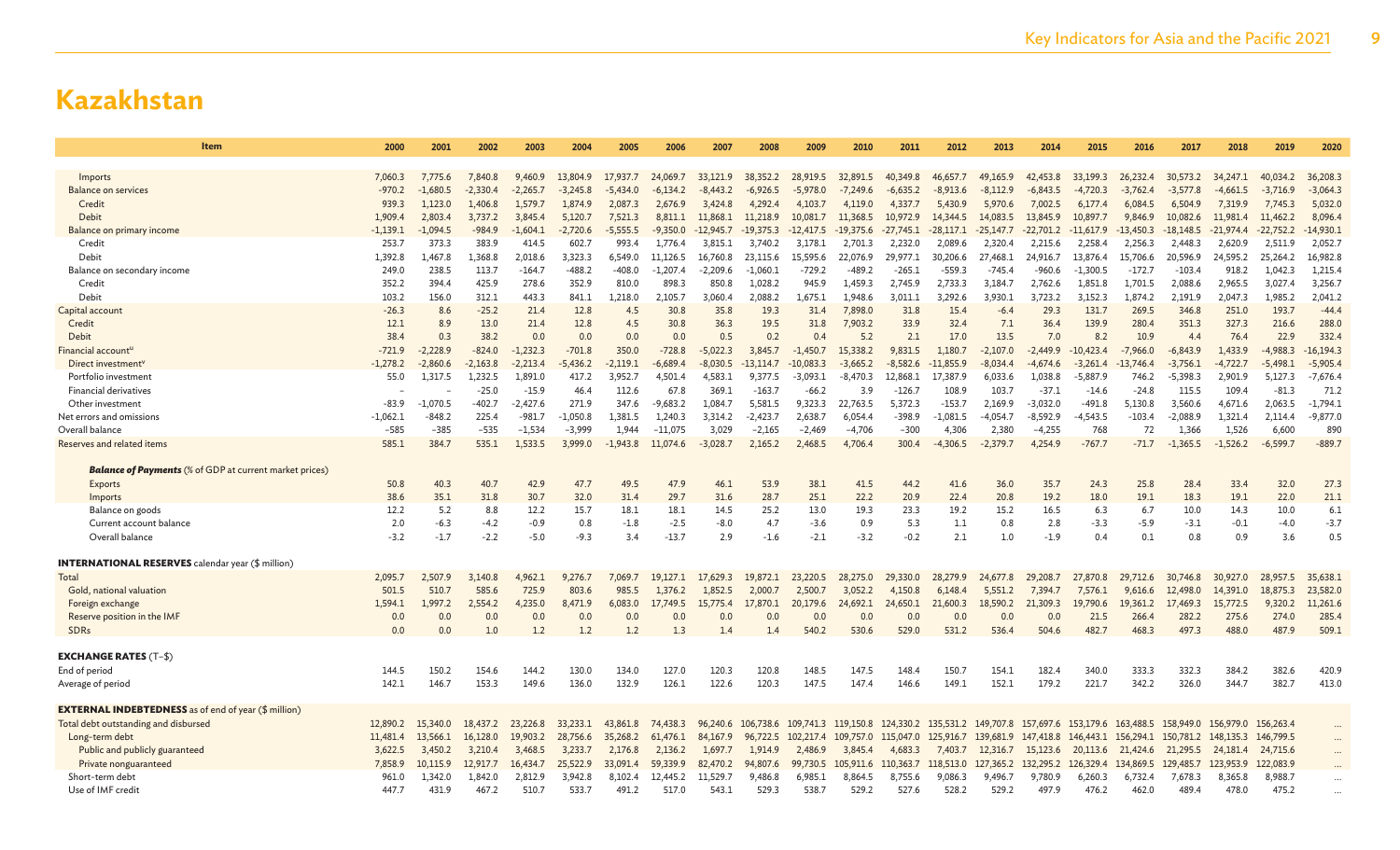| Item                                                               | 2000    | 2001    | 2002    | 2003    | 2004    | 2005     | 2006     | 2007     | 2008     | 2009     | 2010     | 2011     | 2012     | 2013     | 2014     | 2015    | 2016     | 2017     | 2018     | 2019     | 2020     |
|--------------------------------------------------------------------|---------|---------|---------|---------|---------|----------|----------|----------|----------|----------|----------|----------|----------|----------|----------|---------|----------|----------|----------|----------|----------|
|                                                                    |         |         |         |         |         |          |          |          |          |          |          |          |          |          |          |         |          |          |          |          |          |
| External debt (% of GNI)                                           | 75.1    | 72.8    | 78.0    | 79.5    | 82.2    | 85.1     | 103.9    | 104.7    | 93.6     | 106.7    | 92.6     | 75.4     | 75.3     | 70.8     | 79.4     | 88.7    | 132.0    | 106.9    | 99.8     | 98.3     | $\cdots$ |
| Total long-term debt (% of total debt)                             | 89.1    | 88.4    | 87.5    | 85.7    | 86.5    | 80.4     | 82.6     | 87.5     | 90.6     | 93.1     | 92.1     | 92.5     | 92.9     | 93.3     | 93.5     | 95.5    | 95.5     | 94.9     | 94.4     | $\cdots$ | $\cdots$ |
| Short-term debt (% of total debt)                                  | 7.5     | 8.7     | 10.0    | 12.1    | 11.9    | 18.5     | 16.7     | 12.0     | 8.9      | 6.4      | 7.4      | 7.0      | 6.7      | 6.3      | 6.2      | 4.1     | 4.1      | 4.8      | 5.3      | 5.8      | $\cdots$ |
| Debt service (% of exports of goods and services)                  | 32.4    | 32.3    | 34.9    | 34.8    | 38.0    | 41.9     | 33.5     | 48.9     | 41.7     | 50.2     | 57.9     | 35.4     | 24.7     | 33.1     | 35.3     | 65.4    | 46.2     | 49.6     | 48.2     | 47.9     | $\cdots$ |
| Debt service transactions during the year $(\frac{4}{3})$ million) |         |         |         |         |         |          |          |          |          |          |          |          |          |          |          |         |          |          |          |          |          |
| Principal repayments on long-term debt                             | 2,154.8 | 2,627.4 | 3,391.8 | 4,492.1 | 7.848.3 | 11,417.2 | 12,139.4 | 23,571.1 | 29.012.2 | 20,033.1 | 34,639.5 | 26,226.4 | 20,862.6 | 28,342.3 | 27,854.4 | 31,267. | 17,414.7 | 24,529.2 | 29,807.0 | 29,333.9 | 33,235.8 |
| Interest on long-term debt                                         | 713.2   | 686.0   | 666.8   | 722.6   | 808.2   | 1,521.5  | 1.948.4  | 3,531.2  | ,105.    | 5,365.6  | 4,517.3  | 5,921.6  | 2,033.0  | 2,258.5  | 2,981.2  | 3.467.  | 2,667.   | 3,184.9  | 3,518.5  | 3,176.8  | 6,332.5  |
| Interest on short-term debt                                        | 51.2    | 46.1    | 52.6    | 70.3    | 96.1    | 204.4    | 350.4    | 37.5     | 274.0    | 303.7    | 316.3    | 300.7    | 310.5    | 316.6    | 329.8    | 110.8   | 151.4    | 207.8    | 317.0    | 254.5    | $\cdots$ |
| Average terms of new commitments                                   |         |         |         |         |         |          |          |          |          |          |          |          |          |          |          |         |          |          |          |          |          |
| Interest rate (% per annum)                                        | 8.3     | 3.8     | 4.9     | 1.8     | 1.8     | 5.0      | 6.2      | $\cdots$ | 3.0      | 1.4      | 1.0      | 0.8      | 3.7      | 4.8      | 3.9      | 4.7     | 2.6      | 2.0      | 3.8      | 1.7      | $\cdots$ |
| Maturity (years)                                                   | 13.2    | 16.8    | 6.7     | 23.0    | 24.6    | 16.8     | 16.3     | $\cdots$ | 15.1     | 21.2     | 23.4     | 18.5     | 16.9     | 22.6     | 17.4     | 14.7    | 19.9     | 16.4     | 19.4     | 13.7     | $\cdots$ |
| Grace period (years)                                               | 6.5     | 4.3     | 3.2     | 6.7     | 5.1     | 5.3      | 4.8      | $\cdots$ | 5.3      | 4.7      | 3.7      | 4.4      | 11.9     | 21.3     | 16.9     | 13.9    | 2.9      | 0.8      | 16.5     | 8.9      | $\cdots$ |
| Grant element (%)                                                  | $-12.1$ | 8.5     | 5.6     | 30.0    | 31.8    | $-0.9$   | $-9.9$   |          | 15.2     | 31.3     | 36.3     | 33.8     | 7.4      | $-0.7$   | 8.3      | $-3.1$  | 19.2     | 19.2     | 3.0      | 26.4     | $\cdots$ |

... = data not available; | = marks break in series; - = magnitude equals zero; -0.0 or 0.0 = magnitude is less than half of unit employed; \* = provisional, preliminary, estimate, budget figure; \$ = United States dollars;

GDP = gross domestic product; GNI = gross national income; IMF = International Monetary Fund; km<sup>2</sup> = square kilometer; kWh = kilowatt-hour; L = liter; m<sup>3</sup> = cubic meter; NPISHs = nonprofit institutions serving households

a Prior to 2009, data are based on the 1999 Population Census. For 2009 onward, data are based on the 2009 Population Census.

- b Refers to persons who work 30 hours or fewer per week.
- c Refers to registered unemployed people.

d For 2011 onward, estimates are in accordance with the 2008 System of National Accounts, where financial intermediation services indirectly measured are no longer compiled as a notional industry.

For 2017 onward, the calculations were made in accordance with the new methodology for assessing the unobserved economy, registered in the Ministry of Justice of the Republic of Kazakhstan No.19215 of 08.08.2019. e Includes NPISHs.

- f Derived from balance-of-payments data multiplied by the exchange rates at the end of the period.
- g Refers to the index of physical volume of the gross production (services) of agriculture.
- h Prior to 2014, premium gasoline refers to 93 octane rating. For 2014 onward, premium gasoline refers to 92 octane rating.
- i For 2003–2005, data include accounts of credit companies. For 2018–2020, data include banks' final turnover.
- Includes claims to central and regional governments, with the exception of data on liabilities to the National Oil Fund.
- k Includes claims on private nonfinancial institutions, NPISHs, and households.
- I Includes currency in circulation and all deposits of other sectors of economy in depository corporations, with the exception of deposits of depositary corporations, central government, and nonresidents.
- m Includes capital accounts, with the exception of other domestic assets.
- n Broad money M2 includes M1 plus other deposits in national currency and transferable deposits in foreign currency of nonbank legal persons and households.
- o Includes deposits of nonbanking legal entities and individuals in the national currency.
- p Refers to interest rates on deposits of up to 12 months.
- q Refers to interest rates on deposits of more than 12 months.
- r For 2016, social contributions from employers were assigned to social contributions.
- s Prior to 2010, tax receipts from oil sector enterprises were recorded under grants (revenue). For 2010 onward, data are recorded under tax receipts.
- t Data are based on the IMF's Balance of Payments and International Investment Position Manual (sixth edition). For 2012 onward, data have been updated due to the revision of estimated indicators on the operations
- of individuals and goods exports based on the balance-of-payments methodology: these data have also been updated based on revised approaches to the residency of construction and drilling company branches conducting their a u Total may not add up due to inclusion of reserve assets.
- v Refers to drawings minus authorization of direct investors' loans and credits.